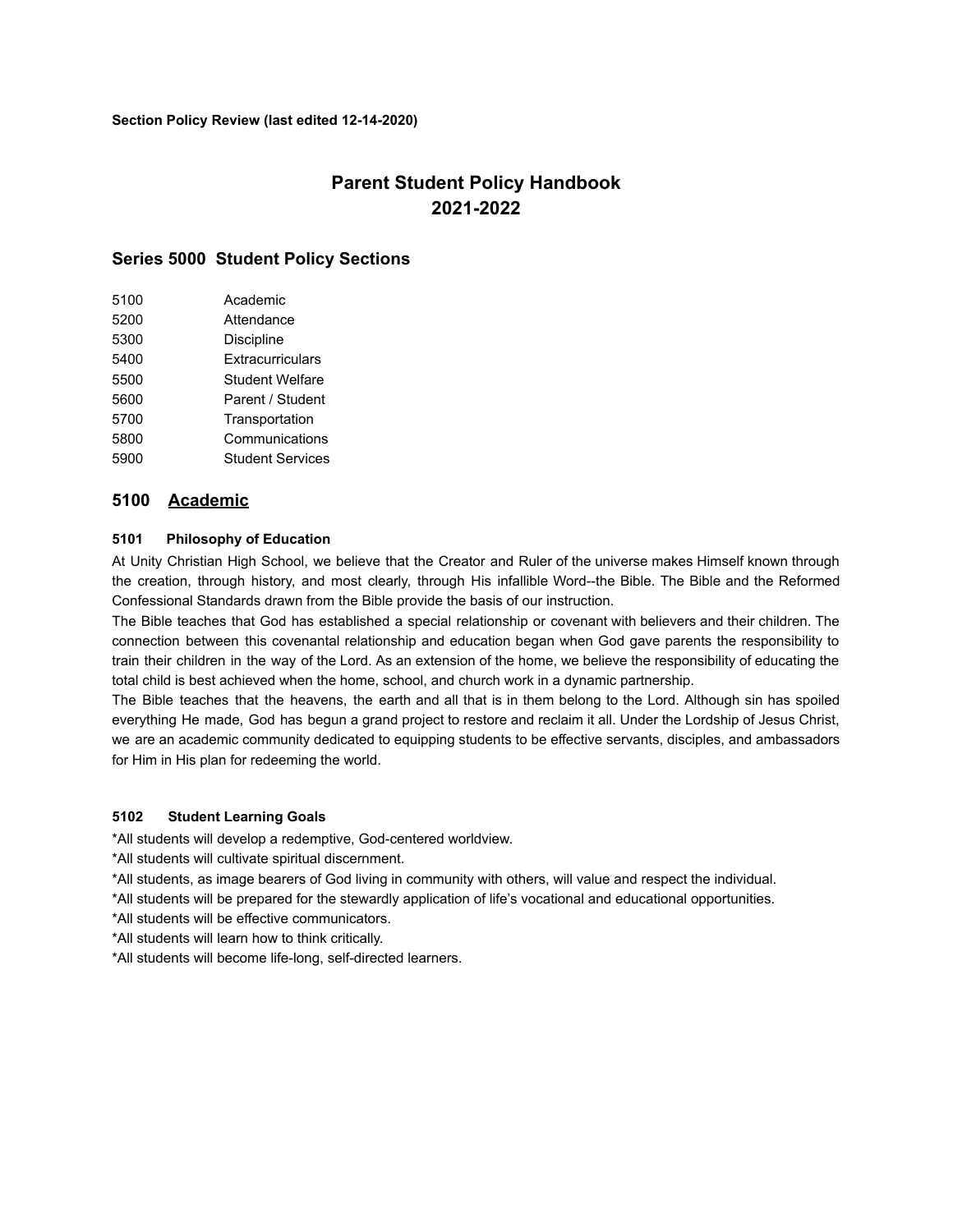# **5103 The Knight's Armor**

The Knights Armor are 11 common language characteristics we infuse in our curriculum in the classroom and in all our school programs.

1. God-worshippers – those who offer up their entire, ordinary life to God as an act of worship and pursue a relationship with God and other believers through shared worship experiences.

2. Community-builders – those who pursue and build communal shalom and joy.

3. Servant-workers – those who humbly look for opportunities to serve God and others.

4. Justice-seekers – those who advocate for change on behalf of other image-bearers by identifying and responding to injustices.

5. Creation-caretakers – those who respond to God's call to be stewards of God's creation.

6. Beauty-creators – those who celebrate God's creation by creating and enjoying what is good and beautiful.

7. Truth-promoters – those who winsomely express the truth of a biblical worldview and identify the idols of our time.

8. Temple-respecters – those who cultivate minds, bodies, and spirits for continual growth as image bearers of God.

9. Prayer-intercessors – those who are committed to bringing praise, confession, thanksgiving and intercession before the Lord in all circumstances.

10. Vocation-cultivators – those who identify and refine their spiritual gifts while seeking and responding to God's call.

11. Order Discoverers – those who delight in discovering order, harmony and purposeful design in God's wise and diverse creation.

# **5104 Grading System**

On each grade report the nine weeks' grade will show for that marking period. The semester grade will be the average of the first and second nine week grades in addition to the exam grade for that semester. An incomplete is valued as an "F" in the grade point average (GPA). If an incomplete changes to a grade other than an "F", the GPA will reflect this in the next marking period. Unless other special arrangements are made with a teacher, it is understood that all incompletes will be made up within a two-week period from the Friday ending the nine week period. Failure to make up an incomplete within the assigned time will result in a failure and loss of credit for that course for that marking period.

Our marking periods are based on nine weeks of work completed. Live grades are on the parent access on the website day-by-day.

Exams or summative projects will be given at the end of each semester. Exams weights differ according to each teacher, falling in the 12-15% range. Students are advised to keep daily notes and tests to be prepared for the semester exams.

#### **5105 Grading Scale**

The faculty uses the following grading scale as a guideline for evaluating student work and tests:

| 100-96 |    | 83-81 | B- | 69-67 | D+ |
|--------|----|-------|----|-------|----|
| 95-92  | А- | 80-77 | C+ | 66-63 |    |
| 91-88  | B+ | 76-74 |    | 62-60 | D- |
| 87-84  | B  | 73-70 | -ر |       |    |

### **5106 No Pass-No Play**

**No Play/Performance for End of Semester – 30 Day**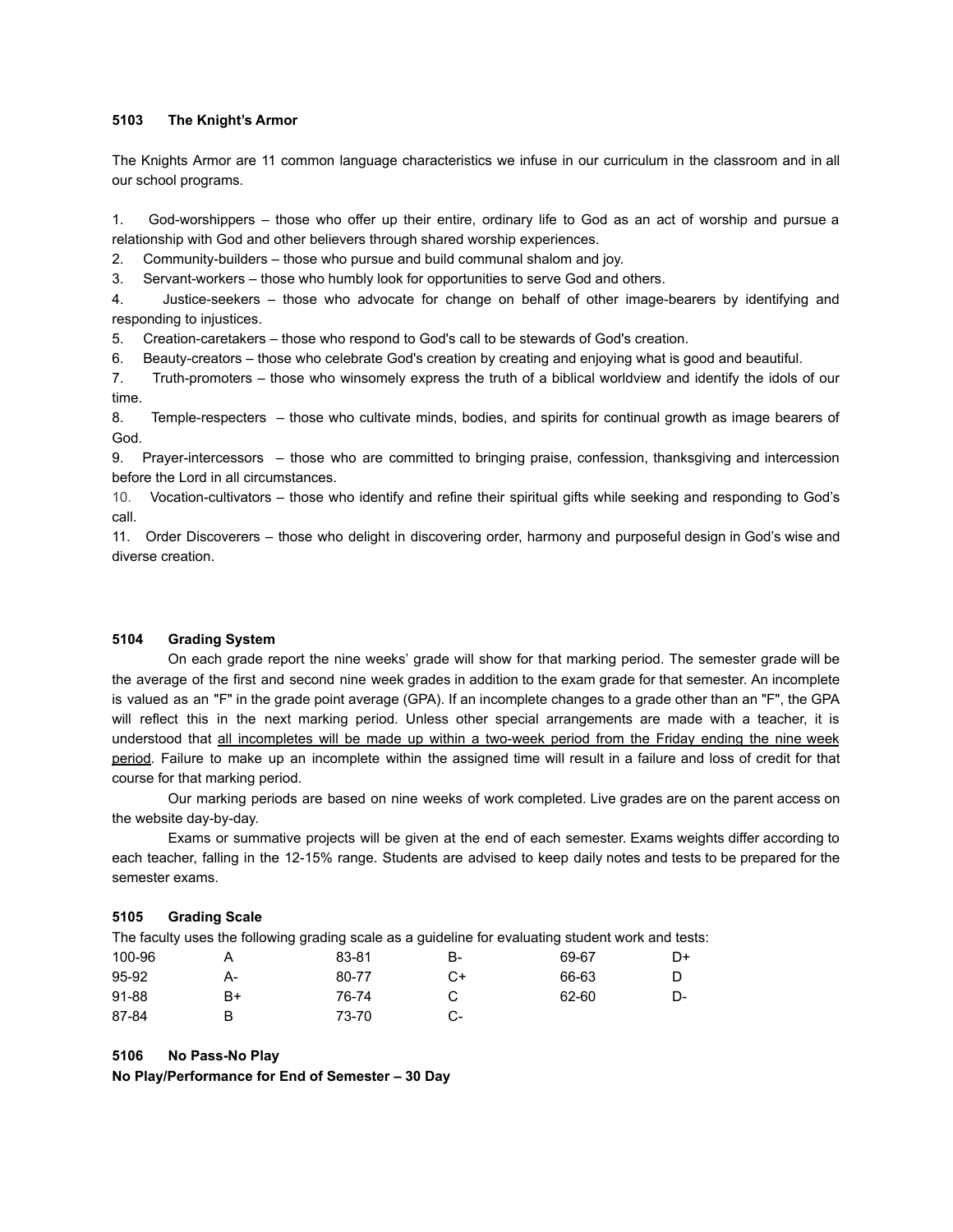If at the end of a semester a student is given a failing grade in any course for which credit is awarded on a transcript, the student is ineligible to dress for and compete in the next occurring interscholastic athletic contests and competitions in which the student is a contestant for **30 consecutive calendar days.** Any students not passing four(4) subjects will forfeit play/performance for nine (9) weeks. **Incomplete work becomes a final grade on the 4th day after the quarter ends. No Play or Performance begins on the 4th day of the next quarter.**

### **No Play/Performance for End of 9 Week Quarter – 10 days**

If a student has an incomplete or a failure at the **9-week** period, a 2-week period of academic probation will be given to change that to a passing mark. During that probation time the student may not play in a game or perform in a concert or show. **Incomplete work becomes a final grade on the 4th day after the quarter ends.. No Play or Performance begins on the 4th day of the next quarter.**

# **5107 Student Promotion and Retention**

Students in grades nine through twelve will be informed of the required coursework necessary to graduate each year. When it becomes evident that a student in these grades will be unable to meet the graduation requirements, the parents will be informed. It shall be within the sole discretion of the board to deny graduation to a student.

It shall be the responsibility of the Head of School, in conjunction with the counselor, to develop administrative regulations regarding this policy. In developing these administrative regulations, the procedures for promotion and retention shall be included.

# **5108 Credit Recovery Policy**

When a student fails a semester class, we generally recommend that the student retake the course in an upcoming semester.

A student may also recover a failed credit by taking a class online or through a local educational agency. Unity Christian High School partners with local colleges and online agencies to allow students to make-up lost credits from failed classes at Unity. The school must approve the course and agency that the parent and student are proposing. The school recommends that the family and student make arrangements and pays the third party organization separate from the school. Occasionally, a student will need academic support to complete a course retake. If that is the case, our Academic Support staff will contract with a student and parent to provide services in the building. There will be an added financial cost for this to occur. Once a credit is recovered by taking a class a second time, both the failed grade and the newly earned passing grade will be listed on the school transcript. The two grades will average together along with all other transcript grades.

# **5109 Alternative Credit Guidelines Policy**

There are a variety of options for students to earn academic credits while at Unity. These credit opportunities include online courses, off campus courses and blended learning courses. With increased options for students, we face the challenge of providing these new opportunities and blending them with existing programs.

#### Current Alternative Credit Opportunities:

#### College Course

Unity Christian offers students the opportunity to take college courses taught by professors on the campus of local colleges. Students may choose to attend courses from a community college or a four-year college.

#### Concurrent Enrollment Courses

Concurrent Enrollment courses are college-level courses taught at Unity by qualified and approved Unity Christian faculty members. Students simultaneously receive both college and high school credit.

#### Online College Course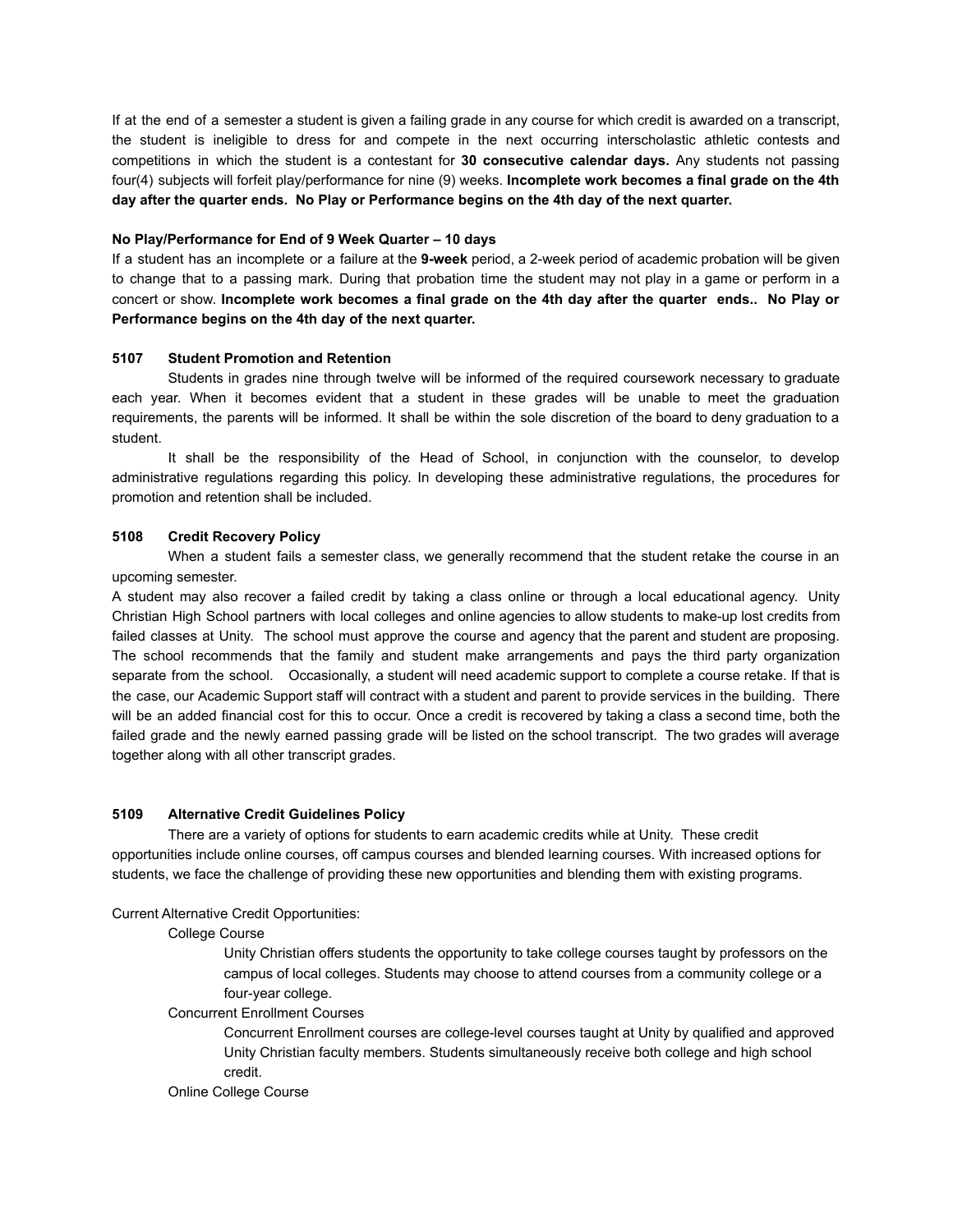Unity Christian allows students to take college courses that are offered online. Students may enroll in online courses through a community college or a four-year college. Students may work on online courses during a designated period in their schedule.

#### Work Release

Unity Christian students are given the opportunity to utilize one period to gain additional training and experience in the workplace. Limit 2 periods per year.

#### Internship

Internship allows Unity Christian students the chance to gain important vocational experience while in high school. Students in an internship program use a class period to work without pay for a company in a career area that they aspire to.

#### Teacher Assistant (quarter credit)

Student helps a teacher in the classroom, providing assistance for individual students or other work directed by the teacher.

#### Independent Study

In some instances, pending administrative approval, students may choose to take an independent study class, supervised by the teacher of the content area.

#### **Alternative Credit Eligibility Rules and Guidelines**

The following guidelines provide structure, limitations and support to both current and future course options:

- ❖ Students must have junior or senior status. Sophomores who qualify for TAG are eligible.
- ❖ Limit of 2 Alternative Credit Opportunities per semester for seniors and juniors. College courses taught on our campus by our own staff do not count in this limit of 2.
- ❖ Trade classes that run for half the day count as the maximum of allowed alternative credit.
- ❖ Students must have a minimum GPA of 3.0 to take an online community college course and a minimum GPA of 3.3 to take an online 4 year college course. Online courses are not permitted if there is a face-to-face option provided in our building.
- ❖ Students cannot take a course off campus or online in the place of an existing Unity course requirement. In addition, Unity courses are prerequisites. *For example, a student cannot take Psychology at Dordt, until they have taken Psychology here.*
- ❖ Grades from college courses will not be calculated into the GPA and class rank of the student.
- ❖ Courses or workshops that are not offered by Unity or a college for college credit are not counted nor considered an alternative credit course. This category might include classes on academic or athletic improvement, preparing for the ACT/SAT, etc. We do not allow a second study hall for preparation.

### **5110 Student Progress Reports and Conferences**

Students will receive a progress report at the end of each nine-week grading period. Parents of students, who are doing poorly are notified daily through our JMC grading system in order to have an opportunity to improve their grade.

Parent-teacher conferences will be held at Unity Christian High School in the fall to keep the parents informed. Conferences are scheduled by parents online, days leading up to conferences.

Parents, teacher, or Head of School may request a conference for students in grades nine through twelve in addition to the scheduled conference time. Parents and students are encouraged to discuss the student's progress or other matters with the student's teacher.

# **5111 Programs for Students at Risk**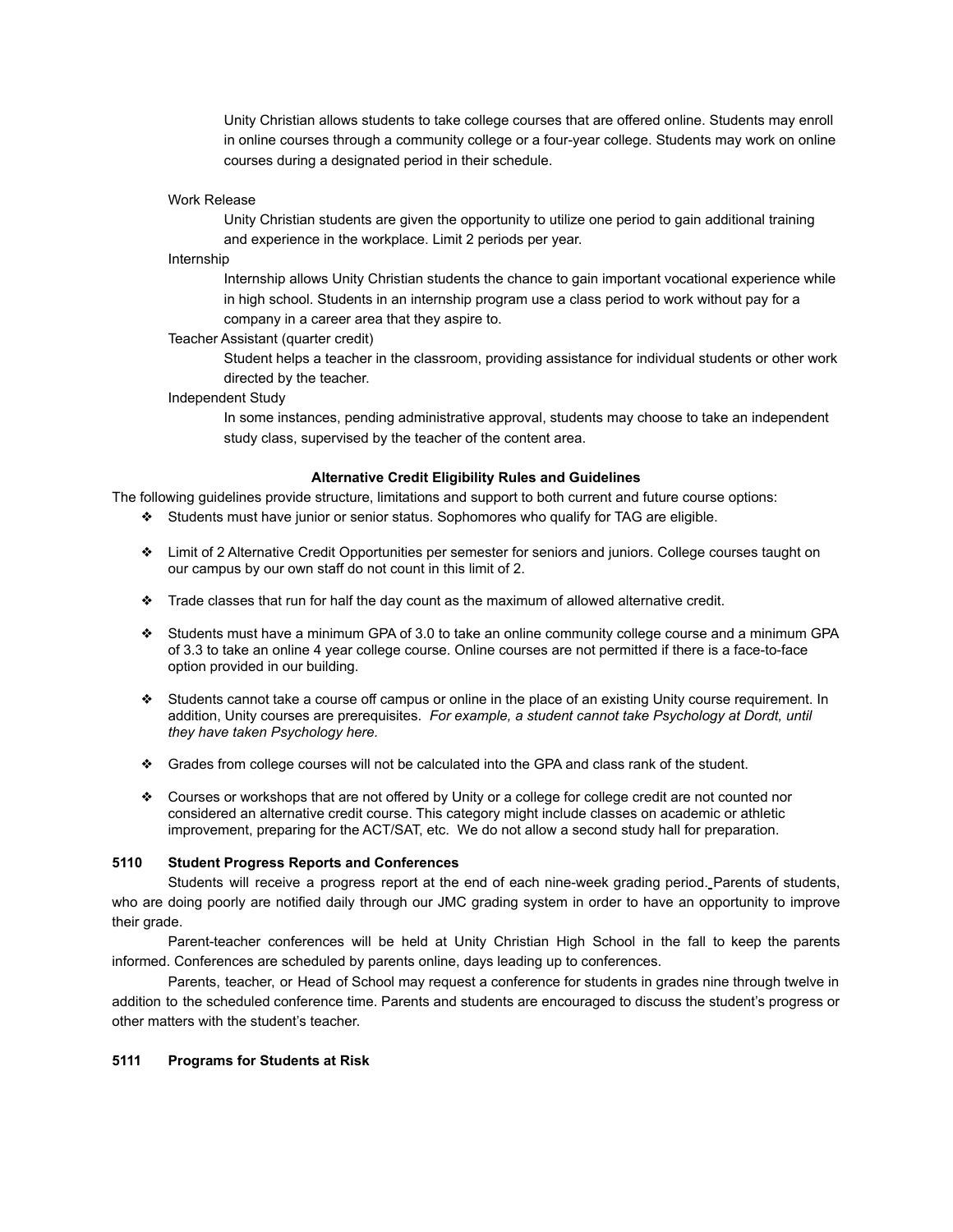The Board recognizes some students require additional assistance in order to graduate from the regular education program. The school shall provide a program to encourage and provide an opportunity for students at risk to achieve their potential and obtain their high school diploma.

It shall be the responsibility of the principal, school counselor, TAG coordinator and Academic Support Director to develop and maintain a program for students at risk.

It shall also be the responsibility of the Head of School and school counselor to develop administrative regulations for identifying students, for program evaluation, and for the training of school personnel.

# **5112 Academic Support Center**

All students, particularly freshmen, are taught organizational and study skills. General education courses apply differentiated strategies to meet the needs of all learners in the classroom. Some students are assisted daily with organizational skills and test preparation. These students are provided with specific interventions for specific skills and content work.

Students in need of further intervention receive modifications in the Academic Support Center. Projects and other assistive opportunities are provided to accommodate needs and enrich their learning.

# **5113 The Academic Support Program**

#### **What is the Academic Support program?**

At Unity Christian we believe that all students can learn and desire to be academically successful. To assist in those desires, we have created an Academic Support program that serves students and supports individual students' learning process.

We assist students in becoming academically successful in the following ways:

- Guided Study Environment a smaller study hall located in the Academic Support Room where students receive individualized support one period of the school day.
- Cooperative Classroom where an instructional strategist works with the classroom teacher by managing small groups of students as the lesson is unfolding.
- Afterschool Program an after school work time where the student can stay after school for additional tutoring and completion of missing work.
- Work Life training for some students, part of the day may include job skill development in off site work environments. We support State agencies in planning and preparing some students for the work environment.

#### **Who Serves in Our Academic Support Program**

#### **Director of Academic Support**

The Director of Academic Support is responsible for scheduling, 504 Plans, parent communication, and student placement into the appropriate level of support. This person is also charged with writing and modifying curriculum for tier 3 students. There are 2 administrative periods a day set aside for these duties.

#### **Instructional Strategist**

The instructional strategist manages 504 student plans and instructs students in a guided study hall or in a cooperative classroom settings.

#### **Para-professional**

Depending on the needs of 1-2 students, the school will employ para-professionals to work in one on one settings with students who are in need of this support.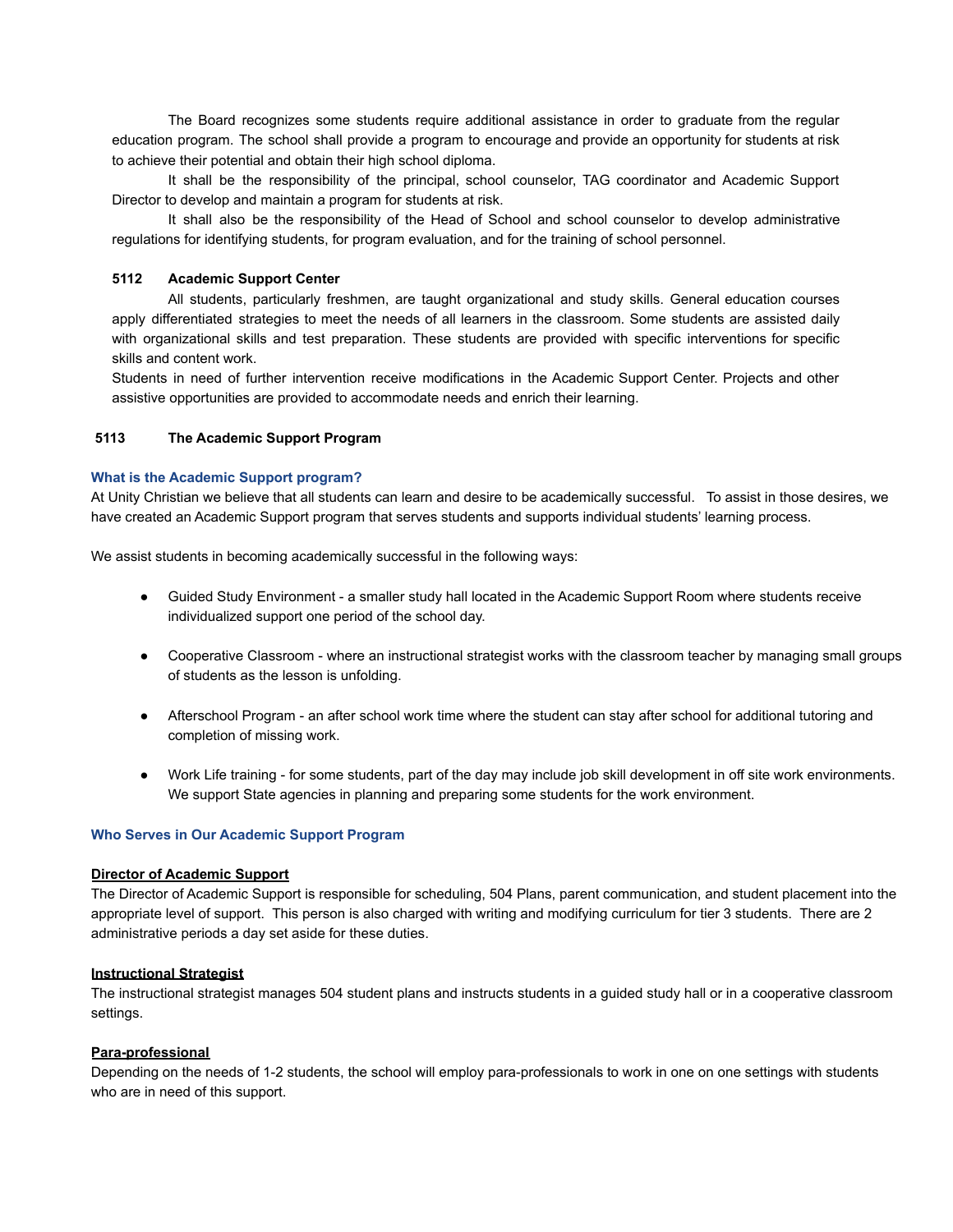#### **Who is served in the Academic Support Program?**

#### **Tier 3 Students - 504 Plans**

Some students at Unity are on what is called a 504 Plan. This is a documented plan for students who consistently experience medical, academic, or behavioral struggles that impact their ability to be successful in the general education classroom. These students would have *modifications* of curriculum or school policy. These modifications alter expectations or curricular content. Students on 504 Plans meet with school officials and parents annually to review their plan. These students are classified as Tier 3 students. We serve 25-35 Tier 3 students annually on a 504 Plan. Most Tier 3 students are on a 504 Plan all four years of their time at Unity. Parents are required to attend an annual 504 meeting to evaluate the 504 plan.

# **Tier 2 Students**

Some students desire and require additional academic support through *accommodations*. These accommodations are implemented so that the student can complete the required work at grade level without altering or lowering expectations or content. These students are not on a 504 plan but still require assistance organizing assignments and preparing for tests. All Tier 2 students are placed in a guided study hall where they receive more assistance. Tier 2 students in freshman or sophomore classes are also a priority when determining which classes are cooperatively taught. Depending on the accommodation, these students may test in the academic support room. Tier 2 students benefit from the structured support in their study hall, specific test preparation provided, organizational assistance, and adaptive response to instruction. Preferably, our goal is to create independence and see our Tier 2 students graduate out of the Academic Support Program by their junior or senior year.

#### **Criteria for Placement in the Academic Support Program**

Placement of students into the Program will be determined by the following criteria.

- 1. Prior feeder school recommendations as students enter our school.
- 2. The number of 504 students in the Academic Support Room during a given period.
- 3. The number of staff available in the Academic Support Room during a given period.
- 4. A demonstrated pattern of poor academic performance by a student.
- 5. An agreed upon need determined by teachers, Academic Support, and Head of School.
- 6. Previous efforts of working with the classroom teacher ( see teacher request form)
- 7. The class that the student is struggling in. Classes considered college prep are not served in the Academic Support program.

Using the above guidelines, the Head of School and Director of Academic Support will make a final decision on placement into or graduation from the Academic Support Program before each semester begins.

#### **What other options exist for students who are not Tier 2 or Tier 3 to be supported academically?**

# **Conversation with the General Education teacher**

Any time a student or a parent expresses concern for a student's academic ability, the general education teacher must be included in the conversation of possible solutions. The student must work with the general education teacher at least 2 separate and individualized times before academic support becomes involved.

### **Homework Recovery**

Students who are struggling with academic content may stay after school Monday through Thursday from 3:30 to 4:30pm. Students who struggle in class may need to pursue this option prior to consideration for being placed in a Guided Study Hall.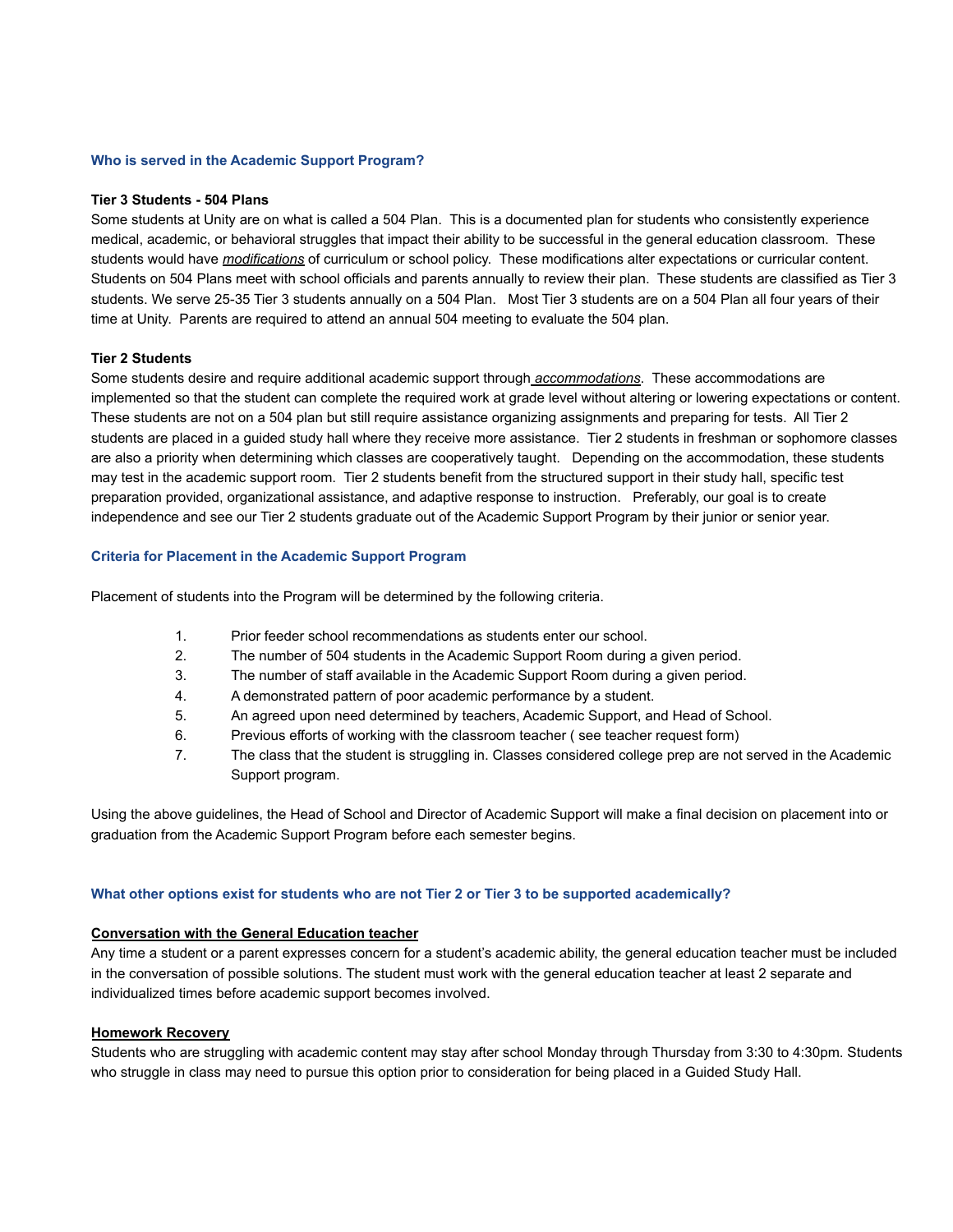# **Tutoring**

We can arrange college students who are studying to be teachers to tutor students after school Monday through Thursday from 3:30 to 4:30pm.

#### **5114 After School Program**

Students who do not get homework turned in are required to attend an after-school homework recovery time on Tuesday or Thursday to complete the work. If a student fails to attend an assigned homework recovery session without any prior communication, a discipline hour will be assigned. At Unity, our goal is student learning and success in the classroom. Because of this, the after school program is also available for any student who desires academic assistance and/or concept review.

# **5115 Peer Tutoring**

An opportunity to assist students and classmates who require academic support. Training for the supervision is provided.

# **5116 Study Hall Period**

Most students will be assigned a study hall period. Students in a study hall period stay in one place for the entire period. A student may be excused from a study hall only if s(he) has permission from a teacher.Study hall supervisors and administration will list other expectations.

#### Guidelines for Study Period:

a. No talking - "testing-type" atmosphere prevails.

b. Students must work alone unless the teacher makes arrangements for assistance by another student.

c. All materials (books, pencils, etc.) must be brought at the beginning of the period. . Students are expected to be on time. Tardies will be recorded.

e. No student will be excused from study hall until the attendance has been recorded.

f. Students may be allowed to go to another part of the school pending communication has taken place between the study hall teacher and the teacher the student is reporting to.

g. Good use of time is expected.

h. Games, cards, and other non-study activities are not permitted.

i. *Cell phones will not be used unless the study hall teacher grants momentary permission.*

#### **5117 Graduation Requirements**

To receive a diploma, you need to earn 24.75 total units of credit with passing grades in all required courses. A unit of credit is earned by a student who successfully completes a course pursued for one school year. Of the 24.75 total units, 19 units must be earned in the areas listed below:

| English             | 4.0 |
|---------------------|-----|
| History             | 3.5 |
| Bible               | 2.5 |
| Mathematics         | 3.0 |
| Science             | 3.0 |
| PE/Health           | 2.0 |
| Tech Communications | 0.5 |
| Music               | 0.5 |
| Music or Art        | 0.5 |
| Senior Capstone     | .25 |
|                     |     |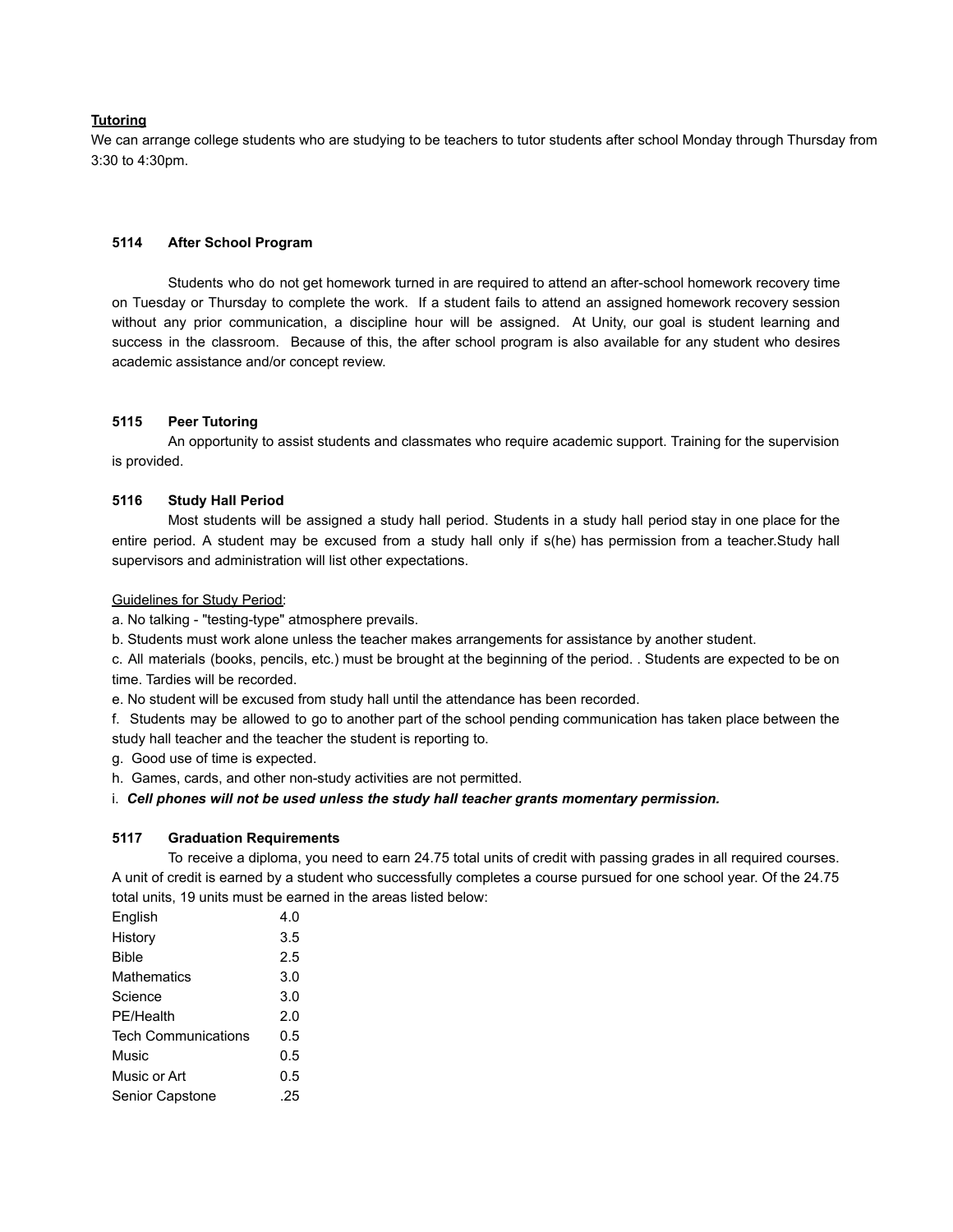Special course arrangements are considered for students desiring joint college or technical school enrolment, or for seniors who wish to participate in the Work Release Program.

After a course begins, you have five school days to make course changes. After the first two weeks, any changes will be placed on the student's transcript. A dropped course will result in an "F" on the student transcript.

Exams are scheduled at the end of each semester, except for second semester seniors. Grade reports are issued quarterly on the 4th week-day after the end of the quarter.

A certificate of attendance in lieu of a diploma will be given to students who attain fewer than 24.25 units but more than 16 units.

Eligibility for receiving a gold cord at graduation (UCHS Honor Society) is a grade point average of 3.50.

## **5118 Basic Instruction Program**

The basic instruction program shall include the courses required for each grade level by the board.

The basic instruction program for students enrolled in grades nine through twelve shall include Bible, English-language arts, social studies, mathematics, science, health, physical education, fine arts, foreign language, and vocational education.

The board may, at its discretion, offer additional courses in the education program.

Each instructional program shall be carefully planned for the optimal benefit taking into consideration the budget of the school and other factors deemed relevant by the board or the principal. Each instructional program's plan should describe the program, its goals, the effective materials, the activities and the method for student evaluation.

It shall be the responsibility of the Head of School to develop administrative regulations for the required courses and optional courses for grades nine through twelve.

### **5119 Health Education**

Students in grade levels nine through twelve shall receive, as part of their health education, instruction about personal health, food and nutrition, environmental health, consumer health, family life, substance use and nonuse--including the effects of alcohol, tobacco, drugs and poisons on the human body--emotional and social health, health resources, prevention and control of disease--including characteristics of communicable disease. Characteristics of communicable disease shall include information about sexually transmitted diseases.

Parents who object to health education instruction in human growth and development may file a written request that the pupil be excused from the instruction. The written request shall include a proposed alternate activity or study acceptable to the Head of School. He /She shall have the final authority to determine the alternate activity or study.

# **5120 Physical Education**

Students in grades nine through twelve shall be required to participate in physical education courses unless they are excused by the Head of School and school counselor. Students in grade twelve may also be excused when the student is enrolled in another education program authorized by the school which requires the student's absence from the school building for the day or when the student is enrolled in an academic course not otherwise available.

Students who will not participate in physical education must have a written request or statement from their parents. The written request shall include a proposed alternate activity or study acceptable to the Head of School. The Head of School shall have the final authority to determine the alternate activity or study.

#### **5121 Career Education**

Preparing students for careers is one goal of the education program. Career education will be infused into the education program for grades nine through twelve. This education shall include, but not be limited to, awareness of self in relation to others and the needs of society, exploration of employment opportunities, experiences in personal decision-making, and experiences of integrating work values and work skills into their lives.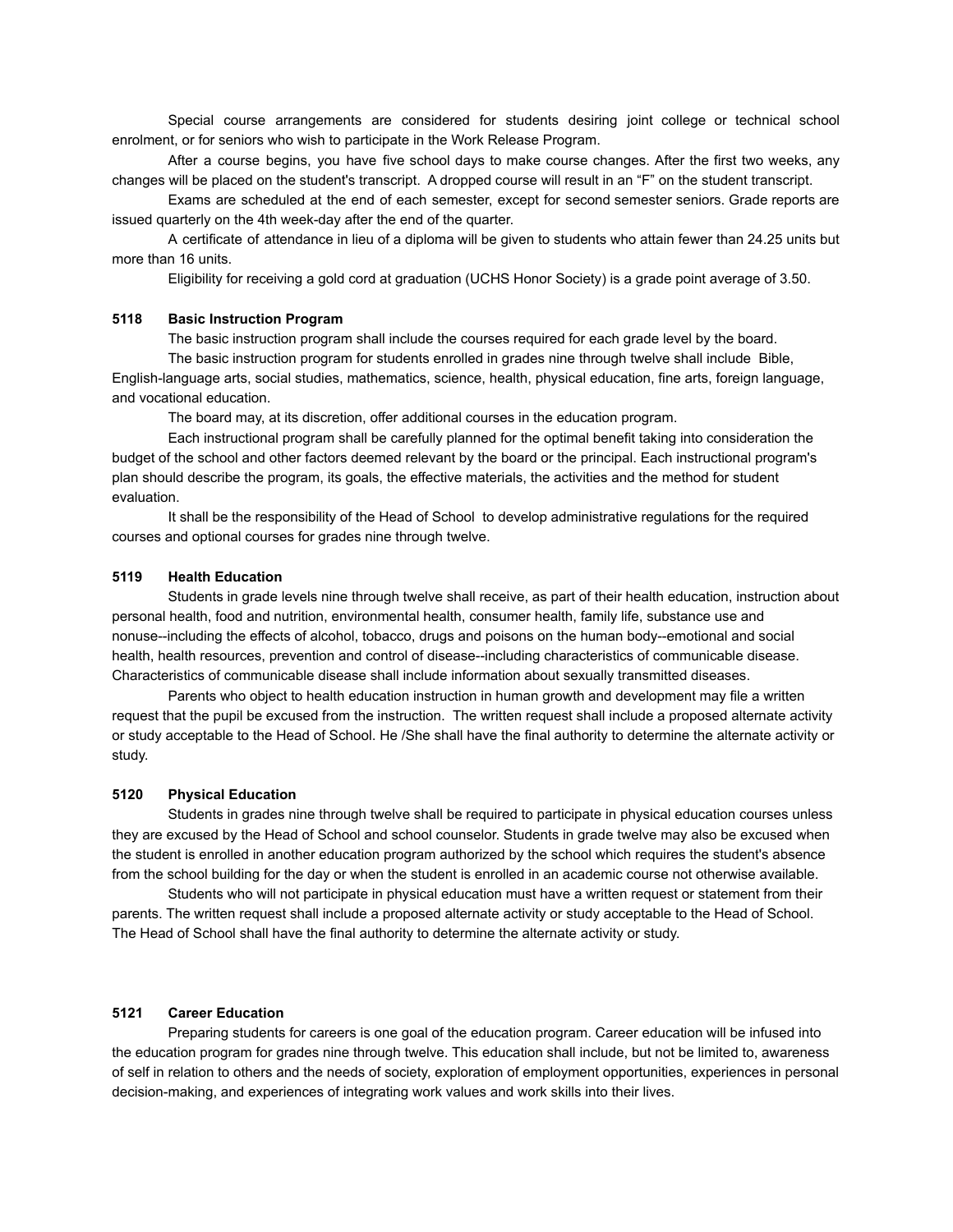It shall be the responsibility of the principal to assist certified personnel in finding ways to provide career education in most courses. Special attention should be given to courses of vocational education nature. The board, in its review of the curriculum, shall review the means in which career education is combined with other instructional programs.

#### **5122 Global Education**

Because of our growing interdependence with other nations in the world, global education shall be incorporated into the education program for grades nine through twelve so students have the opportunity to acquire a perspective on world issues, problems, and prospects for an awareness of the relationship between an individual's self-interest and the concerns of people elsewhere in the world. Global education, in the education program, is the lifelong growth in understanding, through study and participation, of the world community and the interdependence of its people and systems--social, cultural, racial, economic, linguistic, technological, and ecological.

# **5123 Multicultural and Gender Education**

It is the policy of Unity Christian High School to prove an equal opportunity for a quality education without discrimination, regardless of their race, color, sex, marital status, national or ethnic origin or disability in its educational program, activities, or employment policies as required by Title VI and VII of the 1964 Civil Rights Act, Title IX of the 1972 Education Amendments, and Section 504 of the Federal Rehabilitation Act of 1973.

The education program is free of discrimination and provides equal opportunity for the students. The education program will foster knowledge of and respect and appreciation for the historical and contemporary contributions of diverse cultural groups, as well as men and women, to society. It will also reflect the wide variety of roles open to both men and women and provide equal opportunity to both sexes.

The board promotes and requires that our curriculum materials and program policies reflect an approach that acknowledges our world to be multicultural and global in its scope and that we are gender fair in our presentation of the pluralistic society in which we live and learn.

#### **5124 Citizenship**

Being a citizen of the United States, of Iowa and of the Unity Christian High School community entitles students to special privileges and protections as well as requiring the students to assume civic, economic and social responsibilities and to participate in their country, state and school district community in a manner that entitles them to keep these rights and privileges.

As part of the education program, students will have an opportunity to learn about their rights, privileges, and responsibilities as citizens of this country, state and school district community. As part of this learning opportunity students are instructed in the elements of good citizenship and the role quality citizens play in their country, state and school district community.

#### **5125 Technology and Instructional Materials**

The board supports the use of innovative methods and the use of technology in the delivery of the education program. The board encourages school personnel to investigate efficient and effective ways to utilize innovative instructional materials and other technological advances as a part of the curriculum.

#### **5126 Talented and Gifted Program**

The board recognizes some students require qualitative differentiated programming beyond the regular education program. The school shall identify students with special abilities and provide educational programming.

It shall be the responsibility of the Head of School, school counselor, and TAG coordinator to develop and maintain a talented and gifted program.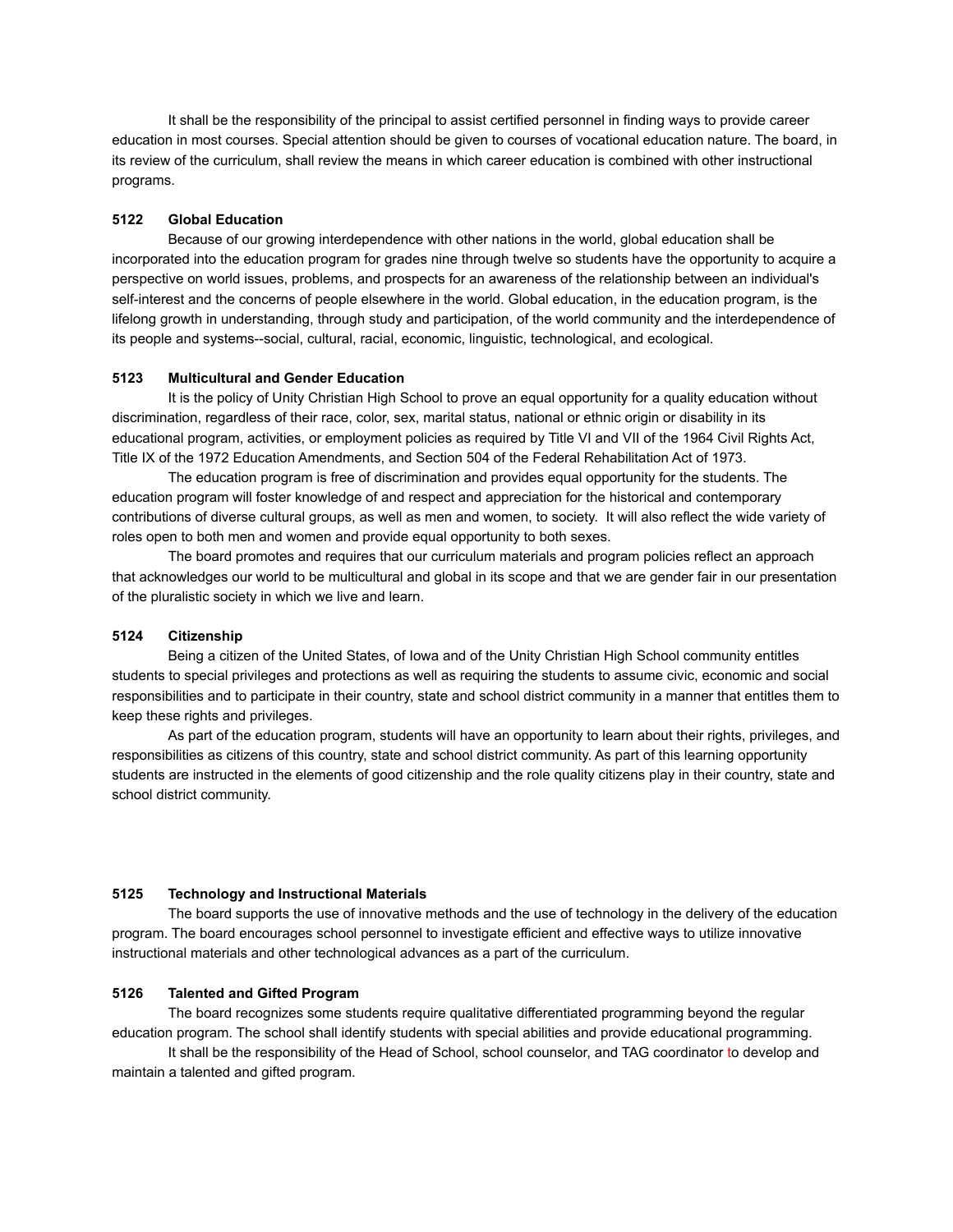It shall also be the responsibility of the Head of School and school counselor to develop administrative regulations for identifying students, for program evaluation, and for training of school personnel.

### **5127 Senior Capstone**

A Senior Capstone is required for graduation. This presentation will take the place of second semester senior exams and will be comprised of three parts:

\*a collection of work that has been placed in the student's digital portfolio (documents, projects, essays, artwork, certificates, creative writing, etc., that display the student's unique skills, achievements and experiences during his/her years at Unity) throughout his/her high school career.

\*a 3-5 page reflection paper/statement of faith.

\*a 15-20 minute presentation with a teacher/mentor present as well as other adults of the student's choice. This presentation may take a variety of forms, but must address such common themes such as: How has God led you throughout your years at Unity? What have been your greatest blessings/struggles, and how has God used these for your good? How has your high school experience prepared you for your post-high plans? Explain your worldview, your deepest beliefs and commitments, and how this has affected your decisions about your life and your future.

Seniors will be assigned a teacher to serve as a mentor throughout their senior year. Mentors will work with the student as they prepare for their presentations and meet certain deadlines. More information regarding the Senior Capstone is available on the Unity web page.

Underclassmen will be encouraged to make regular additions to their portfolios. A minimum of one contribution per semester will be required.

Freshmen will be introduced to the concept of student portfolios in the Digital Life course.

#### **5128 Academic Integrity Policy**

Unity Christian High School is committed to developing a community of Christian students who accept the responsibility of practicing personal and academic integrity in obedience to biblical teaching. For students, this means not lying, cheating, or stealing others' work to gain academic advantage; it also means opposing academic dishonesty.

Academic dishonesty at Unity Christian High School includes, but is not limited to, the following behaviors:

1. **Stealing/Plagiarizing**: copying another's work or ideas and creating the impression that they are one's own by failing to give proper credit or citation. This includes reading or hearing another's work or ideas and using them as one's own; quoting, paraphrasing, or condensing another's work without giving proper credit; purchasing or receiving another's work and using, handling, or submitting it as one's own work. At Unity we identify three kinds of plagiarism:

> **Spot** plagiarism is stealing key words and phrases without giving credit to the source. **Idea** plagiarism is stealing an idea or concept from another source. Anything that is not a student's original idea must be cited.

**Word for word** plagiarism is taking a full paragraph or more from another source. **Spot** plagiarism and **idea** plagiarism may be treated with less disciplinary consequences than **word for word** plagiarism.

2. **Cheating**: unauthorized use of any study aids, equipment, or another's work during an academic task. This includes using unauthorized aids or other equipment during an examination; copying or looking at another individual's work; taking or passing information to another individual during or after a test / examination; taking a test/ examination for another individual; allowing another individual to take one's test/ examination; stealing tests/ examinations.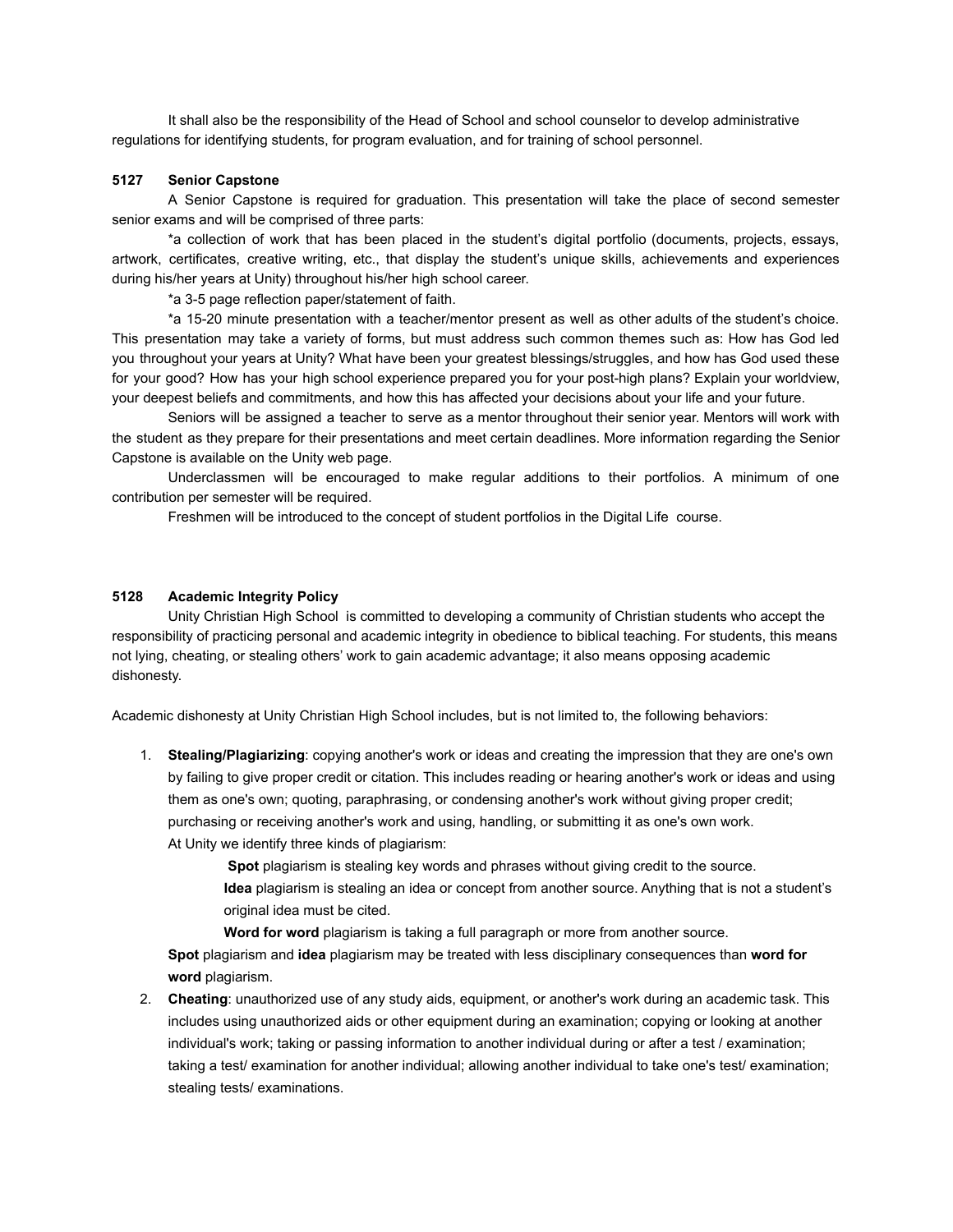- All graded academic tasks are expected to be performed on an individual basis unless otherwise stated by the instructor.
- An academic task may not be submitted by a student for course credit in more than one course without the permission of all instructors.
- 3. **Lying/Fabricating**: the intentional, unauthorized falsification or invention of any information or citation during an academic task. This includes changing or adding an answer on an examination and re-submitting it to change the grade; inventing data for a laboratory exercise or report.
- 4. **Facilitating Academic Dishonesty**: knowingly allowing or helping another individual to plagiarize, cheat, or fabricate information.

#### **Academic and Character Consequences**

The following stages are cumulative over one academic year. If they reach the third offense, students will also have a carry over probation from one academic year to the next year.

First Offense: The student will receive the lowest score of either a 59% or the final grade they earned. For a smaller assignment the student will receive a 0%. The student will be given the opportunity to either keep the "F" or re-do the assignment or project correctly and receive an average of the two grades. In the case of a test or quiz, the student will not be allowed to make up the grade. Parents are contacted and the student receives a discipline hour.

Second Offense: the student receives a 0% on the assignment and must do it over. In the case of a test or quiz, the student will automatically get a 0 % on the test or quiz. Parents are contacted and the student receives a discipline hour.

Third offense: the student will fail the 9 week quarter of the class where the student committed this third offense in this academic dishonesty policy. The student will also be placed on academic probation for the remainder of the year. Parents are contacted and the student receives an in school suspension.

Fourth Offense: The student will be dismissed from Unity, until the Board decides on expulsion or continued enrollment. Expulsion will last one full semester.

# **5200 Attendance**

# **5201 Attendance**

School attendance is compulsory in the state of Iowa. According to state code 299.1: "The parent, guardian, or legal or actual custodian of a child, who is of compulsory attendance age, shall cause the child to attend a school during the school year. The board of directors of a school shall set the number of days of required attendance for the school under its control."

Students who are absent without permission are considered truant. To be truant means the student wilfully failed to attend school regularly even though the student is required to attend.

Students who wish to participate in school-sponsored activities must attend school four out of eight class periods the day of the activity unless permission has been given by the Head of School for the student to be absent.

More than that, parents believe that Christian education is a necessary part of growth and maturity. It is imperative, then, that students take every opportunity to insure the privilege of being in class each day. Absence means that not only the student misses out on education, but that they are not being very good stewards of the blessings God permits them to have. Why should the school be so concerned about student attendance? Because that, too, is part of education. Teaching a student to be prompt, to be dependable, and to be present when they are expected are all important ingredients of a quality education.

# **5202 Compulsory Attendance**

Right now, school is the student's main calling. It is their responsibility to be at school.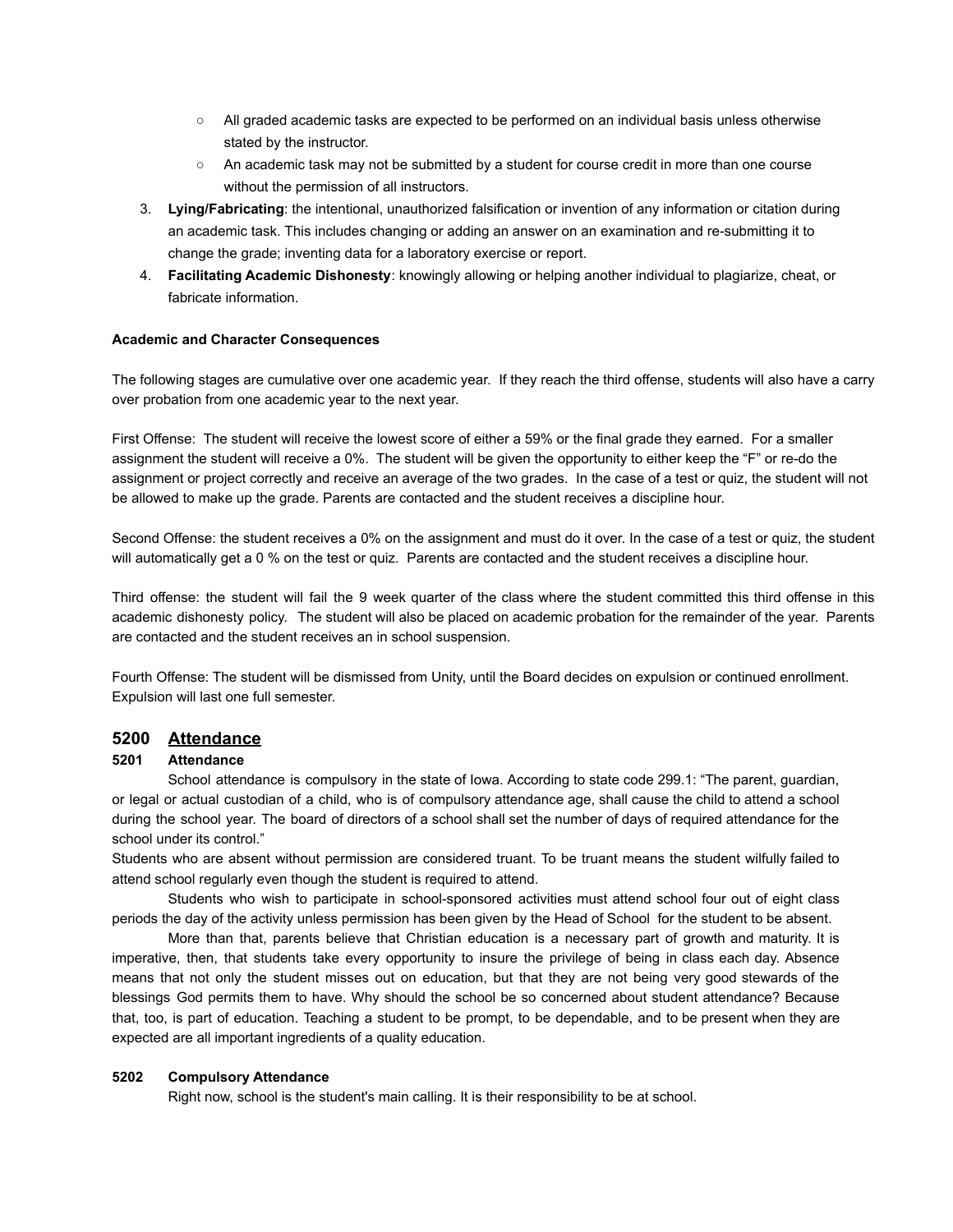1. An EXCUSED absence is given for: illness, medical appointment and bereavement. For it to be excused the student must bring a note written and signed by their parent. Before this note will be considered, it must state the reason for the absence. It will be put on file in the office.

2. Other absences, such as family vacations and work at home, may be excused with PRIOR administrative approval and PRIOR obtaining assignments. These are considered permitted absences.

3. All arrangements to do make-up work due to an excused absence will usually be done on the first day of the student's return to school. It will be the responsibility of the student to contact the teacher and make arrangements for the make-up work or any test missed.

4. Unexcused absences usually result in detention. When a student is more than 10 minutes late for a class it is then considered an unexcused absence, and a discipline hour will be given.

5. Regardless of an Excused or Permitted Absence students missing **eleven** or more classes in a semester will receive no credit in the course. Consideration will be given in cases of serious illness or accidents.

It shall be the responsibility of the parent to notify the student's attendance center as soon as the parent knows the student will not be attending school on that day. The Dean of Students may request evidence or written verification of the student's reason for absence.

It shall be the responsibility of the Dean of Students, in conjunction with the counselor, to develop administrative regulations regarding this policy. The administrative regulations shall indicate the disciplinary action to be taken for the unexcused absence or absences.

#### **5203 Absences**

Any time a student is absent, even if for only a partial day, please notify the school by *9:00 a.m.* so we know where the students are.

Excused: illness, quarantine, emergency, court appearance, funeral of a close relative or friend, and medical appointments. All work missed as a result of excused absences **must be made up in the same number of days absent.**

Permitted: certain absences that have been previously arranged with the Head of School. Students must make arrangements to make up work missed; the burden of make-up work is entirely upon the student. All assignments are posted on the school's website. Failure to maintain a positive attendance record will jeopardize the student's opportunity to exercise this privilege.

(1) Single day work or trip absences: Students receiving such a permitted absence are responsible for all work missed before the absence. Tests and quizzes missed on the day of the absence must be taken the day the student returns. Students are also responsible for all tests/quizzes and assignments given on the day of their return. These also should be completed or are due the day following their return.

(2) Extended permitted absence (2 days or more): Prior notice is absolutely necessary and the student will be expected to complete as much work as possible before they leave. Other work and tests missed must be completed within two to three school days of their return to school.

Tests/quizzes should be completed as much as possible during study halls and before or after school so that more class time is not missed.

Unexcused: These will be considered unexcused absences: skipping school, oversleeping, hairdresser appointments, staying home to study for tests or finish a paper or assignment, or any other reason deemed by the administration as an inappropriate reason for missing school. Students will not be permitted to make up graded work missed; appropriate discipline will be assigned; and the time missed must be made up. Generally speaking, the following guidelines will be used as a response to unexcused absences:

1. Students will serve 1 discipline hour for each unexcused class period.

2. Six or more unexcused hours in a semester will result in probation.

Depending on the circumstances, a student can be "accelerated" through these guidelines as needed.

A record of absences is kept in the office to insure that a student conforms to state and school requirements. After seven absences in a semester an email will be sent to parents; after ten absences in a semester the student may be dropped from the class without credit. Exceptions will be considered in the case of prolonged illness. All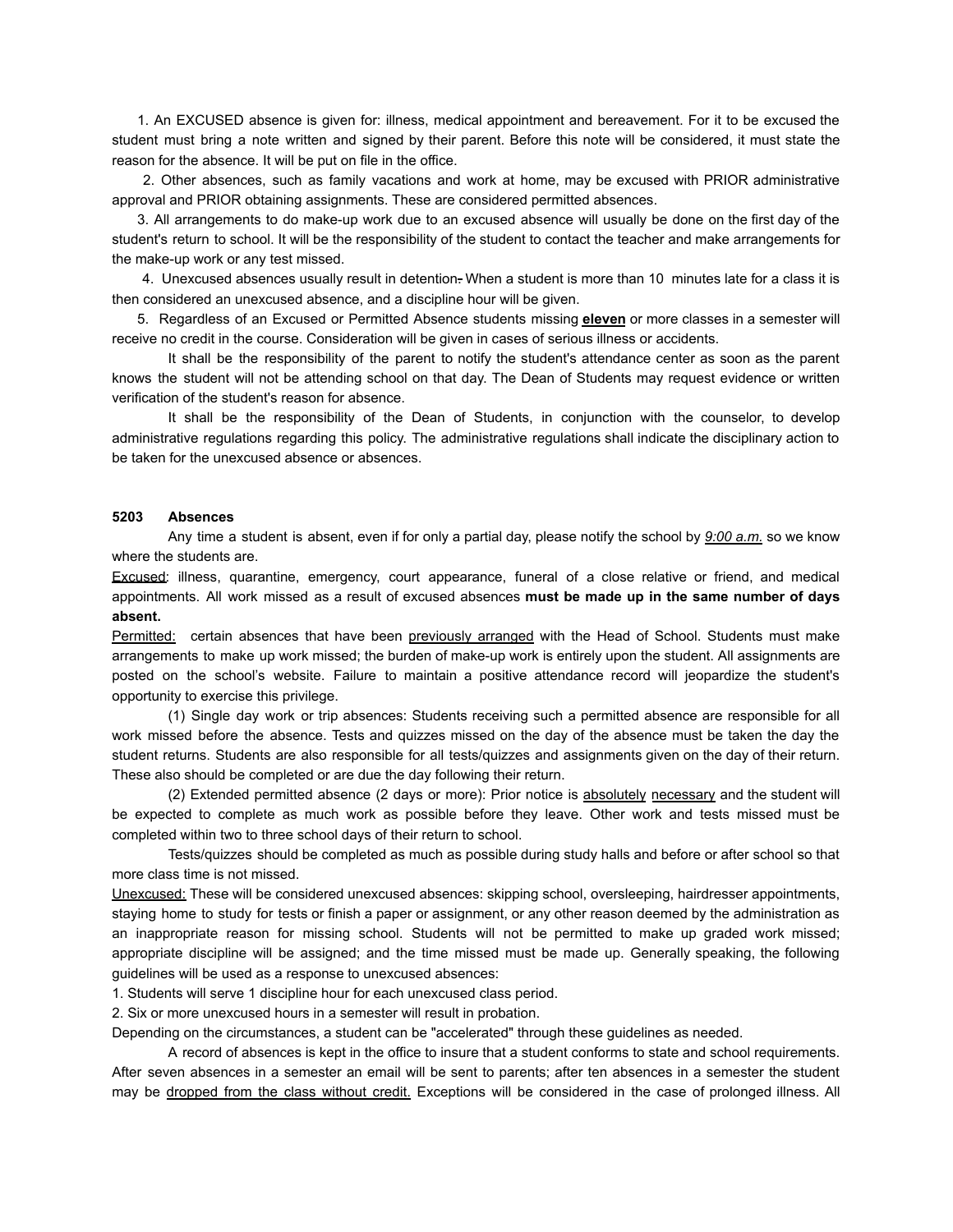appeals regarding attendance must be brought to the Education Committee prior to the end of the semester. These appeals must be written and signed by both student and parent.

#### **5204 Tardiness**

A tardy is defined as not being in the classroom or at the appropriate station without the expected and needed materials when the bell rings. There is ample time scheduled for everyone to arrive on time. Tardies are recorded electronically by the staff and/or office personnel. After the 3rd accumulated tardy for all classes during a nine-week period, the office will take appropriate action. Continuing offenses will result in discipline as described below and could result in the student being removed from class and receiving no credit for a particular class. A tardy may also be assigned to students who leave the classroom or assigned area before the dismissal bell rings.

Being tardy to class should be the unavoidable exception, not the expected right. It is for that reason that four tardies each marking period are forgiven. The student must be sure to conserve those tardies for valid reasons.

3rd tardy: email to parents and students 5th tardy: detention hour 6th tardy: 2 hour Saturday school 7th tardy: 4 hour Saturday school 8th tardy: Probation meeting and contract

#### NOTE:

(1) If a student receives a discipline hour for tardies (5) in any given marking period.

(2) All first hour tardies must check in at the school office. Late students should wait until devotions have been completed before entering the classroom.

(3) After 10 minutes into any class period, a tardy becomes an unexcused absence.

(4) Recorded tardy totals are made available to the student.

#### **5205 Homeschool / Part Time Student Policy**

1. The purpose of this policy is to give guidance to parents or guardians who wish to home-school their children, and provide the parents with requirements for course credit for Unity Christian High School and the State of Iowa. Unity Christian High School encourages home-schooled students to participate in the programs and classes available to all our students. We stand ready to offer Biblically based educational help to home-school families. Parents and home-schooled children may apply for enrollment by agreeing to the present school policy and assuming all tuition costs as levied by the school. Home-schooled students will be allowed to enroll part-time at UCHS. They will be required to pay a cost per course set annually by the Finance Committee.

2. It is the responsibility of the parent or guardian, who wish to homeschool their student, to complete all the reporting forms as required by the State of Iowa. This report must be filed with the Principal of Unity Christian High School prior to the first date of school. This report must demonstrate evidence that instruction was provided and supervised. This can be affirmed by the local school district that the student was enrolled properly in a home-school situation. A listing of coursework completed as well as the curriculum (textbooks) used would be expected.

3. The parents will be required to present the results of a nationally- normed (standardized) test for the purpose of placement. The principal and guidance counselor will use this information for proper course and class placement. Class placement will be the decision of the administration at Unity Christian High School after reviewing the records and recommendation of the parents.

4. Any high school credits granted would have no grade attached and will be listed on the student's transcript as "home schooling." These credits will not be included in the G.P.A. Students who receive home- schooling must take courses generally equivalent to courses available at UCHS to receive course credit. A maximum of 6 1⁄2 high school credits will be granted per school year. The Head of School and the Education Committee will handle any exception to this.

5. Students must pre-arrange with the Head of School and the guidance counselor for the acceptance of home-schooling course credits. This will be done on an individual basis by analyzing each course taken. Some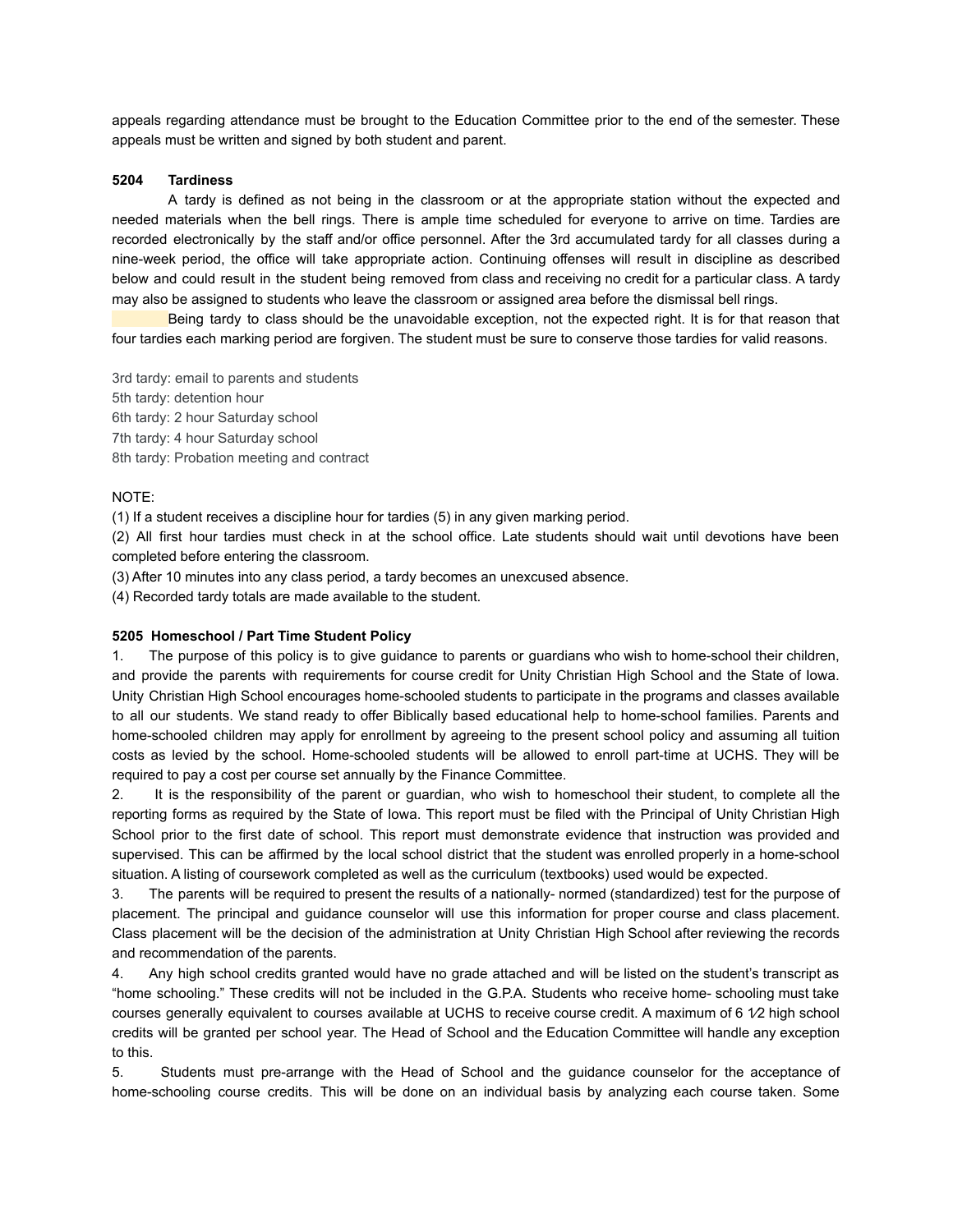courses in some academic areas will not be waived or substituted and will be awarded credit only if taught by a certified instructor in a regular school setting – eg. Computer science, PE, fine arts, applied arts, laboratory science.

6. Home-schooled students must adhere to all the rules and regulations as set forth in the Unity Christian High School Parent Student Handbook.

7. Home-schooled students enrolled in at least **four** classes may participate in extra- curricular activities.

8. Fees associated with all school activities for all students will be assessed to home school students.

9. A list of home school courses previously taken must be presented to the school office before the home-schooled student will be considered for admission. The guidance counselor will use this information for proper course and class placement. Class placement will be the decision of the administration of Unity Christian High School after reviewing the records and recommendation of the parents.

10. For a part time homeschool student to participate in the graduation ceremony and earn a diploma from Unity, he / she must enroll full time for the senior year and meet all other graduation requirements, including senior Capstone project. The home-schooled student must take at least five credits during their senior year and must meet the general graduation requirements expected of other transfer students.

# **5300 Discipline**

# **5301 Conduct**

Students are to conduct themselves as Christians at all times. Boisterousness, disobedience, scuffling anywhere in the building, hazing or any conduct of a discourteous nature is always out of order. This standard of good conduct is expected at all assembly programs, social functions or chapel services.

There is to be no loitering on the campus or in the school building during class or work hours, after school hours or during any program. During evening activities, anyone on the campus is expected to be in the group activity. The board believes inappropriate student conduct causes material and substantial disruption to the school environment, interferes with the rights of others, or presents a threat to the health and safety of students, employees, and visitors on the school premises. Appropriate classroom behavior allows teachers to communicate more effectively with students.

School friendships and relationships are always encouraged and sought to be developed in such a way not to exclude others by design, but to allow students to cultivate life-long friendships and companions. However, particular awareness should be given to boyfriend/girlfriend relationships, making sure that the actions are not rude or discourteous to others and so that the behavior of those involved reflects general Scriptural guidelines of respect for each person within the extended Unity family. Unity does not accept personal deliveries at the school for any reason. If there is a special occasion and you are in doubt, please call for a clarification of our school policy.

#### **5302 Student Conduct**

BACKGROUND: Discipline and its application at Unity Christian High School is grounded in Scripture (see particularly: Proverbs 12:1, 13:18 & 24, 22:15; Ephesians 5:1-4; Hebrews 12; I Corinthians 13 and Revelation 3:19). Just as discipline and disciple come from the same root word, the full meaning and intent of discipline should be not only to correct behavior, but also to build up, encourage and train a person in concepts as well as behavior that is pleasing to God. Discipline is ordained of God for the building of character and the training of behavior. AIMS:

- 1. To develop and maintain the optimum learning environment.
- 2. To correct behavior which is disruptive or destructive to the learning environment.

3. To train students in behavior patterns that will be helpful to them individually and to the school community in supporting and achieving the communally-held goals of spiritual, intellectual, physical and social development.

4. To remove, as a last resort, recalcitrant students, so that the learning environment may be maintained. RESPONSIBILITIES: Teachers and the administrator are responsible to God for the lives placed under their care. They have the authority from the parents to administer discipline. It is their responsibility to work with the parents in the matter of discipline, informing them in a prompt manner of disciplinary action taken, and making themselves available to the parents and students involved for discussion and counsel of discipline situations. The ideal objective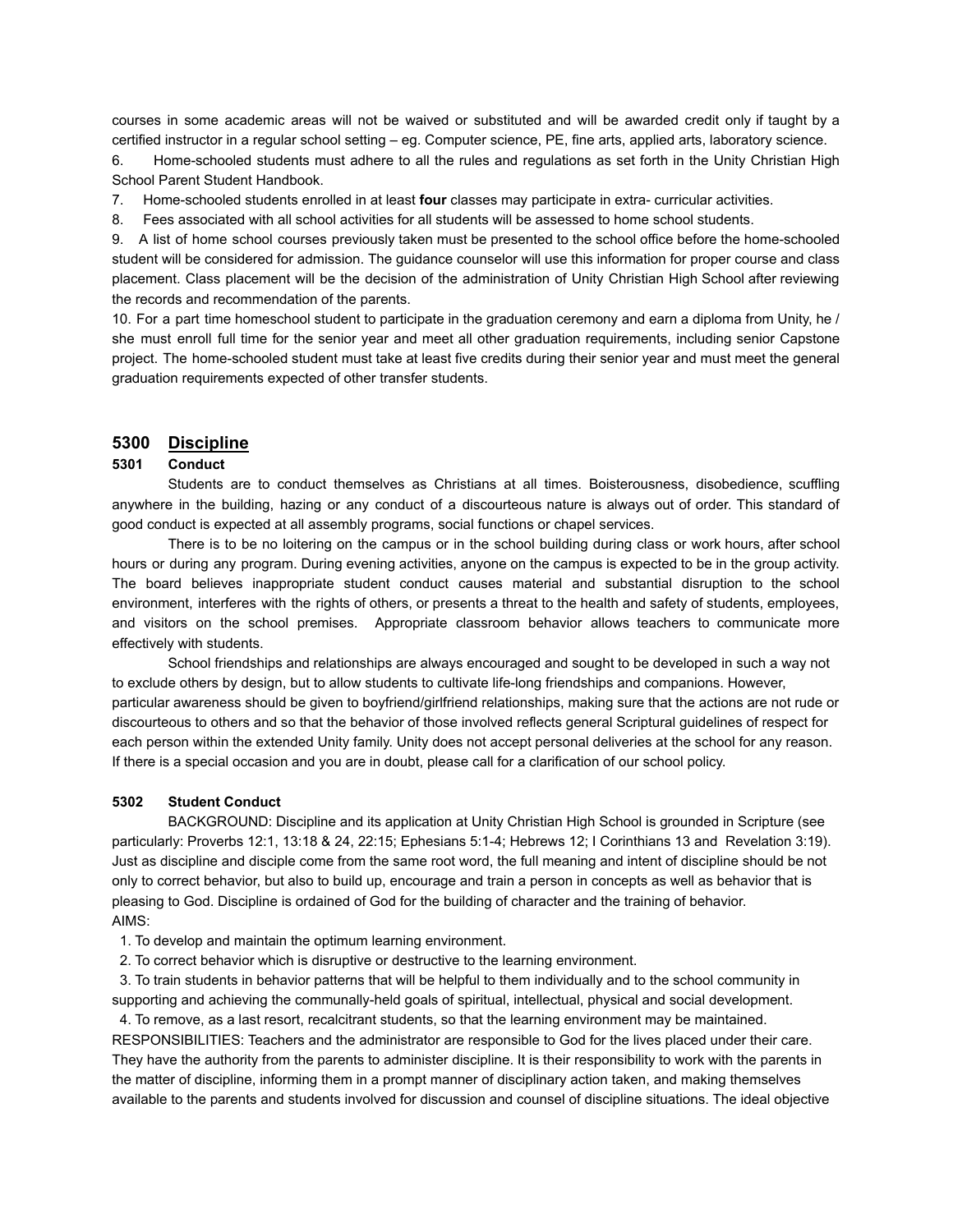of the involvement is to foster understanding, to challenge parents and students alike to supportive behavior, to enlist student cooperation and to build like-minded attitudes.

Students are responsible under God to obey and show respect for teachers and administrators as they should their parents, and they are responsible for helping to maintain the learning environment.

Disciplinary measures include, but are not limited to, removal from the classroom, detention, suspension, probation, and expulsion.

It shall be the responsibility of the Head of School, in conjunction with the Dean of Students, to develop administrative regulations regarding this policy.

#### **5303 Good Conduct Rule - State of Iowa Policy for Co-Curriculars**

#### **Consequences**

Any student who, after a hearing before the Dean of Students, is found to have violated the Good Conduct Policy, during the school year or summer, is subject to the following consequences:

#### **Section A offenses**:

Include but are not limited to offenses such as stealing, lying, cheating, vandalism, hazing or harassment of others, disrespect and/or insubordination (talking back or refusing to cooperate with school officials or authorities), profanity, displays of pornography, sexual promiscuity, sexting, etc.

These carry consequences which could include discipline hour(s), Saturday school, probation, in school or out of school suspension and/or suspension from co-curricular activities depending on the severity of the offense and at the discretion of school officials.

#### **Section B offenses**:

- 1. Possession or use of tobacco and/or tobacco products including e-cigarettes/vaping.
- 2. Possession or use of alcoholic beverages or be at a gathering where it is used illegally.
- 3. Possess, use, consume, buy, sell, or giveaway any controlled substances.
- 4. Criminal activity in which criminal charges are filed.

# **First High School Offense** (anytime/anywhere)

**All Students:** 

- 1. 2 hour Saturday school.
- 2. 2 weeks probation from all "school sponsored" events.
- 3. If alcohol or drug violation, students will be required to complete an Alcohol and Drug class approved by school officials.
- 4. 4 hours of community service.

#### Co-Curricular participants:

- 1. Suspended from competition for 25% of current or next activity season.
- 2. Community service hours must be completed before return to competition.
- 3. **Fine Arts:** Suspended for 1 performance.

#### **Second High School Offense** (anytime/anywhere)

All Students:

- 1. 4 hour Saturday school.
- 2. 6 weeks probation from all "school sponsored" events.
- 3. If 2<sup>nd</sup> alcohol or drug violation, student will be required to complete an Alcohol and Drug class approved by school officials.
- 4. 8 hours of community service.

#### Co-Curricular participants:

- 1. Suspended from competition for 50% of current or next activity season.
- 2. Community service hours must be completed before return to competition.
- 3. **Fine Arts:** Suspended for 2 performances.

# **Third High School Offense** (anytime/anywhere)

All students: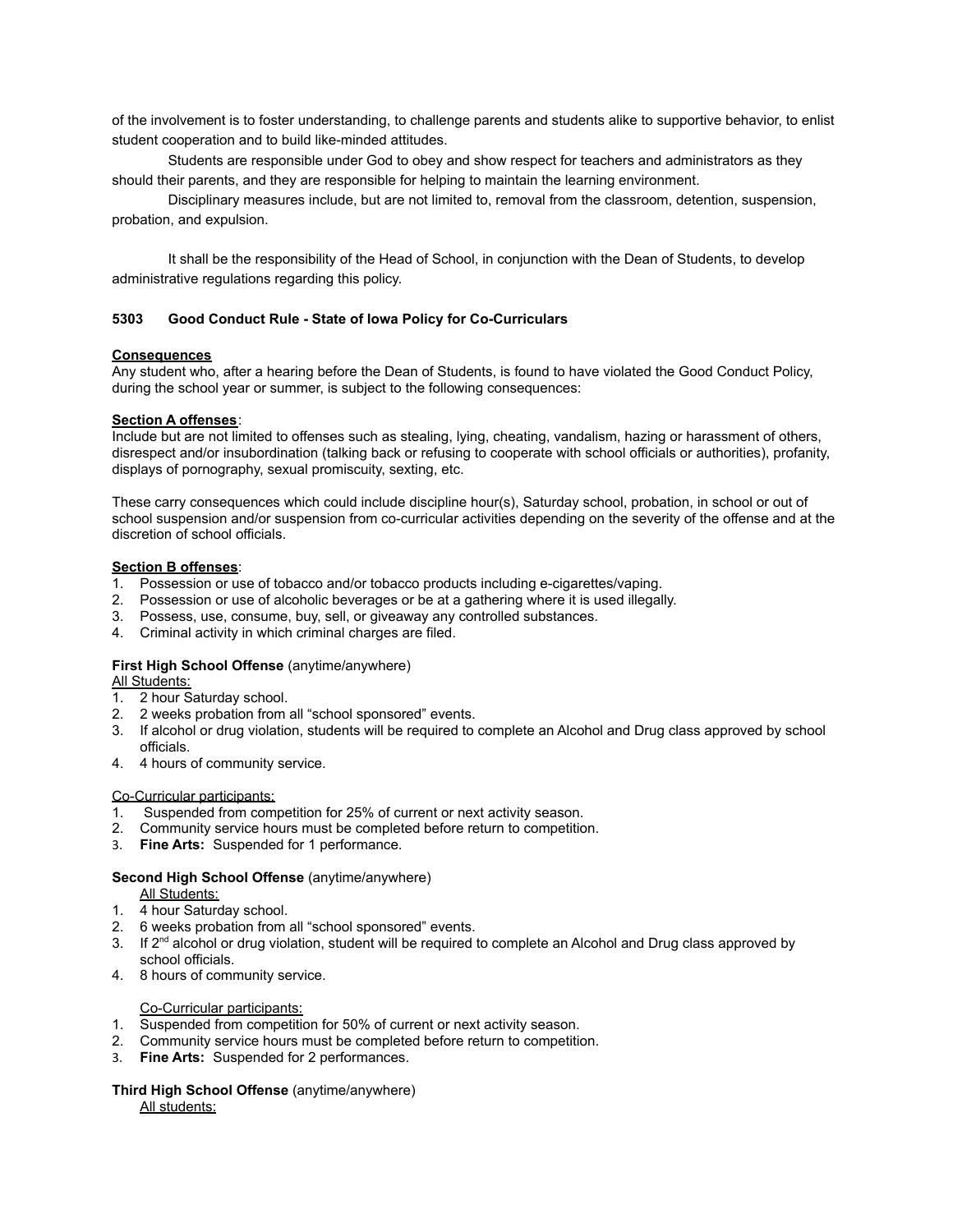- 1. Out of school indefinite suspension until Board decision.
- 2. 1 calendar year probation from all "school-sponsored" events.
- 3. If 3<sup>rd</sup> alcohol or drug violation, students will be required to undergo professional counseling and evaluation along with completion of a Substance Abuse program approved by school officials.
- 4. 16 hours of community service.

Co-Curricular participants:

- 1. Suspended from competition for 1 calendar year.
- 2. **Fine arts:** Suspended from performances for one calendar year.

Probation and suspensions for 1<sup>st</sup> and  $2^{nd}$  offenses may be reduced up to 50% for a student who voluntarily informs school officials of their violation of the Good Conduct Policy within 48 hours of the violation.

Penalties are cumulative from the summer before the  $9<sup>th</sup>$  grade year through the summer after the senior year.

#### **Sport Percentages**

| Football             | 9 dates  | 2.25 dates              |
|----------------------|----------|-------------------------|
| Volleyball           | 14 dates | 3.5 dates (round to 3)  |
| <b>Cross Country</b> | 8 dates  | 2.5 dates (round to 2)  |
| Basketball           | 21 dates | 5.25 dates              |
| Track                | 11 dates | 2.75 dates (round to 2) |
| Golf                 | 12 dates | 3 dates                 |
| Girls soccer         | 15 dates | 3.75 dates              |
| Boys soccer          | 15 dates | 3.75 dates              |
| Baseball             | 24 dates | 6 dates                 |
| Softball             | 24 dates | 6 dates                 |

# Pranks on Campus

Any student involved in a prank on campus (seniors are often tempted in the spring) will forfeit all extra-curricular activities for 3 weeks, pay for damages and clean-up, and will incur board action that may result in more severe consequences. Information will also be provided to the local police.

# **Probation**

A student on probation will be denied privileges such as work release and school sanctioned absences during the first two weeks of the probation. In addition, any student on probation will be denied game/performance time, but (s)he must meet all other requirements of the activity. The period of probation/ineligibility begins at the time of the notification or at the beginning of the next season of participation in any activity. A student on probation will not be allowed to attend a school function which involves an expense to the school (ex. State tournament).

#### No Pass—No Play/Performance

If at the end of any grading period a contestant is given a failing grade in any course for which credit is awarded, the contestant is ineligible to dress for and compete in the next occurring interscholastic athletic contests and competitions in which the contestant is a contestant for 30 consecutive calendar days or until the grade becomes a passing mark (whichever comes last). Any students not passing four (4) subjects will forfeit play/performance for nine (9) weeks.

### **5304 Disciplinary Policies and Measures**

If parents have questions or disagreements regarding disciplinary actions, it shall be their responsibility to immediately discuss these questions or differences with the teacher involved and not to bring their grievance to other parents, teachers or students. If the matter is not resolved with the teacher, the parents shall then discuss it with an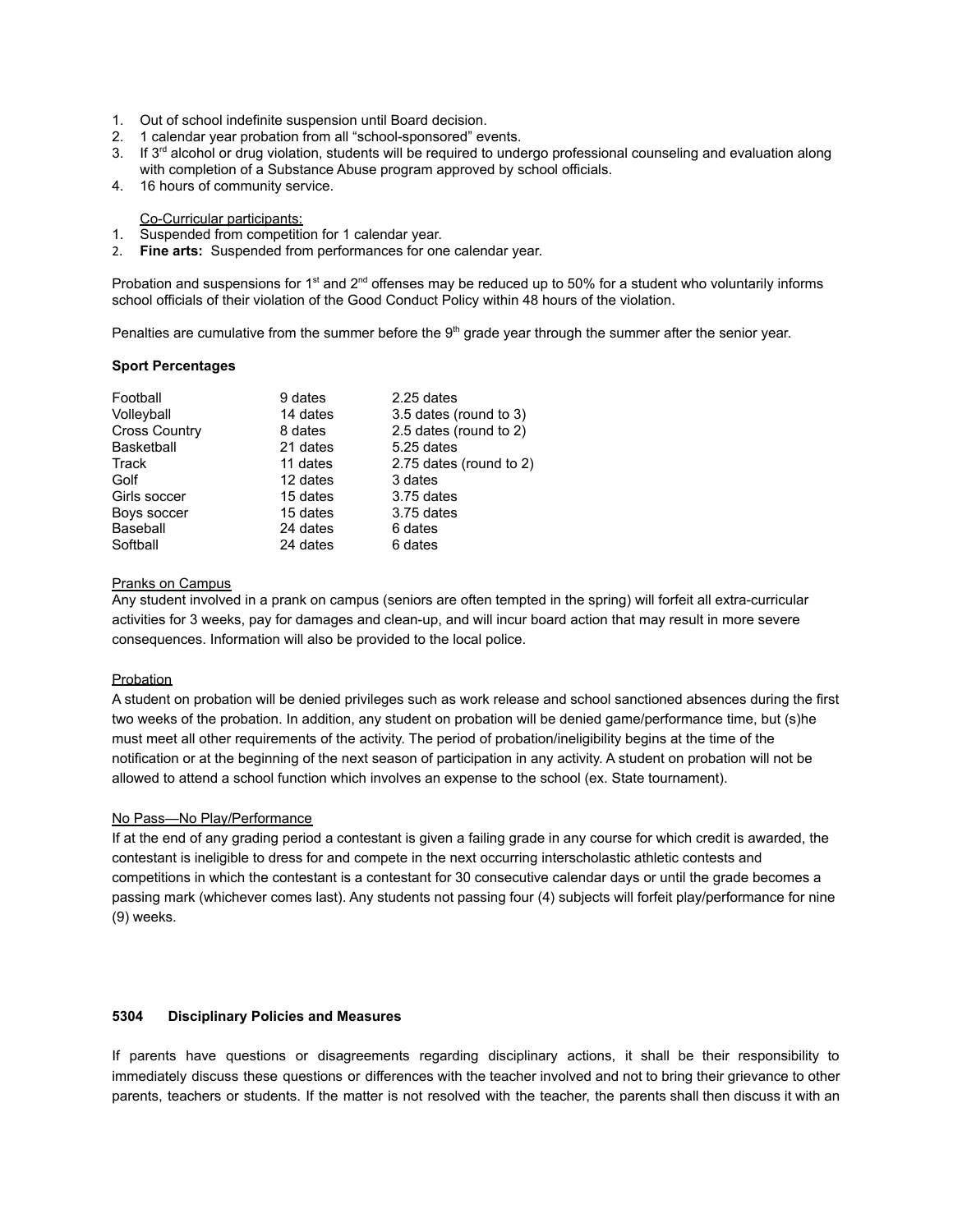administrator and failing a resolution at this level, bring the matter to the attention of the Chairman of the Education Committee. If there is still concern regarding the decision of the Education Committee, the chair of the Education Committee will bring the issue to the Board's attention.

All regulations adopted by the school administration and publicly announced to the students have the same force as those published in the Parent Handbook. The Board of Trustees and the Education Committee annually review and approve all school discipline policies.

Except in the matters of class and study routine and the regulations governing them, all rules and principles of conduct remain in force throughout the year, vacation included, 24 hours a day/7 days a week.

Every effort is made to help the student see the importance of cooperating with the school rules as a means of character development and good citizenship. Penalties for the infraction of rules should be understood as a means of helping the student toward a more meaningful acceptance of Christian rules of conduct.

There are some practices that cannot be permitted in Christian schools. Unity Christian does not knowingly receive students who persistently indulge in these practices. Offense on any of the following fundamental points make the student liable to discipline or dismissal:

1. Disseminating ideas or displaying attitudes that undermine the philosophy, ideas and objectives of the school.

2. Using profane language, indulging in lewd conduct or suggestion, or possessing or displaying obscene literature or pictures.

3. Dishonesty, including theft; willful deception regarding school regulations; cheating on examinations, class work or in any phase of school business.

4. Using narcotics, tobacco or alcoholic beverages in any form or having them in one's possession.

5. Wilful destruction of any school property or any vandalism.

6. Possession of weapons of any type.

7. Conspiracy to or participation in hazing and initiations, committing any act that injures, degrades or disgraces the school, a fellow student or faculty member.

8. Continual or wilful disrespect, disobedience or non-cooperation with delegated authority.

When, because of these or other activities, the student's progress or conduct is unsatisfactory, or one's attitude is out of harmony with the standards of the school, or their influence is found to be detrimental, the student may be suspended or expelled.

# **5306 Discipline Hour**

A morning discipline hour will be held on Thursdays before school (7:20-8:20 a.m.). Normally, negative classroom behavior will be taken care of by the teacher in charge; however, repeated disobedience or misbehavior, disrespect, use of profanity (action or word), unexcused absences and the inability to adhere to classroom or school policy will result in a discipline hour being assigned. Being late for a discipline hour will result in an additional discipline hour being served. Failure to appear for a discipline hour will result in an additional discipline hour. It is the responsibility of the teacher to communicate with the student who received a discipline hour, before the end of the school day. The teacher and student may meet with the Dean of Students. The student will also receive a detention slip and an email informing them of the detention from the Dean of Students.

If the situation is serious enough (such as alcohol, drugs, smoking, fighting, repeated unexcused absences, excessive tardies, harassment, destruction or mistreatment of property) multiple discipline hours may be assigned in addition to the current probation system.

Parents are notified via email if a student receives a discipline hour. After a sixth discipline hour, a meeting will be held with parents, the Head of School, and the Dean of Students. Student attendance is required. A probationary contract will be drawn up for the student. This contract will be written by school officials and approved by the Education Committee. After nine discipline hours, the student is suspended from school until a meeting with the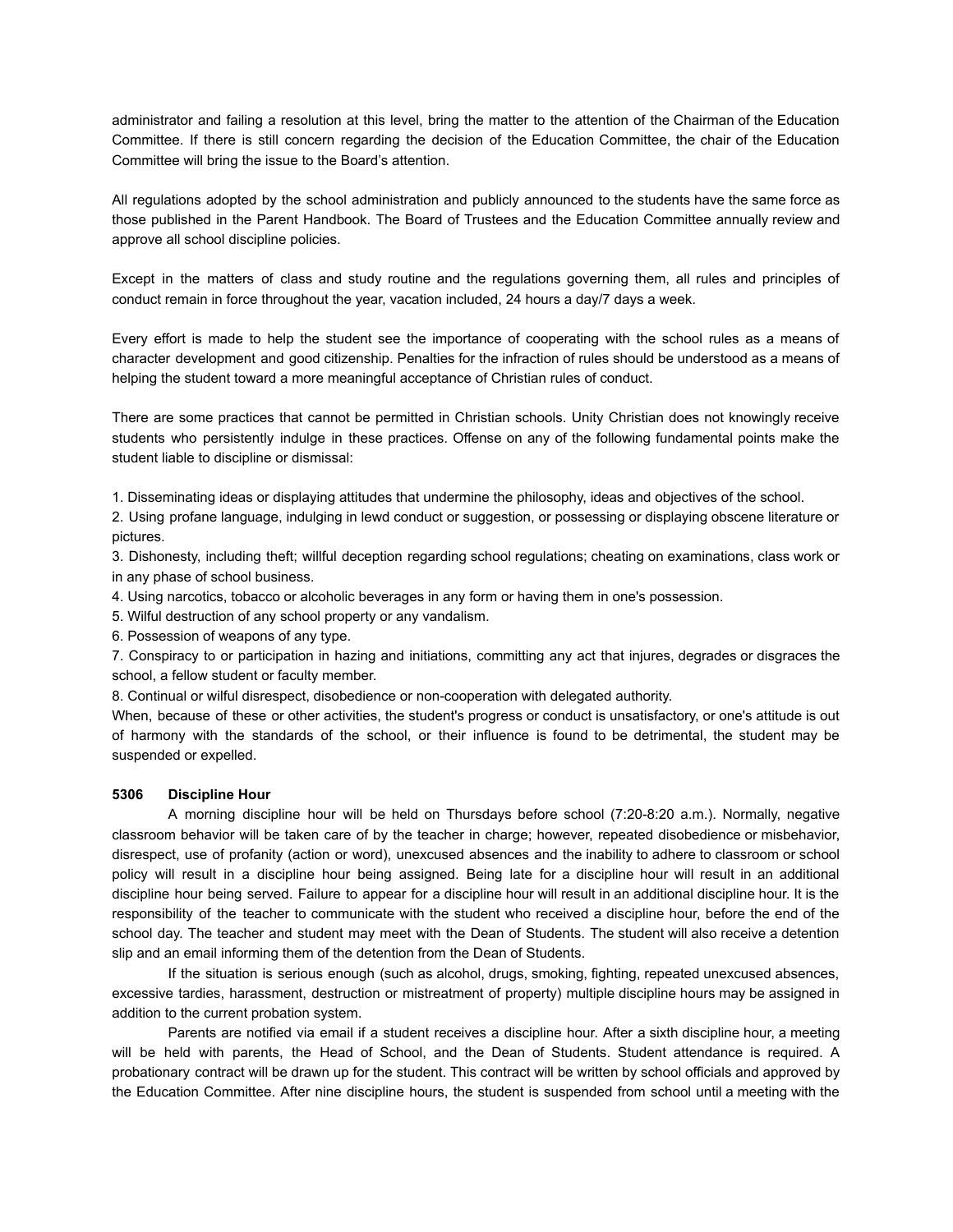Board, administration, parents and student can be arranged; the terms of continued enrolment will be established at that time.

The process of appeal is available to the student and parents. First step would be an appeal to the administration and finally the Board of Education.

#### **5307 Probation**

Probation gives the students an opportunity to correct a serious problem. If there is not improvement to a satisfactory level, the consequence will be expulsion from school. These may be reasons for probation:

- 1. Insufficient academic progress.
- 2. Continued, deliberate disobedience.
- 3. A rebellious spirit which is unchanged even after counseling.
- 4. A continued negative attitude and bad influence upon other students.
- 5. Committing a serious breach of conduct that has an adverse effect upon the testimony of the school.
- 6. Receiving 6 discipline hours.
- 7. By violating criteria in policy 5303 Good Conduct Rule

Offenses are cumulative over the four years of high school.

A student on probation will be denied privileges such as work release and school sanctioned absences during the first two weeks of the probation. In addition, any student on probation will be denied any public performances, but (s)he must meet all other requirements of the activity. The period of probation/ineligibility begins at the time of notification. A student on probation will not be allowed to attend a school function which involves an expense to the school (ex. Motel rooms, meals) or an excused absence from school. Unless otherwise stated by school policy, a typical period of probation will be 6 weeks. All elected positions of leadership must be relinquished for the remainder of the school year (up to 18 weeks).

A student who is not involved in any Unity teams or performance groups will still face school suspension or worse for violations listed above.

#### **5308 Suspension**

Instances of severe or repetitive violations of school rules will result in suspension from school as well as being involved in the probationary system. Examples of these situations are: harassment of other students or personnel, vandalizing property of school personnel, and being involved in illegal activities. There are two kinds of suspension: in-school and out-of-school. Administration can opt to have a student spend suspension time at school if that is deemed most effective. Students that accumulate five or more discipline hours in a week could be asked to serve them in an in-school suspension setting.

Students who are suspended must make their own arrangements with other students to obtain their assignments and return completed work; they are not permitted at or around school or any school function during the time of suspension, and they must check in with the office upon return to school. In-school suspension rules will be outlined individually.

# **5309 Expulsion**

Attending a Christian school is a privilege. The school board, in taking disciplinary action, may deny that privilege of any student if such action is recommended by the principal. In such an instance, the principal will usually suspend a student until at least the Executive Committee of the school board shall have had an opportunity to meet and formally consider the recommendation of the principal. Expulsion means the removal of a student from the school environment, which includes, but is not limited to, classes and activities for a period of time set by the board. Any student who has been expelled may request to be re-enrolled at the beginning of the next academic semester.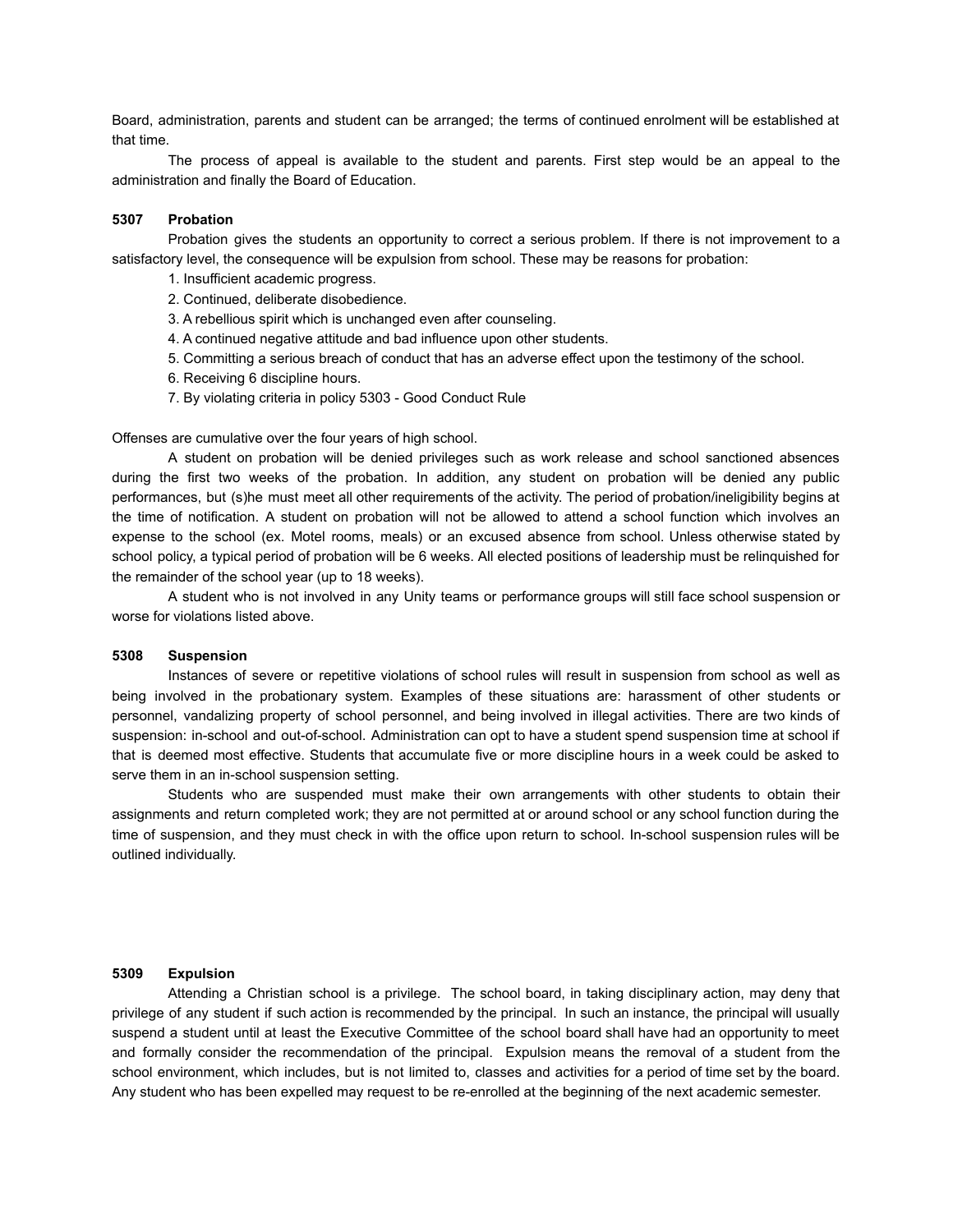#### **5310 Mobile Device Respectable Use Policy**

Use of mobile devices (cell phones and other electronic communication devices) must demonstrate respect and responsibility on the part of the user at all times. Students are permitted to use mobile devices, including cell phones, in the hall between classes. Students may have silenced mobile devices on their person. The use of communication features during class/study hall is prohibited. Mobile electronics may not disrupt worship, education, or school activities.

Teachers may require that cell phones be off and in view during their class period. Each teacher has the right to permit the use of mobile devices for specific instructional activities. Alternate means will be provided for students who do not have access to a mobile device. Mobile devices may not be used to record (audio, still picture, or video) at any time without the express permission of the party or parties involved. The appearance and/or use of mobile devices is prohibited in our school locker rooms or restrooms at any time.

If a student uses a mobile device to text or talk during class, the device will be brought to the office. The student will be required to pay a \$10 fine to have the device returned to him/her. A second offense will result in the device being held for up to 24-72 hours.

#### **5311 Weapons Policy**

Any student who is determined to have brought a weapon to school or knowingly possessed a weapon at school may be expelled for a period of time not less than one year. The school administration reserves the right to define the term "weapon" based on potential harm and use and also maintains its right to deal with each situation on a case by case basis. Normal appeal procedures apply. Students involved will also be referred to local law enforcement agencies and the Iowa Department of Education.

Although some students may be avid hunters, they may not enter the school parking lot with a firearm in their vehicle or on their person at any time. While this may prove to be an inconvenience to some, our current society dictates that we honor not only the spirit of the law but the letter of the law in this regard.

#### **5312 Search and Seizure**

As required by law, parents and students should be advised that school officials will, without notice or a search warrant, search a student, student locker, desk, work area, book and gym bag, clothing, or student vehicle based on a reasonable suspicion under the circumstances and in a manner reasonable in scope to maintain order and discipline in the school, promote the educational environment, and protect the safety and welfare of students and school personnel. School officials may also seize illegal, unauthorized or contraband materials discovered in the search. Items of contraband may include but are not limited to non-prescription controlled substances, such as marijuana, cocaine, amphetamines, barbiturates, apparatus used for the administration of controlled substances, alcoholic beverages, tobacco, weapons, explosives, poisons, and stolen property. Possession of such items will be grounds for disciplinary action.

#### **5313 PASSIVE ALCOHOL SCREENING/BREATHALYZER TESTING**

The Board also allows for the use of PAS devices and breathalyzers in connection with students' participation in extracurricular/voluntary school-sponsored events and activities without the need for school personnel to first have reasonable suspicion of alcohol use. Such suspicionless testing will occur only if students are notified prior to the event or school-sponsored activity that a PAS or breathalyzer may be used, and that they may be denied entry and/or removed from the event or activity for either refusing to submit to such testing or for testing positive for alcohol use. Students will be notified through such means as a student handbook, written notices, school announcements or similar notification.

When PAS device and/or a breathalyzer will be used at a voluntary school-sponsored event (i.e. school dances, proms, etc.), such devices shall be administered as follows: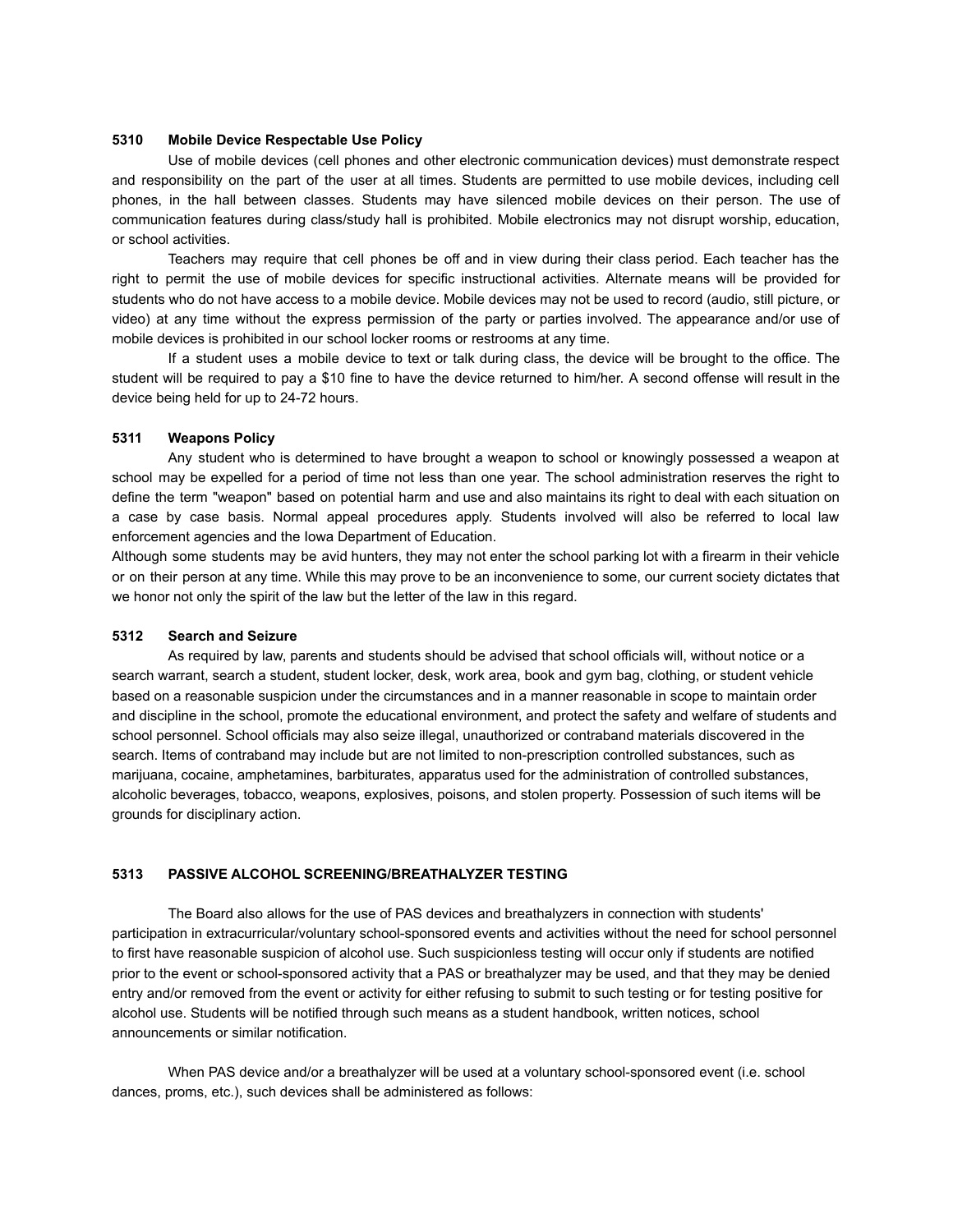1. All students participating in the activity or school-sponsored event will be asked to submit to a PAS screening. Students will be asked to breathe across the intake part of the device.

2. If the PAS device detects alcohol, the student shall be removed to a separate area for observation and questioning concerning alcohol consumption. After fifteen (15) minutes, the student will be asked to submit to a PAS or breathalyzer test to confirm the presence of alcohol.

3. Should the student test positive after the second test, school personnel will contact the student's parents and the student shall be removed/denied entry to the activity or school-sponsored event.

4. Any student who refuses to breathe into the PAS device, or who refuses to submit to the breathalyzer test, may be excluded or removed from the activity or school-sponsored event and may face additional disciplinary actions.

5. Any student excluded or removed from an activity will not be entitled to a refund for admission to that activity.

6. Unity Christian retains the right to contact local law enforcement officials at any time, as deemed appropriate, consistent with Unity Christian's practice and policy.

#### **5314 Intimacy/Student Pregnancy Policy**

#### Public Displays of Affection

Feelings of affection for someone of the opposite sex are a natural part of the courtship/dating process. Physical contact at school however is not appropriate and will be discouraged. This policy is not limited to just those students who are in a dating relationship.

#### **Acts of Intimacy**

Sexual intimacy, according to the teachings of the Bible, is one of God's gifts and is to be kept within the bounds of marriage. Outside of marriage, such intimacy is a lapse of Christian conduct, and it will be addressed with disciplinary procedures just as are other lapses in Christian behavior.

#### Conception and Parenthood

Because so many factors enter into making wise decisions regarding student pregnancy, each student (both father and mother) involved in a pregnancy will be dealt with individually and must comply with the procedures outlined in this policy. Because life, both before and after birth, is a gift from God that must be treasured and nourished, Unity Christian seeks to provide an atmosphere of love, concern, and support. While parenthood is one of God's greatest gifts in life, it is also one of life's greatest challenges. Since we do not consider abortion to be a Christian alternative to a student pregnancy, every effort will be made to encourage the student(s) to complete his/her education at Unity Christian, providing they exhibit a commitment to a Christian lifestyle consistent with this privilege, and submit to the following guidelines and procedures.

# Guidelines:

The student(s) involved are encouraged to notify the principal early in the pregnancy so that educational planning and counseling may begin immediately. Student involvement with professional Christian counselors or a Christian counseling agency such as Bethany Christian Services is required.

Parenthood calls for every effort to prepare for fatherhood and motherhood, and for continued self-sacrificial attention in response to its calling. The parents of the involved student(s), the student, the principal, and the school counselor will discuss and formulate plans and recommendations for the student's continued educational program. In acknowledgement of the additional responsibilities on the part of parents/students, the course load may be adjusted. Final approval of these adjustments must be granted by the Education Committee. Parents/guardians and students are welcome to visit with the Education Committee.

The safety of the mother and (unborn) child will be acknowledged in all the decisions of the school regarding curricular and extracurricular activities. The extracurricular activities of the student-parent shall be restricted to practices and other activities of school groups without participation in interscholastic performances. This restriction shall be in place for the duration of the pregnancy plus two (2) full weeks following the delivery. Consistency requires that this be applied to both the male and female alike, as each must accept responsibility for the student pregnancy. All faculty-elected and student-elected positions or honors (awards) and non-credit activities will be denied during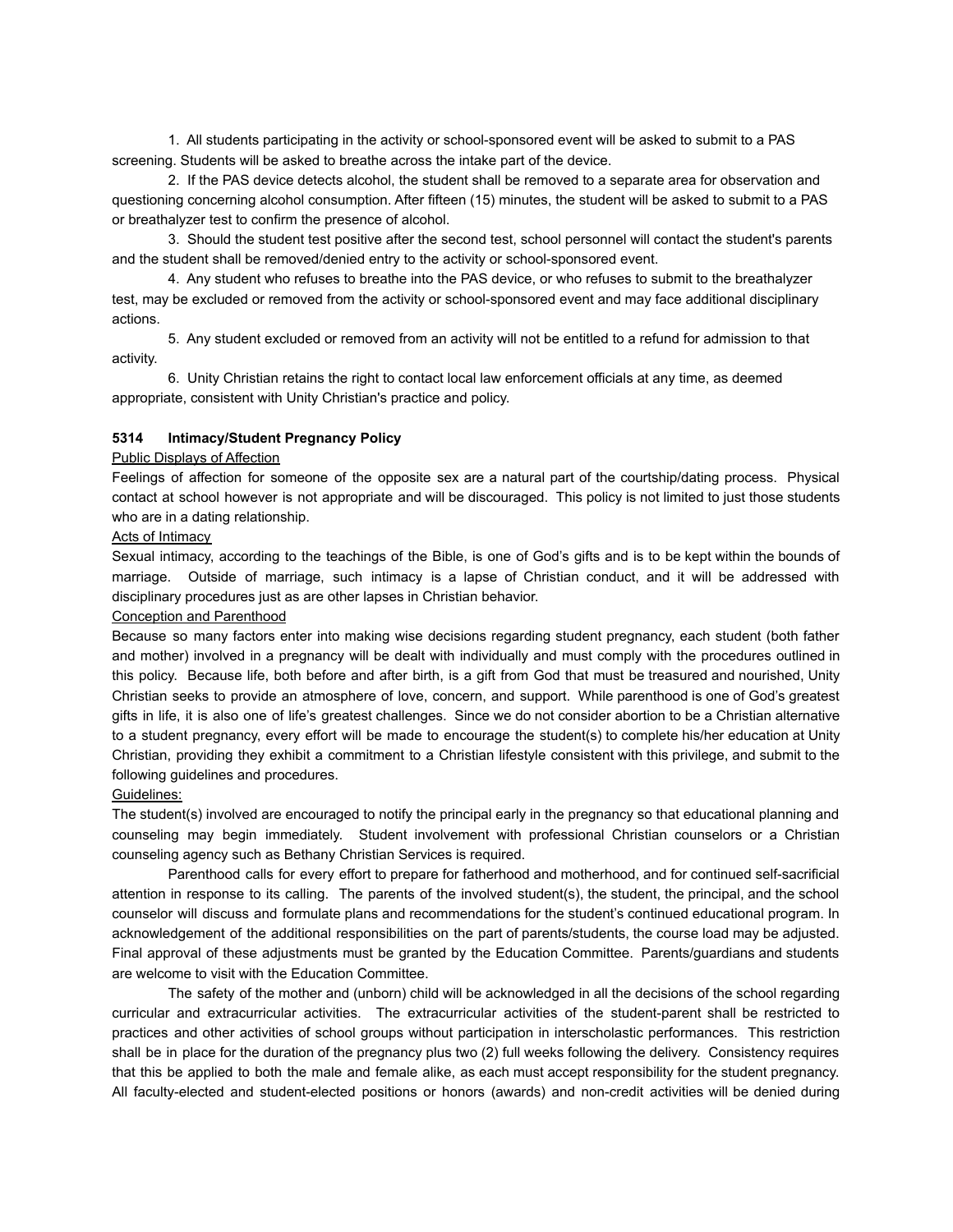pregnancy or until the baby is born. After the baby is born, the parent-student may appeal to the Education Committee for permission to participate in activities.

During a pregnancy, the parent-student is required to obtain a doctor's statement to confirm the necessity of absence from school and to indicate when the absence will begin. Absence from school after delivery may continue for up to four weeks; exceptions require a letter from the attending physician.

The students must live with parent(s)/guardian(s) or in a home approved by parent(s)/guardian(s). The school may deny continued enrolment to a parent-student whose living arrangements are, in the judgment of the Education Committee, inconsistent with a Christian lifestyle.

Children of students are not to be taken to school during school hours or to activity meetings or to practice sessions.

#### **5315 Human Dignity Policy**

Unity Christian High School intends to provide its staff members and students with a safe Spirit-filled environment, one that is free from offensive kinds of behavior. Conduct – whether intentional or unintentional – that subjects another person to unwanted attention, comments, or actions because of race, national origin or ancestry, age, sex, physical characteristics, or disability is not permitted. Instead, we expect all persons to treat each other with respect because they are created to reflect God himself.

# **5316 Hazing Policy**

The purpose of this policy is to maintain a safe learning environment for students and staff that is free from hazing and where every person's dignity is honored. Hazing activities of any type are inconsistent with the educational goals of the school and are prohibited at all times.

\* No student, teacher, administrator, volunteer, contractor or other employee of the school shall plan, direct, encourage, aid or engage in hazing.

\*No teacher, administrator, volunteer, contractor or other employee of the school shall permit, condone or tolerate hazing.

\*Apparent permission or consent by a person being hazed does not lessen the prohibitions contained in this policy.

\*This policy applies to behavior that occurs on or off school property and during and after school hours.

\*A person who engages in an act that violates school policy or law in order to be initiated into or affiliated with a student organization shall be subject to discipline for that act.

\*The school will act to investigate all complaints of hazing and will discipline or take appropriate action against any student, teacher, administrator, volunteer, contractor or other employee of the school who is found to have violated this policy.

"Hazing" means committing an act against a student or coercing a student into committing an act that creates a substantial risk of harm to a person, in order for the student to be initiated into or affiliated with a student organization, or for any other purpose. The term hazing includes, but is not limited to:

\*Any type of physical brutality such as whipping, beating, striking, branding, electronic shocking or placing a harmful substance on the body.

\*Any type of physical activity such as sleep deprivation, exposure to weather, confinement in a restricted area, calisthenics or other activity that subjects the student to an unreasonable risk of harm or that adversely affects the mental or physical health or safety of the student.

\*Any activity involving the consumption of any alcoholic beverage, drug, tobacco product or any other food, liquid, or substance that subjects the student to an unreasonable risk of harm or that adversely affects the mental or physical health or safety of the student.

\*Any activity that intimidates or threatens the student with ostracism, that subjects a student to extreme mental stress, embarrassment, shame or humiliation, that adversely affects the mental health or dignity of the student or discourages the student from remaining in school.

\*Any activity that causes or requires the student to perform a task that involves violation of state or federal law or of school policies or regulations.

REPORTING PROCEDURES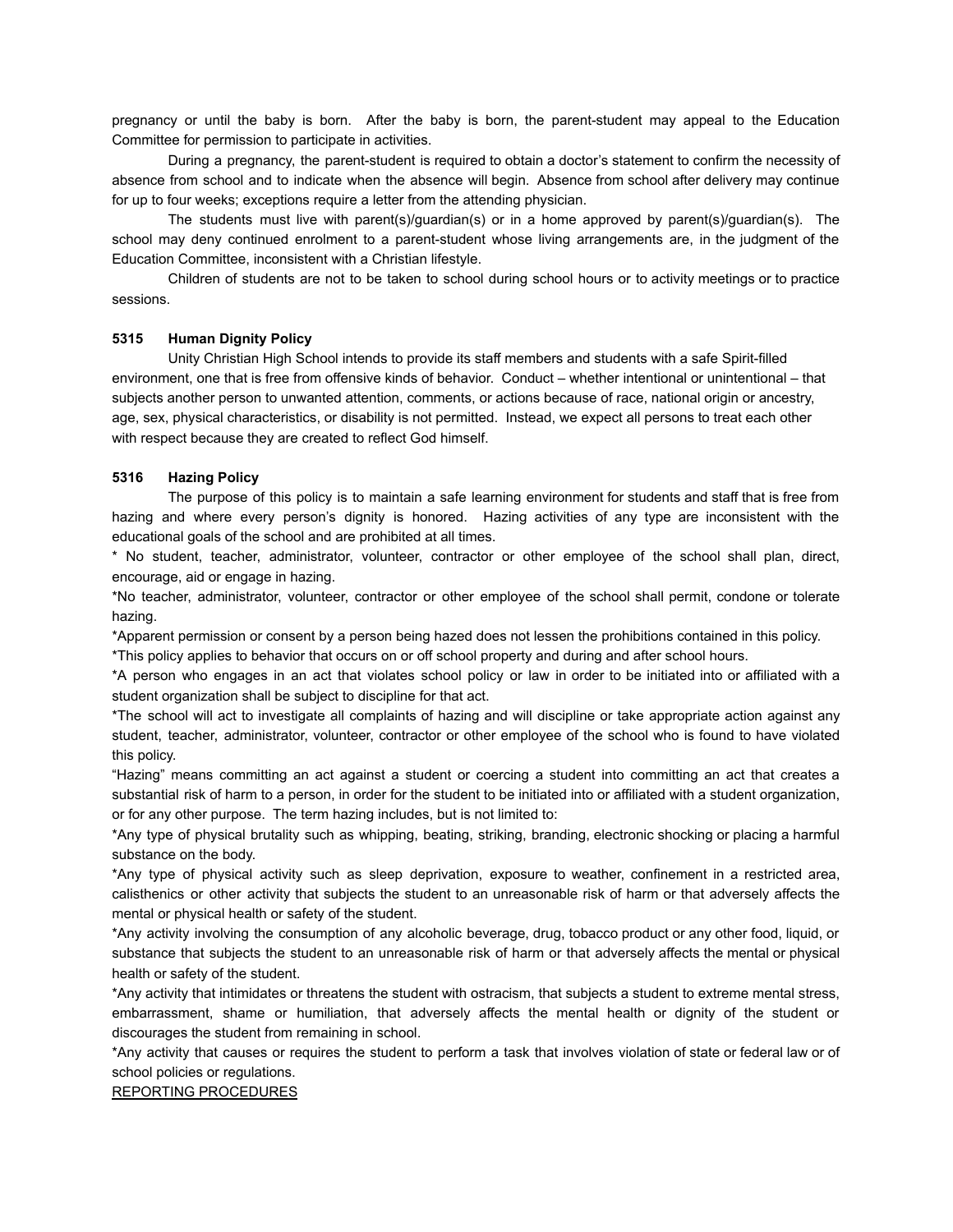\*Any person who believes he or she has been the victim of hazing or any person with knowledge or belief of conduct which may constitute hazing shall report the alleged acts immediately to the Head of School

\*The Head of School is the person responsible for receiving reports of hazing. Any person may report hazing directly to the Head of School

\*Teachers, administrators, volunteers, contractors and other employees of the school shall be particularly alert to possible situations, circumstances or events which might include hazing. Any such person who receives a report of, observes, or has other knowledge or belief of conduct which may constitute hazing shall inform the principal.

\*Submission of a good faith complaint or report of hazing will not affect the complainant or reporter's future employment, grades, or work assignments.

#### SCHOOL ACTION

\*Upon receipt of a complaint or report of hazing, the school shall undertake or authorize an investigation by school officials or a third party designated by the school.

\*The school may take immediate steps, at its discretion, to protect the complainant, reporter, students, or others pending completion of an investigation of hazing.

\*Upon completion of the investigation, the school will take appropriate action. Such action may include, but is not limited to, warning, expulsion, transfer, remediation, termination or discharge. Disciplinary consequences will be sufficiently severe to deter violations and to appropriately discipline prohibited behavior. School action taken for violation of this policy will be consistent with the requirements of applicable statutory authority and school policies and regulations.

# REPRISAL

The school will discipline or take appropriate action against any student, teacher, administrator, volunteer, contractor or other employee of the school who retaliates against any person who makes a good faith report of alleged hazing or against any person who testifies, assists, or participates in an investigation, or against any person who testifies, assists or participates in a proceeding or hearing relating to such hazing. Retaliation includes, but is not limited to, any form of intimidation, reprisal or harassment.

#### **5317 Anti-Bullying/Anti-Harassment Policy**

#### Statement of Policy

Unity Christian High School intends to provide its staff members and students with a safe Spirit-filled environment, one that is free from offensive kinds of behavior. All school employees, volunteers and students are expected to conduct themselves with respect for the dignity of others. Bullying and harassment of employees, volunteers and students will not be tolerated at Unity Christian High School. Unity Christian High School includes the school facilities, school premises, and non-school property if the employee or student is at any school sponsored, school approved or school related activity or function, such as field trips or athletic events where students are under the control of the school or where the employee is engaged in school business.

Some situations, such as cyber-bullying, may originate off-site and in fact in an individual's home. In such instances, because the effect may be a substantial interference with a students' academic performance, there will be cause for disciplinary action on the part of the school.

School employees, volunteers, and students shall not engage in reprisal, retaliation, or false accusation against a target, witness, or an individual who has reliable information about such an act of harassment or bullying. School employees, volunteers, parents or guardians, and students are expected to act in a timely and responsible manner to prevent, report, and facilitate investigation of suspected harassment and bullying.

# **Definition**

Bullying and harassment are defined as any electronic, written, verbal, or physical act or conduct toward a student which is:

- Based on any actual or perceived trait or characteristic of the student, and
- Creates an objectively hostile school environment that meets one or more of the following conditions:

\*Places the student in reasonable fear of harm to the student's person or property,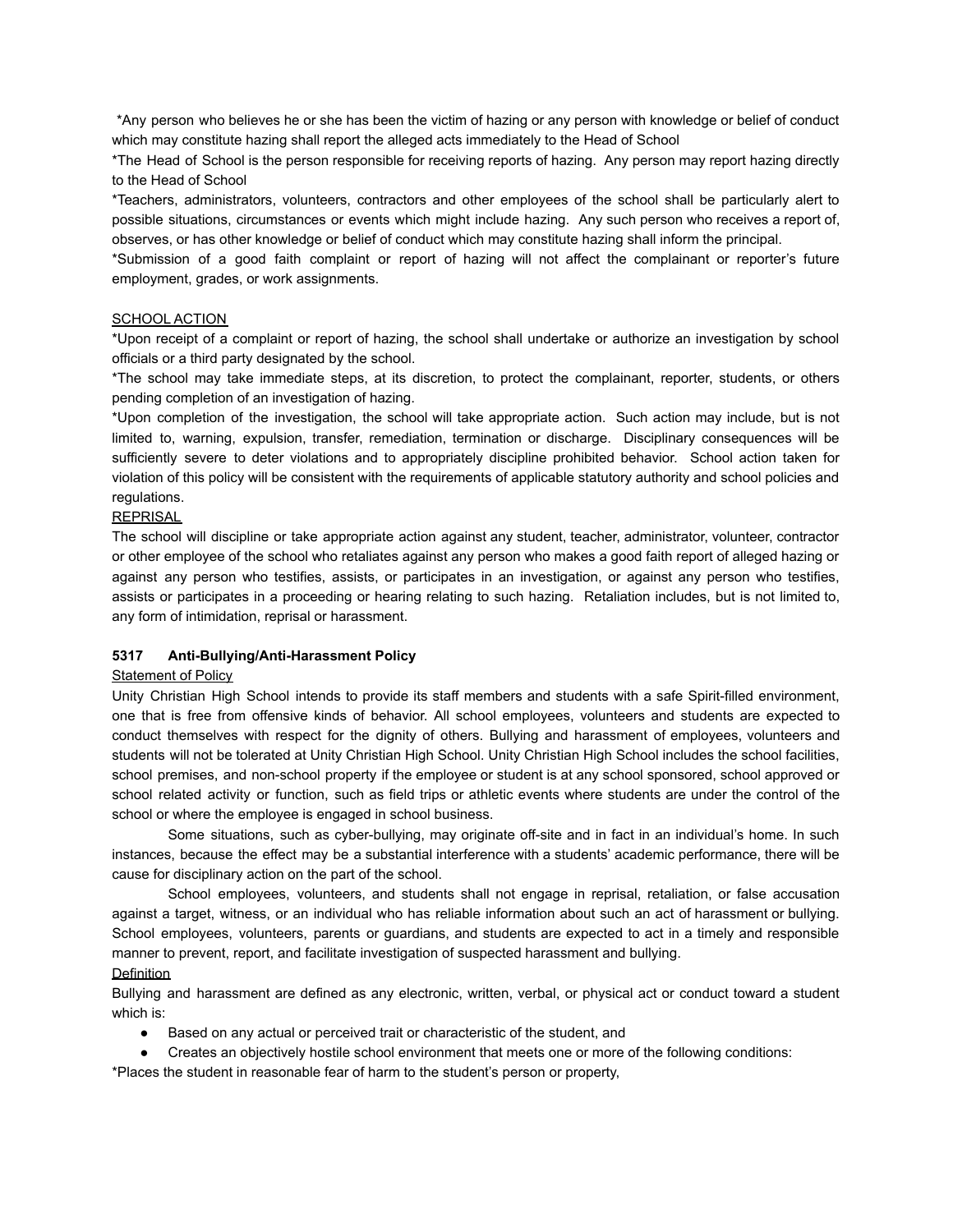\*Has a substantially detrimental effect on the student's physical or mental health, \*Has the effect of substantially interfering with a student's academic performance,

\*Has the effect of substantially interfering with the student's ability to participate in or benefit from the services, activities, or privileges provided by the educational program.

Bullying and harassment by board members, administrators, employees, parents, vendors, and others doing business with the school is prohibited. Employees whose behavior is alleged to be in violation of this policy will be subject to the investigation procedure which may result in discipline, up to and including, discharge or other appropriate action. Other individuals whose behavior is alleged to be in violation of this policy will be subject to appropriate sanctions as determined and imposed by the administrator or board.

Sexual harassment will include, but not be limited to, unwanted attention, unwelcome sexual advances, requests for sexual favors, and other verbal or physical conduct of a sexual nature when:

\*submission to such conduct is made either explicitly or implicitly a term or condition of an individual's employment;

\*submission to or rejection of such conduct by an individual is used as the basis for employment decisions affecting such individual; or

\*such conduct has the purpose or effect of unreasonably interfering with an individual's work performance or creating an intimidating, hostile, or offensive working environment.

Other types of harassment may include, but not be limited to epithets, slurs, negative stereotyping, jokes, stories, pictures or objects that are offensive, tend to alarm, annoy, abuse or demean certain protected individuals and groups, name-calling, sarcasm, spreading rumors, excessive teasing or hazing pertaining to the traits or characteristics of a student.

Traits or characteristics of the student include but are not limited to age, color, creed, national origin, race, religion, marital status, sex, sexual orientation, gender identity, physical attributes, physical or mental ability or disability, ancestry, political party preference, political belief, socioeconomic status, and familial status.

#### **Reporting**

Employees and students who believe they have suffered bullying or harassment will report such matters with 24 hours to the investigator for bullying and harassment complaints. However, claims regarding bullying or harassment may also be reported to the alternate investigator for bullying and harassment complaints.

The following activities, absent substantial aggravating factors, occurring inside or outside the classroom, do not constitute harassment or bullying:

- Instruction and participation in lessons and worship services.
- Discussions and debate concerning issues important to Christian faith.
- Electronic, written, verbal, and physical interpretation of Biblical scripture, and religious texts, music, and opinion.
- Witnessing and faith-sharing.

# **Investigation**

Upon receiving a complaint, the investigator will confer with the complainant to obtain an understanding and a statement of the facts. It is the responsibility of the investigator to promptly and reasonably investigate claims of bullying or harassment and to pass the findings on to the Dean of Students who will complete such further investigation as deemed necessary and take such final action as deemed appropriate. Investigators will consider the totality of the circumstances presented in determining whether conduct objectively constitutes harassment or bullying under this policy. Information regarding an investigation of bullying or harassment is confidential to the extent possible, and those individuals who are involved in the investigation will not discuss information regarding the complaint outside the investigation process.

No one will retaliate against an employee or student because they have filed a bullying or harassment complaint, assisted or participated in a bullying or harassment investigation, proceeding, or hearing regarding a bullying or harassment charge or because they have opposed language or conduct that violates this policy.

### Consequences for Violators

Individuals responsible for conduct in violation of this policy will be subject to consequences and remedial action. The sanctioning guidelines of the Good Conduct Rule apply to violations of this policy.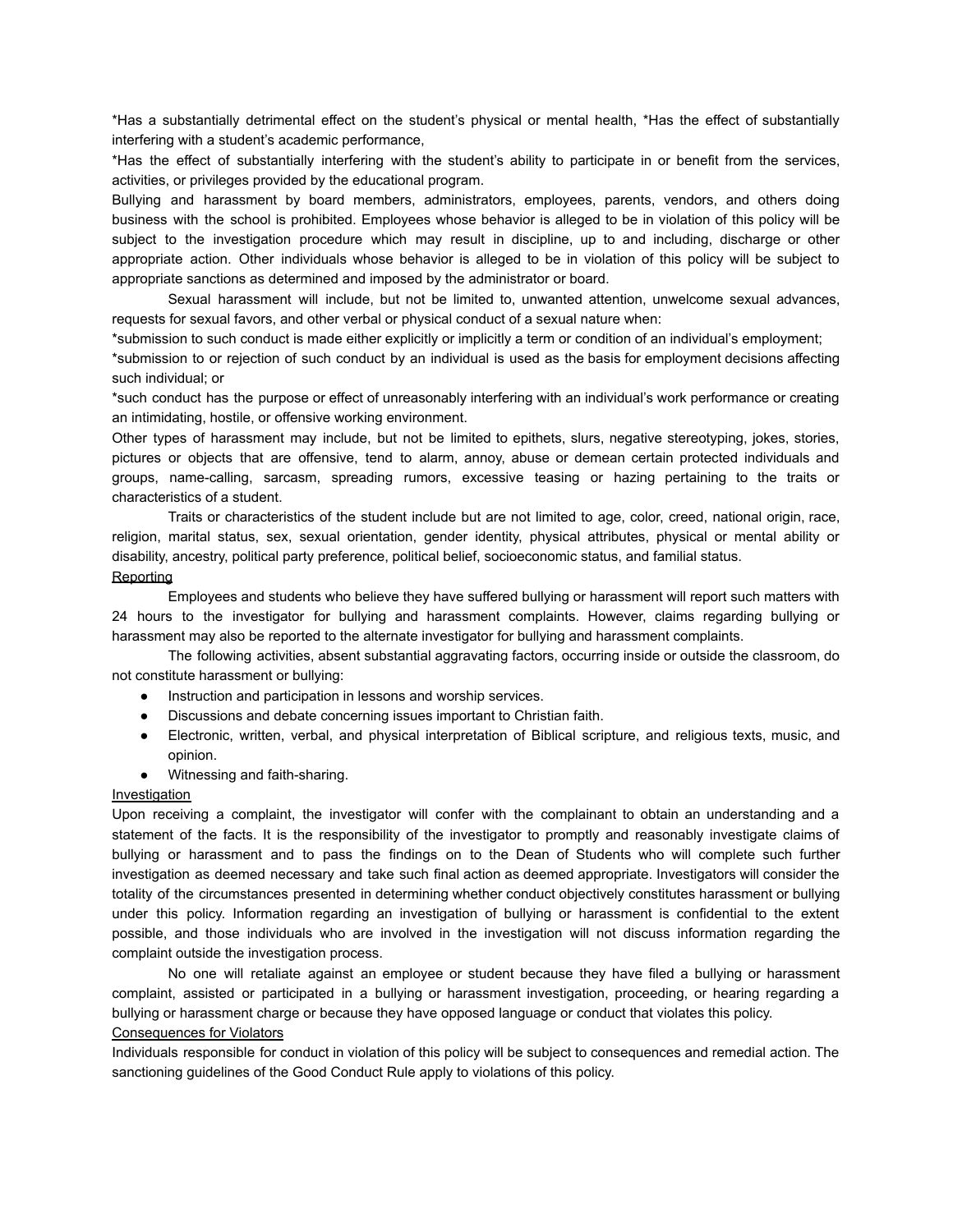It is the responsibility of the board members, administrators, licensed and classified employees, students, and others having business or other contact with the school to act appropriately under this policy.

# **Publication**

It is the responsibility of the administrator and investigator to inform and educate employees or students and others involved with the school about bullying and harassment and the school's policy prohibiting bullying and harassment.

This policy shall be published in the Parent/Student Handbook, Faculty Handbook, and the Support Staff Handbook.

Training sessions on this policy and the prevention of bullying and harassment shall be held for employees, volunteers, and students in all educational programs. The school maintains a system to collect bullying and harassment evidence data.

#### **5318 Technology Use**

Internet technology continues to grow rapidly. At Unity, we realize that with this growth comes exciting opportunities and difficult issues. We maintain that a combination of personal integrity and accountability can help our students to become proactive leaders in the morally sound and discerning use of technology. We promote the positive use of email and the internet by implementing the technology into class work. In providing internet and email access, we hold the position that this access is a privilege for our students and not a right. All freshmen students, and their parents, are required to sign our Acceptable Use Policy prior to receiving computer privileges. Students must use technology with discernment and integrity, make good use of their time, and be stewardly in the use of our resources. Administration and staff electronically monitor the use of all computers.

Parents and students need to take the time to review what is being published on the internet via social media sites. Unity's good conduct policy does include internet postings pertaining to profanity, promiscuity, disrespect, cyberbullying, and social aggression.

For these reasons, we have worked out an accountability system that we feel will help to bring the mission statement of the school and proper use of technology together. We will challenge students to make decisions with technology that will positively reflect their Lord, family, and school. To accomplish this, we have set up a system in which students' account activity may be randomly checked at least once per year. We also have a three-strikes policy in place for students who handle their privileges irresponsibly. When a student fails to positively reflect their Lord, family, and school they will receive a strike.

Strike 1: E-mail/internet disabled for 6 weeks, probation for the next 6 weeks, and parents are informed about the offense.

Strike 2: E-mail/internet disabled for one calendar year and probation for the rest of their stay at Unity and parents are notified about the details of the offense.

Strike 3: E-mail/internet disabled for your stay at Unity and parents will be informed about the details of the offense. During a probation period, a student's account activity is checked at least two times a month at random.

# **5319 Smoking - Drinking - Drugs**

Students shall conduct themselves in accordance with board policy, "Student Conduct". The board believes that such illegal, unauthorized or contraband materials generally cause material and substantial disruption to the school environment or present a threat to the health and safety of students, employees, or visitors on the school premises.

The board prohibits the use or possession of any form of tobacco product, alcohol, other controlled substances, or "look alike" substances that appear to be tobacco, alcohol or controlled substances, by students on school property or at any activities sponsored by the school on or off school property.

Violation of this policy by students will result in disciplinary action. Possession of alcohol, for those under legal age, and/or of a controlled substance may be reported to the local law enforcement authorities.

It shall be the responsibility of the Principal, in conjunction with the counselor, to develop administrative regulations regarding this policy.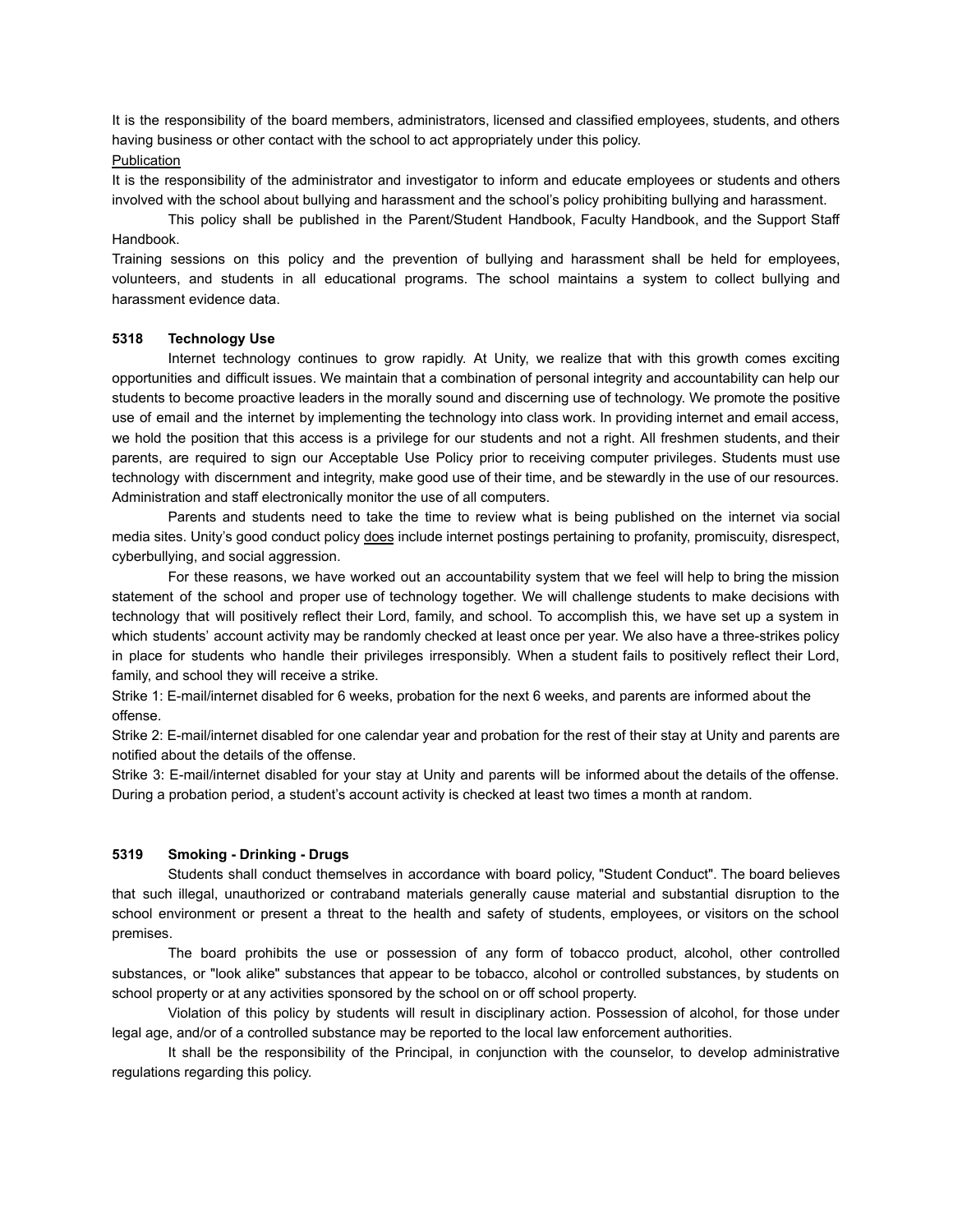## **5320 Tobacco Free Nicotine Free Environment**

All Unity Christian High School buildings, grounds, and vehicles shall be off limits for tobacco use, including the use of nicotine products that are not FDA (Food and Drug Administration) approved for tobacco cessation. In the interest of the students, faculty, staff, parents, and the community at large, there shall be no use of tobacco or nicotine on any school property. This restriction applies at all times. This policy will be enforced at all school sponsored events and at any non-school sponsored event held on school property being rented or used free of charge. The tobacco-free nicotine-free environment is applicable at all events, whether indoors or outdoors.

Persons failing to abide by the request shall be asked to extinguish smoking material or to dispose of smokeless tobacco products or nicotine products. Failure to do so will result in being asked to leave the school facility or campus immediately. It is the responsibility of the administration to enforce this policy.

# **5400 Extra-Curricular Activities**

Unity is more than academics. Students often have great memories of the extra activities they participated in while in high school. The majority of Unity's students participate in one or more activities. A well-balanced Christian teenager needs more than just books. Therefore, students are encouraged to participate. We urge you to consider the opportunities Unity offers:

#### **5401** CO-CURRICULARS

The following opportunities exist for students to grow and discover God given interests and gifts. In some cases tryouts will be required based on the number of participants.

| <b>ACTIVITY</b>                | <b>DESCRIPTION</b>                                                                                                                                                                                                                                                                                                           |
|--------------------------------|------------------------------------------------------------------------------------------------------------------------------------------------------------------------------------------------------------------------------------------------------------------------------------------------------------------------------|
| American HS<br>Math Exam       | Math students are given the opportunity to take the American High School Math Exam. This is a multiple choice<br>examination containing problems which can be understood and solved with pre-calculus concepts.                                                                                                              |
| <b>JETS/TEAMS</b>              | Students are involved in the local JETS/TEAMS (Junior Engineering Technological Society/Tests of Engineering Aptitude,<br>Math and Science) competition. Students in grades 9-12 work in teams of eight solving college freshmen-level<br>engineering coursework.                                                            |
| Honor Roll                     | Each semester a list of students who receive a 3.0 grade point average or higher is published in local papers.                                                                                                                                                                                                               |
| Math<br>Competitions           | Our math students compete in the Great Plains Math League competition. The students compete in 4 different types of<br>rounds: Target, Sprint, Team, and Relay. Students attaining the cut-off score will be invited to compete at the state<br>championship in April.                                                       |
| National<br><b>History Day</b> | Students compete in the National History Day competition by conducting extensive research related to an annual theme<br>and present their findings in one of five categories: exhibits, documentaries, webpages, performances or papers.<br>Students can advance from our local competition to the state and national level. |
| <b>Quiz Bowl</b>               | Quiz bowl is a team activity. Practices occur during the school day and competitions are on Saturdays against local<br>schools. They answer questions covering a wide list of topics such as math, history, geography, trivia, entertainment, etc.                                                                           |
| Science Fair                   | Our students are able to research a science topic and compete in our annual Science Fair. They are able to compete<br>individually or as a group. The top entries advance to the regional competition in Brookings, South Dakota and from<br>Brookings, they could advance to the International Science Fair in May.         |
| Unity Honor<br>Society         | This society is composed of juniors and seniors who have a cumulative GPA of 3.5 or higher.                                                                                                                                                                                                                                  |
| <b>FFA</b>                     | Our Ag students have the opportunity to compete as an FFA club in local, state and national events.                                                                                                                                                                                                                          |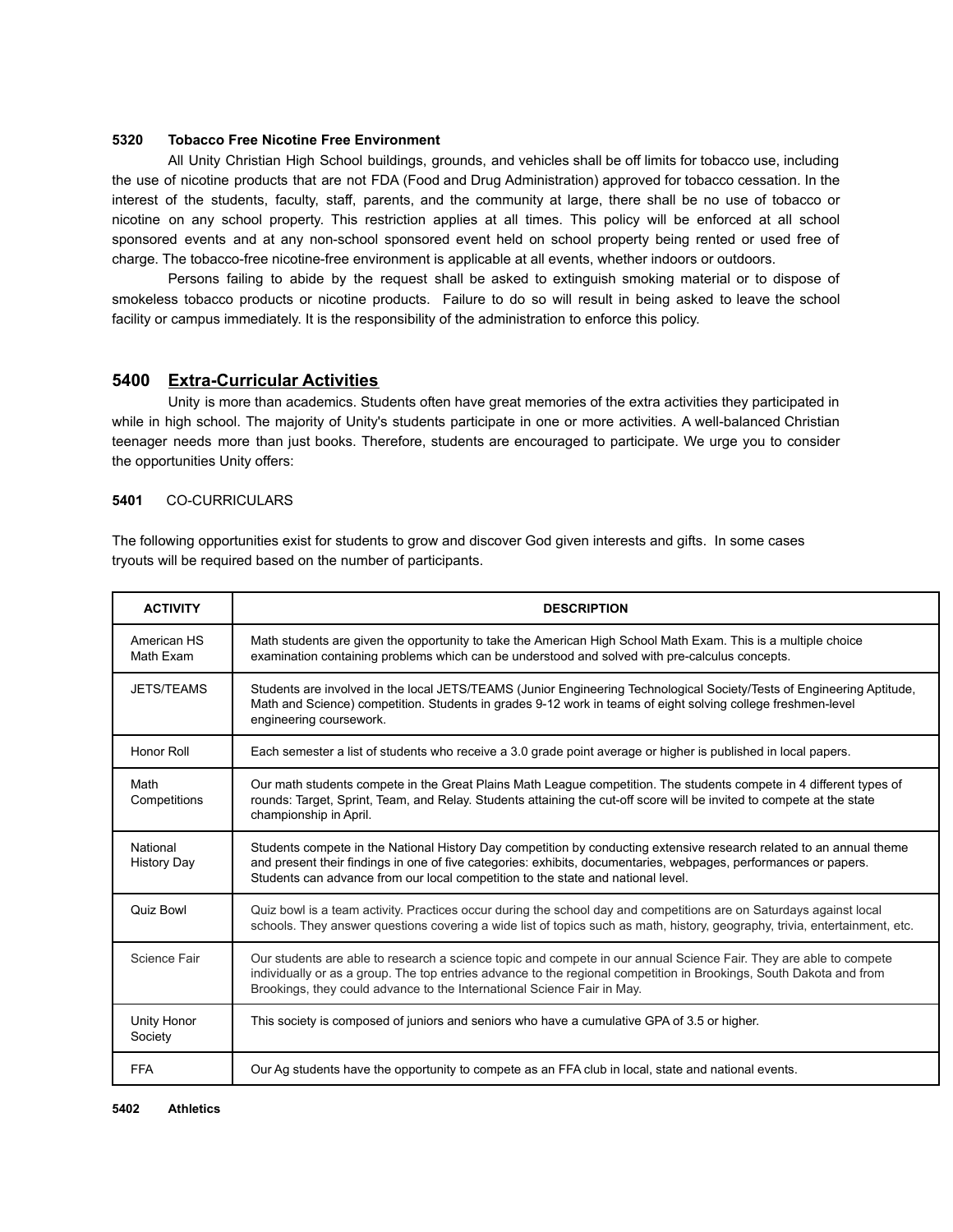| <b>ACTIVITY</b>      | <b>DESCRIPTION</b>                                                                                                                                                                                              |
|----------------------|-----------------------------------------------------------------------------------------------------------------------------------------------------------------------------------------------------------------|
| Baseball             | Boys 8th through 12th grade can try out for summer baseball. The junior varsity fields approximately 15-18 players and the<br>varsity approximately 15.                                                         |
| Basketball           | Boys and girls field teams at three levels. Freshmen, junior varsity and varsity teams of between 12-15 athletes.                                                                                               |
| Cheerleading         | Unity has a football and basketball cheerleading squad consisting of five or six members each. The cheerleading squads<br>lead fans in cheering the football team and the boys and girls basketball teams.      |
| <b>Cross Country</b> | Both boys and girls can participate in this fall no-cut sport. The top 7 runners compete on varsity; everyone else competes<br>on junior varsity.                                                               |
| Dance Team           | This group of dancers consists of 12 or more girls who perform at half-time of basketball & football games. (8 <sup>th</sup> graders<br>have an opportunity to try-out in May prior to their freshman year).    |
| Football             | Boys grades 9-12 can be involved in one of two teams: varsity and junior varsity. Check website for starting dates and<br>times.                                                                                |
| Golf                 | Each spring boys and girls can golf for either the junior varsity or varsity team. The top 6 players compete on varsity.<br>Combined teams consist of 15-18 golfers. Participation: Summer assignment required. |
| Soccer               | Spring soccer is available for girls and boys - junior varsity (15-20 team members), varsity (approximately 20 team<br>members).                                                                                |
| Softball             | Girls 8th through 12th grade can try out for one of the 15 spots on the junior varsity or varsity teams.                                                                                                        |
| Track                | Boys and girls of all grades can participate in the spring sport of track. The teams are usually made up of 25-35 students<br>per team.                                                                         |
| Volleyball           | In the fall, girls can participate in one of three teams--freshmen (12-15), junior varsity<br>(10-12), varsity (9-12).                                                                                          |

# **5403 Drama**

| <b>ACTIVITY</b> | <b>DESCRIPTION</b>                                                                                                                                                                                                     |
|-----------------|------------------------------------------------------------------------------------------------------------------------------------------------------------------------------------------------------------------------|
| Play/Musical    | This group of students performs a play or musical on alternate years for the Unity constituents during a spring production. A<br>number of students work with lighting, make-up, set construction, costuming and more. |
| The Cast        | A group of students who perform improvisations, skits, and one-act plays for other schools and the community.<br>Participation: Try outs                                                                               |

# **5404 Music**

| <b>ACTIVITY</b>              | <b>DESCRIPTION</b>                                                                                                                                                                                                                                                                                                                                                                                                                                                    |
|------------------------------|-----------------------------------------------------------------------------------------------------------------------------------------------------------------------------------------------------------------------------------------------------------------------------------------------------------------------------------------------------------------------------------------------------------------------------------------------------------------------|
| Bel Canto                    | An auditioned women's group, consisting of around 25 9-12th grade women. Singing a variety of music and repertoire<br>they perform annually at school concerts and various supporting churches, school and community events. Membership<br>in either Concert Choir or Chorale is recommended, but not mandatory.                                                                                                                                                      |
| <b>Chapel Praise</b><br>Team | Various students have the opportunity to sing in our chapels                                                                                                                                                                                                                                                                                                                                                                                                          |
| Chorale Choir                | 9-12th grade students interested in choral music, regardless of singing experience/vocal background. Emphasis is<br>placed on improving basic vocal technique, ear training and reading music. No prerequisites are required.                                                                                                                                                                                                                                         |
| Concert Choir                | An upper level mixed vocal ensemble and open to experienced sophomore, junior, and senior singers by audition only.<br>Concert choir is a select group of vocalists dedicated to performing choral literature at the highest level of excellence.<br>They perform annually at all concerts and represent Unity at all festivals and contest competitions. Concert choir is a<br>year long class commitment. Prerequisite: one year or semester enrollment in Chorale. |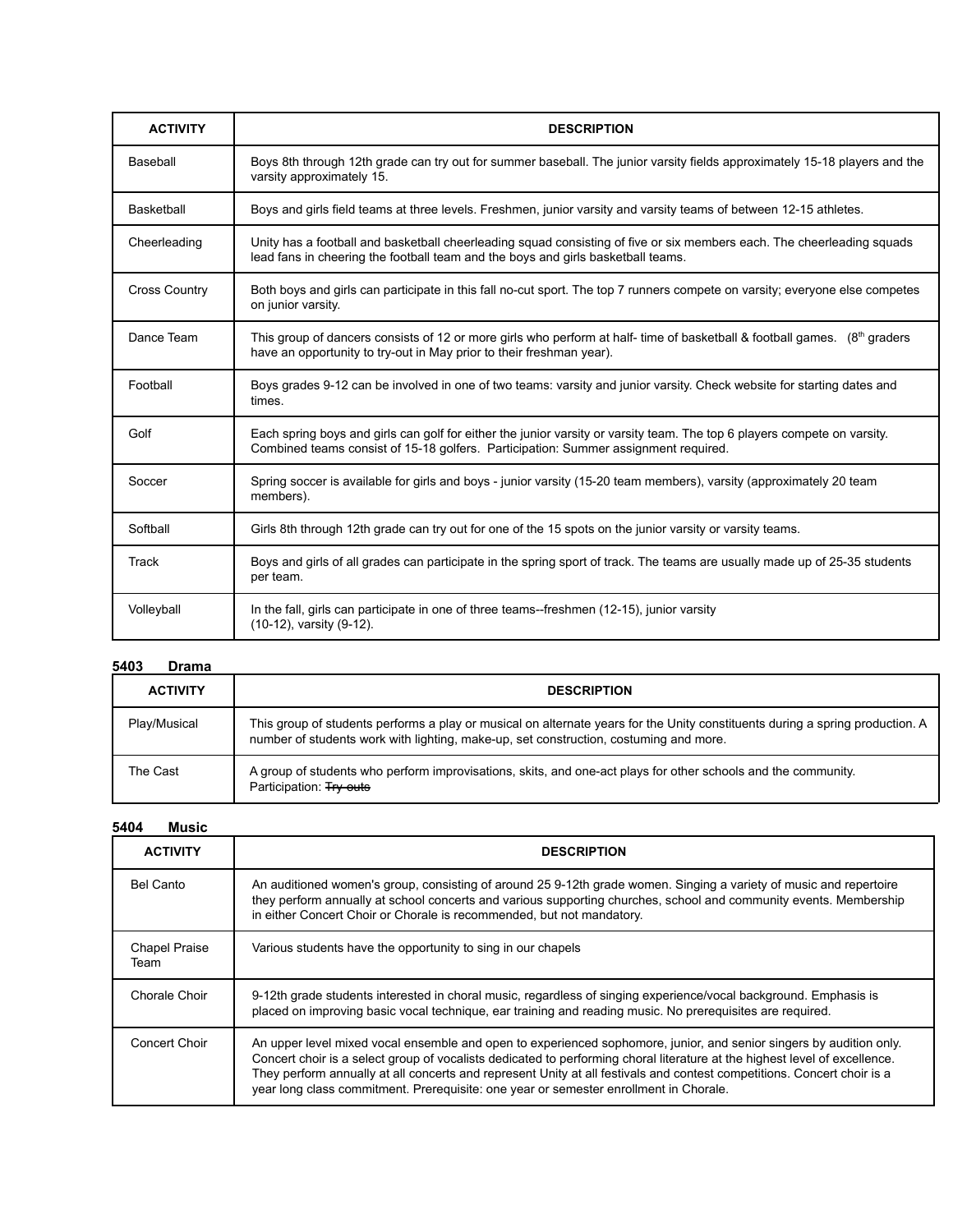| Instruments of<br>Praise | A select group from Symphonic Band that will perform at various supporting churches.                                                                                                                                                                                                                                                                                                                                                                              |
|--------------------------|-------------------------------------------------------------------------------------------------------------------------------------------------------------------------------------------------------------------------------------------------------------------------------------------------------------------------------------------------------------------------------------------------------------------------------------------------------------------|
| Knightsounds             | An auditioned mixed vocal group open to all 9-12th grade students who are also enrolled in either Concert Choir or<br>Chorale. Knightsounds is a select 16-24 voice ensemble and the top auditioned choir at Unity. They sing and participate<br>at various supporting churches, schools and community events exploring a variety of choral repertoire.                                                                                                           |
| Jazz Band                | A select group of students from grades 9-12 with an interest in musical improvisation and enhancement of musical skills.                                                                                                                                                                                                                                                                                                                                          |
| Orchestra                | Open to all 9-12th grade students interested in orchestral music and possessing some previous experience on a string<br>instrument. A wide variety of string and orchestral literature is studied, in addition to technique and mastery of the<br>instrument. While not required, students are encouraged to study privately with an area string teacher. They perform<br>annually at all concerts and represent Unity at all festivals and contest competitions. |
| Pep Band                 | Open to all students in the band program who have a desire to show school spirit during varsity football and basketball<br>games.                                                                                                                                                                                                                                                                                                                                 |
| Symphonic<br>Band        | An auditioned group of students in grades 9-12 who perform at four concerts per year and represent Unity at all festivals<br>and contests.                                                                                                                                                                                                                                                                                                                        |

# **5405 Student Life**

| <b>ACTIVITY</b>                 | <b>DESCRIPTION</b>                                                                                                                                                                                                                                                                                                                                                                                                                                          |
|---------------------------------|-------------------------------------------------------------------------------------------------------------------------------------------------------------------------------------------------------------------------------------------------------------------------------------------------------------------------------------------------------------------------------------------------------------------------------------------------------------|
| Game Club                       | An organization of students who meet after school twice a month to challenge each other in board games. Students can<br>choose from a collection of 35 games.                                                                                                                                                                                                                                                                                               |
| Homecoming                      | Crowning the Knight and Lady and special daytime activities are part of the homecoming festivities. The student body votes<br>for one girl and one boy to represent the school.                                                                                                                                                                                                                                                                             |
| Junior-Senior<br><b>Banquet</b> | Each spring juniors host a night of food and entertainment for the seniors.                                                                                                                                                                                                                                                                                                                                                                                 |
| Living Groups                   | The structure of the program is organized around the division of the student body into groups of approximately 9 to 11<br>students (2 or three from each class) with two student leaders (Junior or Senior) and a faculty mentor. Two groups are joined<br>together as sister groups for particular activities and support in leadership mentoring, group functions, and organize various<br>other activities outside of school. Living Groups meet weekly. |
| Service Day                     | Small groups of students arrange for opportunities to serve the community with their assistance. Living Groups created by<br>the Chapel Committee serve this purpose.                                                                                                                                                                                                                                                                                       |
| Student Council                 | Each class elects three representatives to represent the student body to the faculty and administration. They also plan<br>events like homecoming and other school activities.                                                                                                                                                                                                                                                                              |
| <b>Work Release</b>             | This program is available to seniors who have earned a sufficient number of credits to allow them to work at some place of<br>employment one to two periods of the day.                                                                                                                                                                                                                                                                                     |
| Yearbook                        | A group of students producing the annual yearbook. Students learn several tasks: writing, word processing, designing<br>layouts, taking pictures, and selling ads.                                                                                                                                                                                                                                                                                          |
|                                 |                                                                                                                                                                                                                                                                                                                                                                                                                                                             |

# **5500 Student Welfare**

**5510 Student Conduct**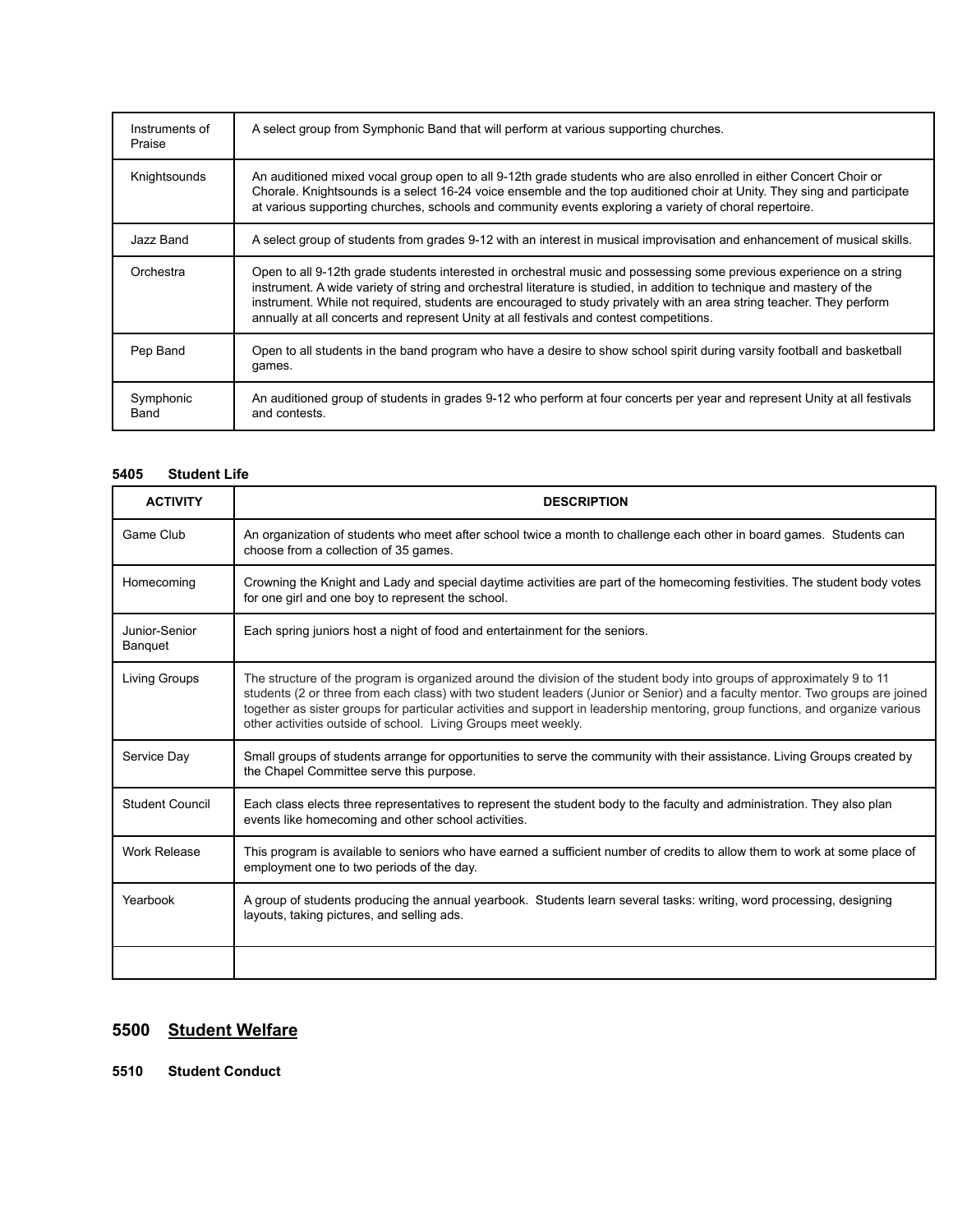School friendships and relationships are always encouraged and sought to be developed in such a way not to exclude others by design, but to allow students to cultivate lifelong friendships and companions. However, particular awareness should be given to boyfriend/girlfriend relationships, making sure that the actions are not crude or discourteous to others and so that the behavior of those involved reflects general Scriptural guidelines of respect for each person within the extended Unity family.

# **5511 Public Displays of Affection**

Feelings of affection for someone of the opposite sex are a natural part of the courtship/dating process. Romantic contact at school however is not appropriate and will be discouraged. This policy is not limited to just those students who are in a dating relationship.

# **5512 Sexual Activity**

Sexual activity, according to the teachings of the Bible, is one of God's gifts and is to be kept within the bounds of marriage. Outside of marriage, such intimate activity is a lapse of Christian conduct, and it will be addressed with disciplinary procedures just as are other lapses in Christian behavior.

Engaging in nonheterosexual activity, or promoting or encouraging beliefs, attitudes or behaviors that are inconsistent with or contrary to the school's mission, position statements or policies on nonheterosexual activity, is a departure from a biblical lifestyle and will be addressed with disciplinary procedures. Furthermore, any physical assault, harassment (snide remarks, jokes, innuendo, slogans, prideful comments) or bullying on the basis of one's sexual orientation or one's position on sexual orientation will not be tolerated by UCHS and shall be addressed with disciplinary procedures.

**Disciplinary Procedure:** When a student's behavior is misaligned with the sexual orientation position that Unity has constituted, a committee composed of members of the school board, the Head of School, and the Guidance Counselor in consultation with the student and the parents may be called upon to establish a plan to follow for each situation that arises.

# **5501 Announcements**

Each morning a daily bulletin (*The Knightline*) is published and read in 3<sup>rd</sup> period class and posted on the web page. Announcements of activities and school news are printed. Announcements of student activities must be presented in writing to office personnel and must have approval of faculty sponsors. Office permission must be obtained to use schoolrooms or any other facilities. Announcements placed on any school bulletin boards must be cleared with the office staff.

# **5502 Dress**

We each dress according to individual taste. We are also strongly influenced by current styles on the American market. The following statement sums up our expectations: Dress must be neat, clean, modest, appropriate for class and considerate of others. The overall goal is to protect modesty as well as ensure an effective and healthy learning environment. As students living in God's world, we are called to serve Him and to be a reflection of Christ to others. Personal appearance should reflect Christ's lordship over every area of our lives and should build up the body individually and corporately as Christ's messengers in and to the world Our goal is to encourage others in Godly living, not to tempt them nor shock them.

- All shirts must have sleeves.
- Shorts must be below mid-thigh in length and modest in fit. Not too tight
- Dresses and skirts must be mid-thigh in length and modest in fit. If the skirt or dress is above the knee the student must wear non-clear leggings or tights underneath.
- Tops may not be too tight or low-cut in the front or the back. No cleavage should be visible. Open back shirts are not allowed.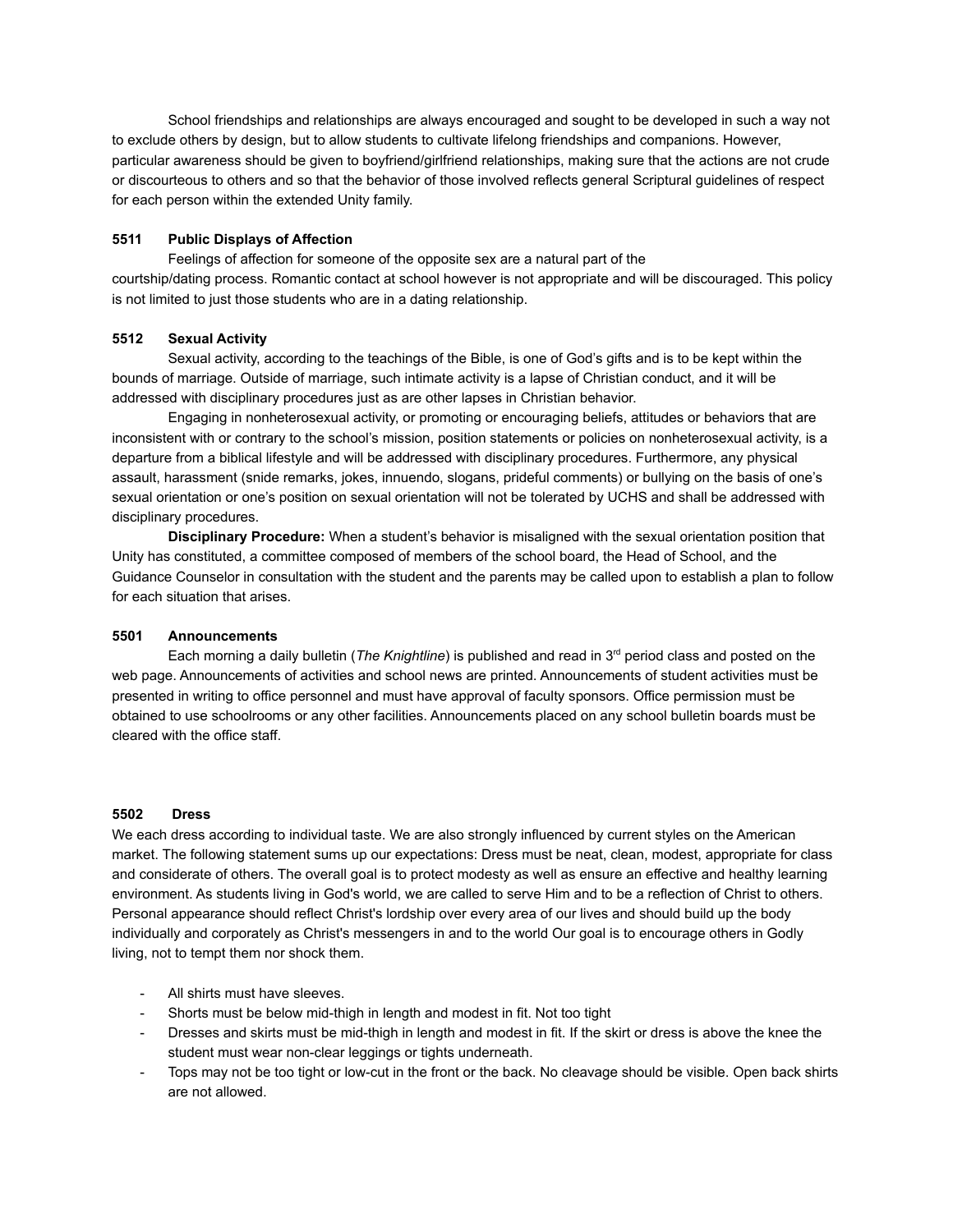- Footwear is required.
- Caps, hats, and hoods are not permitted inside the school.
- Any writing on clothing must not be sexually suggestive and must not promote tobacco, drugs, alcohol. In order for the Unity administration to be consistent and fair with all situations any clothing that represents a music group will not be allowed.
- Students may not wear the same clothes to class as they wear to PE.
- No print (words) is allowed on the backside of shorts or pants.
- Holes in pants must be below mid-thigh.
- Leggings/Tights may be worn if there is a shirt or skirt that is in line with the skirt requirement length
- One's midriff, lower back or underwear may not be exposed when sitting, bending, or reaching.

Parents, please monitor what your children wear. Students will be sent to the office and required to change if their clothing is deemed inconsiderate and inappropriate by the staff. Parents will be notified. Shirts and sweatpants may be available for students to change into or if they choose to go home and change, this will be an unexcused absence. A discipline hour will be issued to second offenders.

#### **5503 Passes and Leaving Campus**

Students must have permission to leave a class, to go to the office, to another classroom, library etc. A teacher can only excuse a student from his/her own class. Hall passes will be provided for excused students.

If a student must leave campus, even for a very short "errand", he/she must sign out in the office. Before signing out, he must present the secretary with either a written note signed by the parent, an email, text or phone call from the parent or someone acting in parental capacity. The secretary must witness the sign out sheet or it will be unexcused, so double check. When the student returns to campus, the student must sign in. If a student does not have written permission to leave campus, he/she will not be permitted to leave. Leaving campus without permission will result in an immediate discipline hour. If a student is sick, he/she will be asked to remain at school until one of the parents can be contacted.

#### **5504 Visitors**

If a student wishes to take a "visitor" to class, it must be cleared with the Head of School at least a day prior to the time of visitation. We discourage this practice except for a friend or relative who may be from out of town visiting the family. All visitors, including parents, must report to the office.

#### **5505 Personal Items**

Book bags and gym bags may be used to transport books and supplies to and from school; however, they may not be removed from the lockers during the school day. Book bags are not allowed in any classrooms. Laptop carrying cases are expected to go to the classroom with the student. The laptop case can hold accessories like pens, pencils and calculators. Female students are also allowed to bring a purse to class.

Students may bring to class a purse, pouch, or a small handbag (not large enough for books, but small enough to fit under their desks) where they can keep their pens, pencils, calculators, contact cases and solution, keys, and money. PE bags must be placed in the Locker Room upon arrival at school.

Personal belongings of greater value should not be stored in athletic locker rooms. Valuable items or cash that needs to come to school for a day should be brought to the main office for safe-keeping.

#### **5506 Unwanted Items**

Nuisance items (water guns, lighters, pocket knives, radios, laser lights, video games, etc.) must not be brought to school. We do not want them on campus unless they are being used for a specific assignment. If they appear for a second time for any reason, they will be confiscated without return.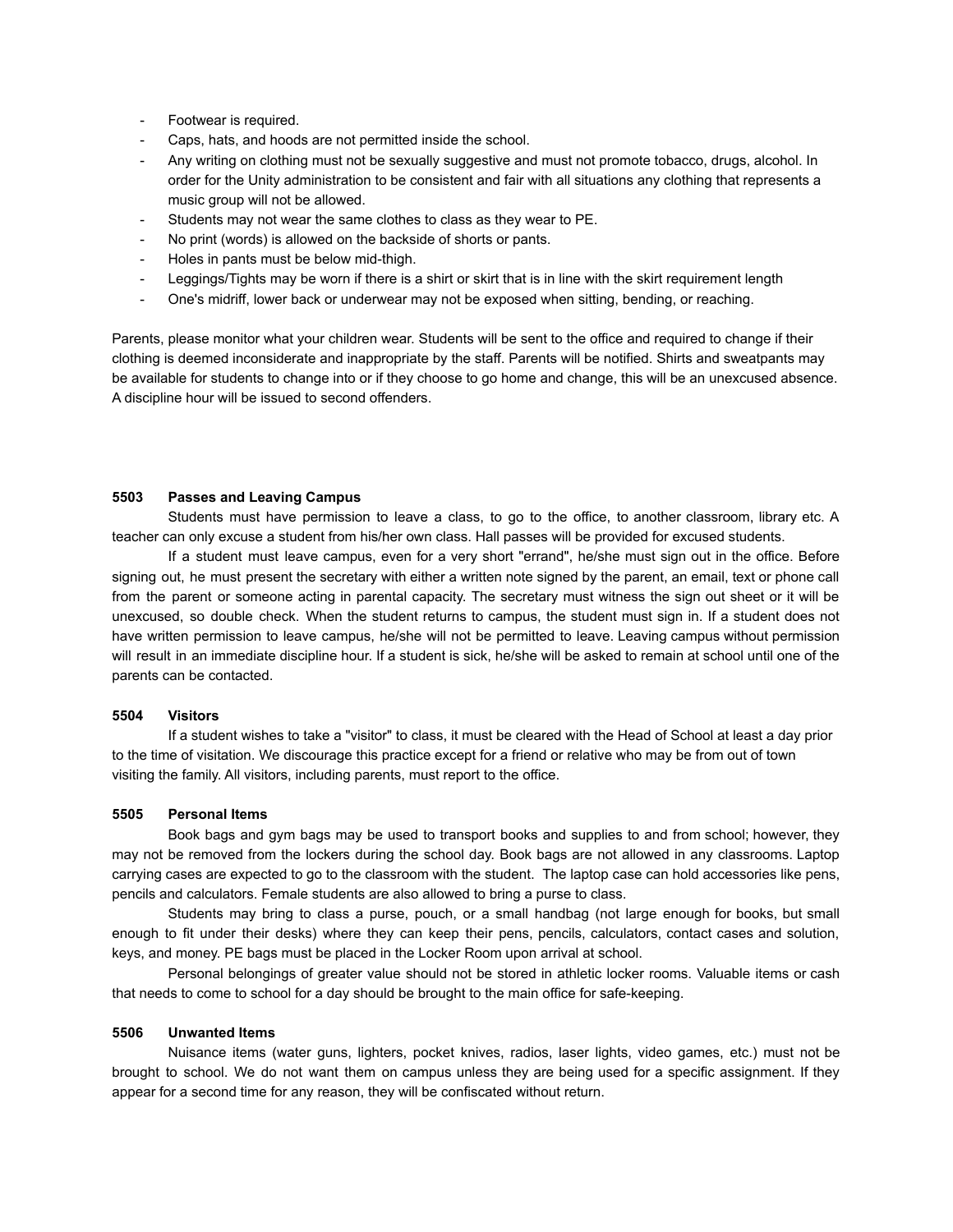#### **5507 Counseling Services**

Our full time Counselor will rely on the wisdom of a staff counseling team. That team will be called into action at the discretion of our Counselor. It usually consists of a group of 5-6 appointed staff members. The role of this group is to assess student concerns and to develop action plans to meet these concerns. Feel free to contact the counselor if you have questions or concerns that are academic, social,spiritual, emotional or physical in nature.

#### **5508 Student Guidance and Counseling Program**

The Board shall provide guidance and counseling programs for the students enrolled, by a guidance counselor holding the qualifications required by the board. The guidance counseling services will serve grades nine through twelve. The program will assist students with their personal, educational, and career development. The program shall be designed to coordinate with the education program and to involve school personnel.

### **5509 Student Injury or Illness at School**

When a student becomes ill or is injured at school, the student's parents shall be notified by the Head of School as soon as possible after these individuals are aware of the incident.

The school, while not responsible for medical treatment of an ill or injured student, will have authorized school personnel present to administer emergency or minor first aid if possible. An ill or injured child will be turned over to the care of the parents, the parents' designee, or qualified medical personnel as quickly as possible.

It shall be the responsibility of the Secretary with Head of School approval to file an accident report within 48 hours after the student is injured at school.

Parents shall be required to complete a medical emergency authorization form indicating the procedures to be followed, if possible, in an emergency involving their child. It shall be the responsibility of the parents to provide the school with updated information on the medical authorization form.

The Head of School shall be responsible, in conjunction with the school secretary and activity director, to develop rules and regulations governing the procedure in the event a student should become ill or be injured at school.

If a parent chooses to have the school administer medications, prescribed medications will be given to certified personnel in the original prescription container with directions for administration printed on the container, placed in a locked medication box, and administered according to doctor orders and will be documented.

#### **5510 Right to Know**

#### Asbestos Notification

In compliance with the US Environmental Protection Agency (EPA) Asbestos Hazard Emergency Response (AHERA), an inspection of our school building for asbestos-containing building materials was completed in 1980. The inspection findings and asbestos management plans have been on file in the school administrative office since that time..The EPA requires us to perform re-inspections of the asbestos materials every six months by in-house trained personnel and every three years by an accredited outside source. An accredited Inspector/Management Planner from Nova Environmental Services, Inc. last performed the three year re-inspection of our building in 2010 and issued a report regarding the results. There were no significant changes in the condition of the remaining asbestos.

Anyone is welcome to view our asbestos management documentation anytime during regular school hours. Our asbestos designated **person, Doug Brummel, is** available to answer any questions you may have about asbestos in our building at 737-4114.

### *Statement of Non-discrimination*

*Unity Christian High School admits students of any gender, race, color, disability, national and ethnic origin to all of the rights, privileges, programs, and activities, generally accorded to all students at the school. It does not*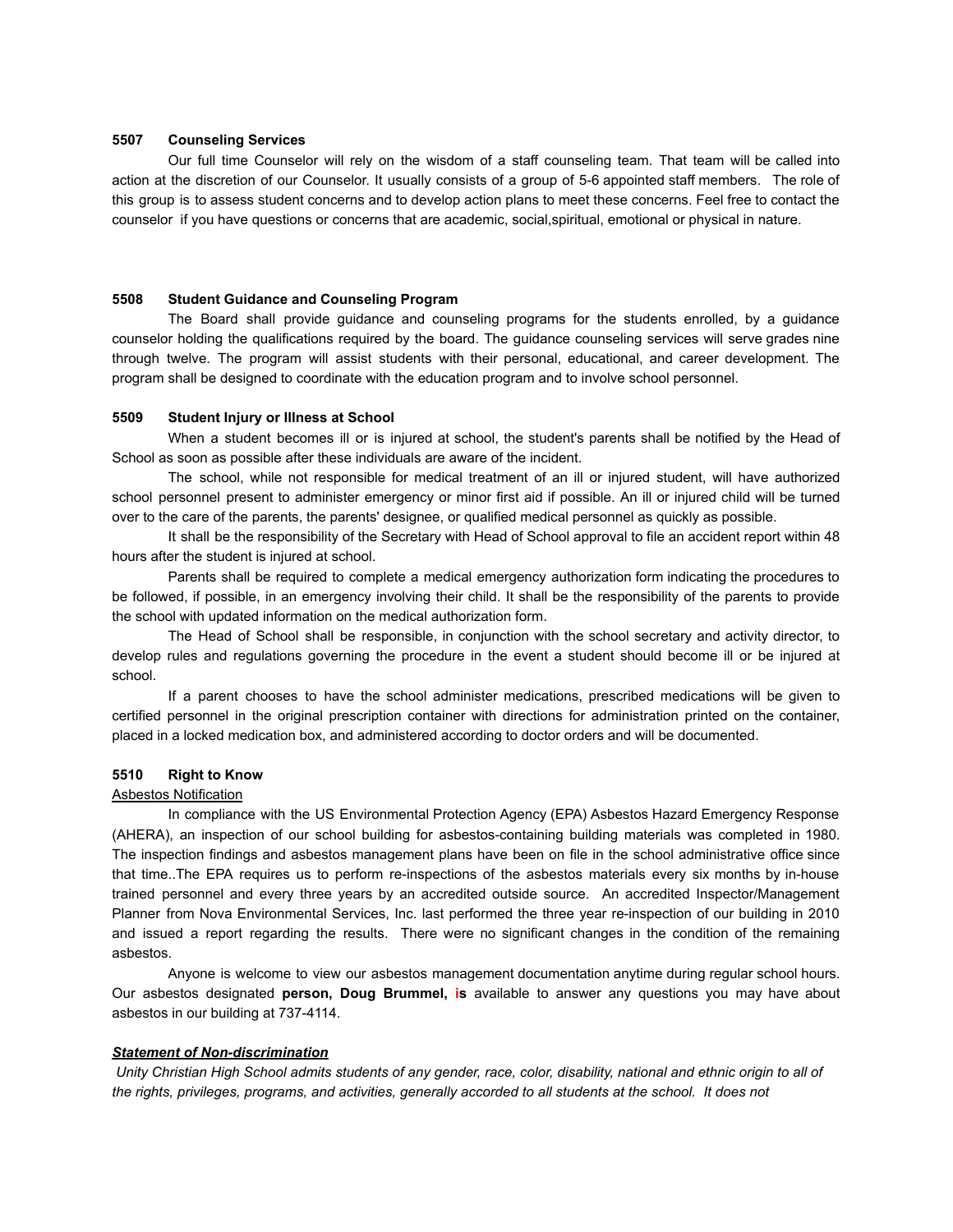*discriminate on the basis of gender, race, color, disability, national and ethnic origin in administration of its educational policies, admissions and athletic or other school administered policies.*

# Affirmative Action/Equal Opportunity Employer

Unity Christian High School provides equal opportunities and affirmative action to all employees and applicants for employment. This includes practices relating to hiring, placement, upgrading, transfer, demotion, recruitment, advertising or solicitation for employment, treatment during employment, rates of pay, other compensation, layoffs, or terminations.

Individuals who file an application will be given consideration for employment if they meet or exceed the qualifications set for the position for which they are applying. Unity Christian High School does not discriminate on the basis of race, color, sex, marital status, gender identity, national or ethnic origin, age or disability.

Inquiries or grievances related to this policy may be directed to the Administrator, Unity Christian High School, 216 Michigan Ave. SW, Orange City, Iowa or to the Director of Civil Rights Commission. Des Moines, Iowa or the Director of the Region VII Office of Civil Rights, Equal Opportunity Commission, Kansas City, Missouri.

# Student Record Notice

Each year the school is to notify parents of their rights concerning the records of their children. A brief summary of those rights is listed below:

1. Parents have the right to review any school records of their children.

2. Privileged information concerning students will not be released by the school without parental permission.

3. Lists of names and of non-confidential information may be made public by the school without permission of the parents. Parents not wanting this information released must notify the school of their decision. Information in this category would be such things as honor rolls, general class lists, information for the yearbook, sports rosters, etc.

#### Notice Concerning Harassment

All members of Unity Christian High School are expected to conduct themselves at all times so as to provide an atmosphere free from harassment. Members of the school include board members, administration, faculty, other employees, students, vendors, and others having contact with the school.

Harassment includes but is not limited to such things as unwelcome sexual advances, verbal or physical contact of a sexual nature when such actions are related to employment, or educational development or when such actions interfere with an individual's work or education or creates an intimidating, hostile, or offensive working or educational environment.

Reports of harassment should be reported to the Administrator, primary hearing officer, or the Guidance Counselor, alternate hearing officer, Unity Christian High School, Orange City, Iowa, 51041. Phone 712-737-4114.

#### Drug/Smoke Free Workplace

As required by law, Unity Christian High School has approved policies relating to providing drug/smoke free work areas. Employees or others violating the provisions of the drug free policy must participate in a rehabilitation program or be subject to suspension, termination, or other disciplinary actions set by the board. Failure to comply with the Smoke Free Law may result in a civil penalty. Work areas include the building, campus grounds, school vehicles, and other areas used in connection with school activities.

### Child Abuse Reporting and Investigating

State law mandates that all teachers and administrators must report to the proper authorities all instances of suspected child abuse. Also in child abuse laws are procedures for reporting child abuse by school personnel against children. In situations where there is suspected child abuse (physical or sexual), parents or others may report such suspected problems to the school Child Abuse Investigator. The purpose of an investigator is to conduct a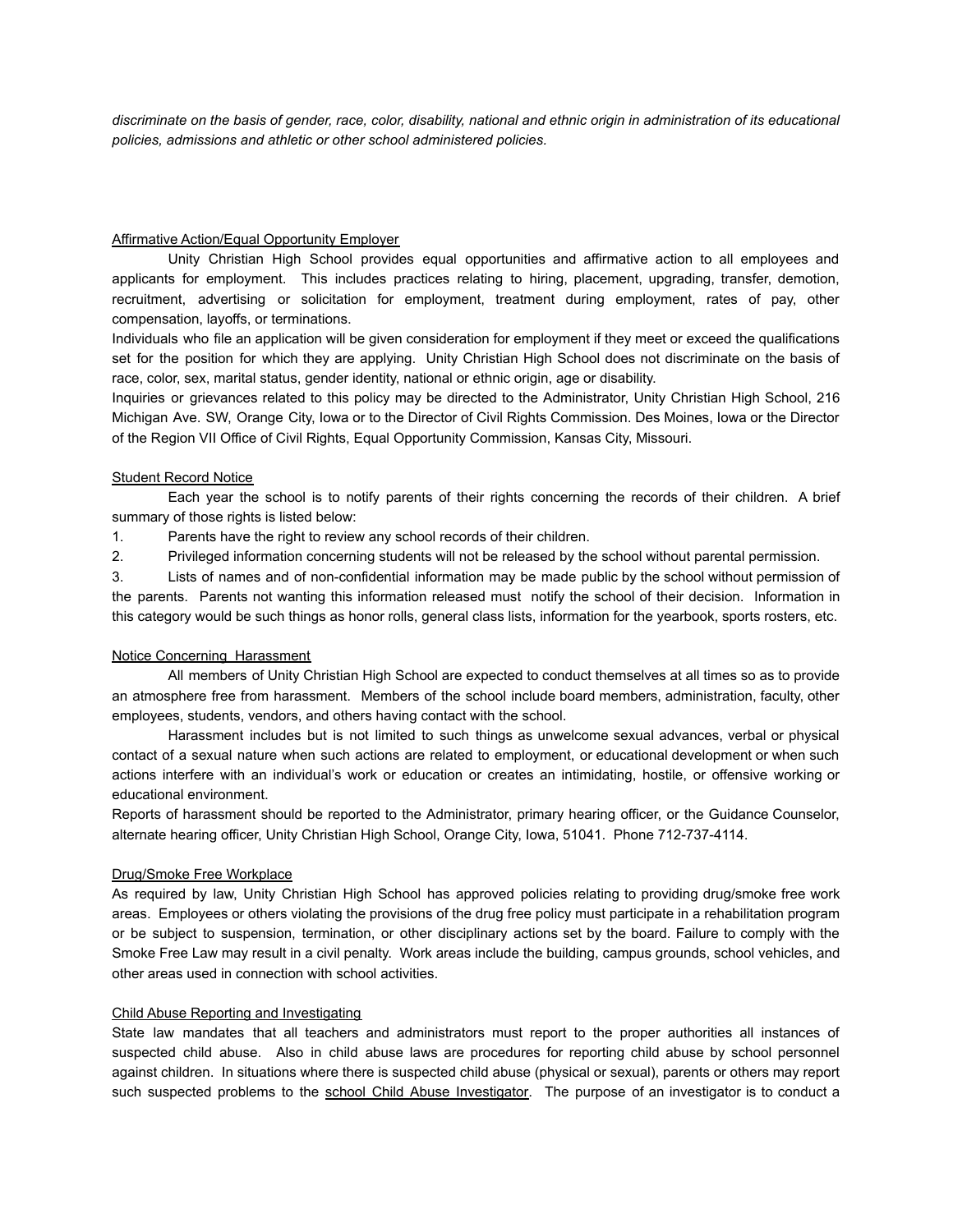preliminary investigation to determine if there is probable reason to believe that physical or sexual abuse may have occurred. If the investigator determines that this is a possibility, an investigation must be conducted by someone who is not a school employee. The Sioux County Sheriff's Department will provide an investigator for this purpose.

Primary Investigator: Wayne Dykstra

Alternate Investigator: Josh Van Kempen

### **5511 Communicable Diseases - Employees and Students**

The Unity Christian School will work cooperatively with local, county, and state agencies to enforce and adhere to the State Health Codes for prevention, control, and containment of communicable diseases in their schools.

The Head of School will exclude a child who is out of compliance with the required immunization schedule. School personnel will complete and coordinate all immunization data, waivers and exclusions including the necessary Immunization Assessment Program forms to provide for preventable communicable disease control.

The Head of School may exclude students and/or personnel from school who are suspected or diagnosed with a communicable disease, or whose exposure to a communicable disease may threaten the well-being of that individual or those to whom he will come in contact. All reportable communicable diseases will be referred to the principal.

The decision to close school due to communicable disease outbreaks is at the discretion of the Head of School. If desired, consultation on such decisions may be provided by a committee from the school board and/or the Communicable Disease Review Panel.

Communicable disease is a serious concern in the community. The afflicted individual may be asked to submit information to appropriate consultants, including the Communicable Disease Review Panel.

Communicable Disease Review Panel. The purpose of this panel is to serve as a resource to the Head of School and the school board for specific communicable disease instruction and procedures for major concern regarding epidemic control with any communicable disease occurrence.

The Communicable Disease Review Panel will be comprised of the following:

- 1. The Head of School
- 2. Two physicians appointed by the school board following a review of their qualifications.

In addition, one or more of the following may be asked to appear before the panel and be a part of the panel to serve without vote:

- 1. The child's attending physician
- 2. The parent(s) of the infected student
- 3. Infectious disease specialty physician
- 4. Legal counsel for the school
- 5. Legal counsel of the infected person
- 6. Other school staff or persons as deemed appropriate and necessary

Diseases which may be communicable and may call for application of this procedure include but are not limited to:

- 1. AIDS Acquired Immune Deficiency Syndrome
- 2. ARC Aids Related Complex
- 3. HIV
- 4. Hepatitis B

Other like diseases that may be included by the local health unit which may present potentially serious health problems for those who come in contact with the disease and/or the disease carrier.

Each communicable disease case will be judged on its individual merits and consequences.

# **5512 Administration of Medication to Students Policy**

Some students may need prescription and nonprescription medication to participate in their educational program.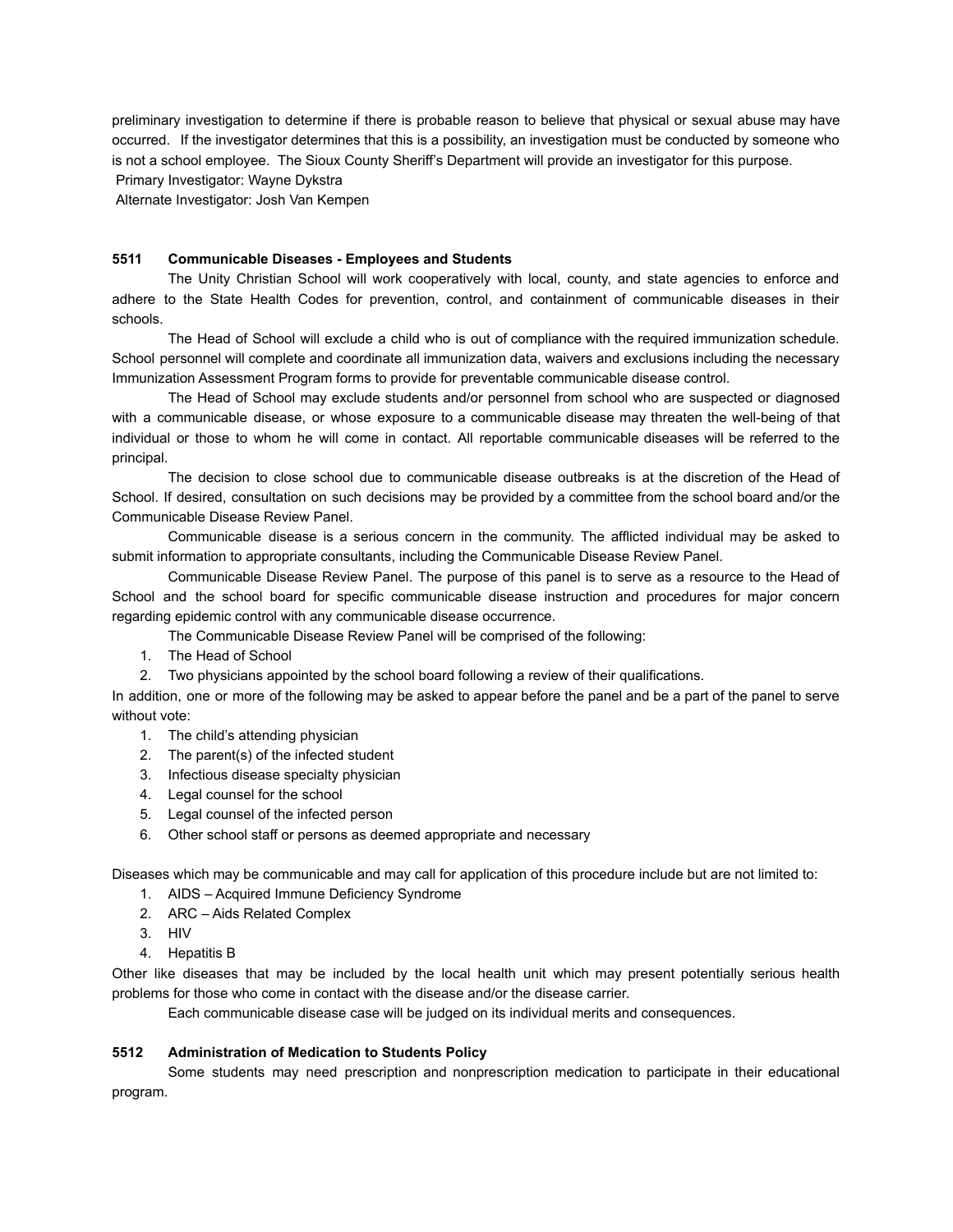Medication shall be administered when the student's parent or guardian (hereafter "parent") provides a signed and dated written statement requesting medication administration and the medication is in the original, labeled container, either as dispensed or in the manufacturer's container.

When administration of the medication requires ongoing professional health judgment, an individual health plan shall be developed by the licensed health personnel with the student and the student's parent. Students who have demonstrated competence in administering their own medications may self-administer their medication. A written statement by the student's parent shall be on file requesting co- administration of medication, when competence has been demonstrated. By law, students with asthma or other airway constricting diseases may self-administer their medication upon approval of their parents and prescribing physician regardless of competency.

Persons administering medication shall include the licensed registered nurse, parent, physician, and persons who have successfully completed a medication administration course. A medication administration course and periodic update shall be conducted by a registered nurse or licensed pharmacist, and a record of course completion kept on file at the agency.

#### Administration of Medication to Students

A written medication administration record shall be on file including:

\*date \*student's name \*prescriber or person authorizing administration \*medication \*medication dosage \*administration time \*administration method \*signature and title of the person administering medication \*any unusual circumstances, actions, or omissions

Medication shall be stored in a secured area unless an alternate provision is documented. Emergency protocols for medication-related reactions shall be posted. Medication information shall be confidential information.

#### **5513 Wellness Policy**

The board promotes healthy students by supporting wellness, good nutrition and regular physical activity as a part of the total learning environment. The school supports a healthy environment where students learn and participate in positive dietary and lifestyle practices. By facilitating learning through the support and promotion of good nutrition and physical activity, schools contribute to the basic health status of students. Improved health optimizes student performance potential.0

The school provides a comprehensive learning environment for developing and practicing lifelong wellness behaviors. The entire school environment, not just the classroom, shall be aligned with healthy school goals to positively influence a student's understanding, beliefs and habits as they relate to good nutrition and regular physical activity.

The school supports and promotes proper dietary habits contributing to students' health status and academic performance. All foods available on school grounds and at school-sponsored activities during the instructional day should meet or exceed the school nutrition standards. Foods should be served with consideration toward nutritional integrity, variety, appeal, taste, safety and packaging to ensure high-quality meals.

The school will make every effort to eliminate any social stigma attached to, and prevent the overt identification of, students who are eligible for free and reduced-price meals. Toward this end, the school will utilize electronic identification and payment systems; provide meals at no charge to all children, regardless of income, and promote the availability of meals to all students.

The school will develop a local wellness policy committee comprised of representatives of the board, parents, leaders in food/exercise authority and employees. The local wellness policy committee will develop a plan to implement and measure the local wellness policy and monitor the effectiveness of the policy. The committee will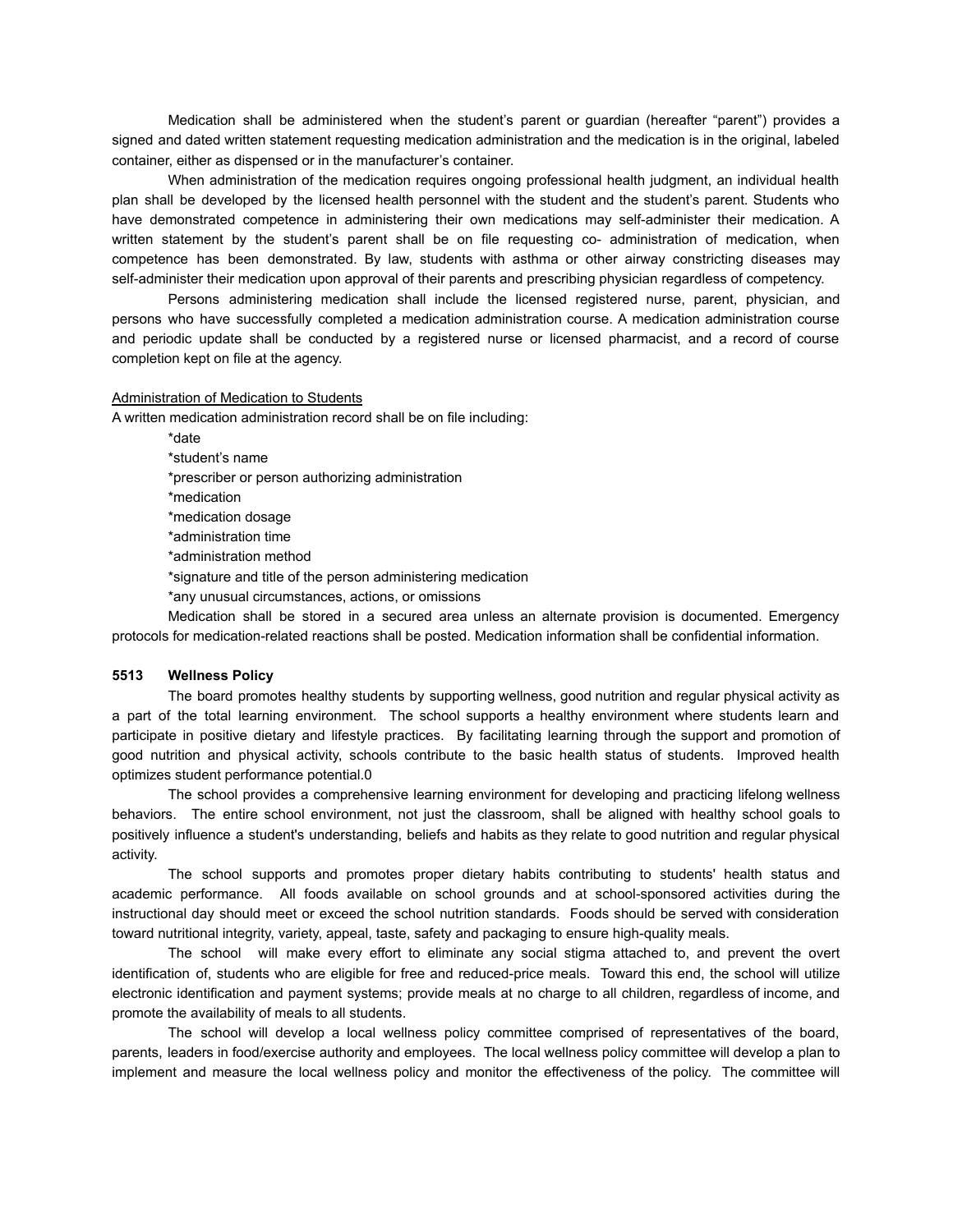designate the principal to monitor implementation and evaluate the implementation of the policy. The committee will report annually to the board regarding the effectiveness of this policy.

# Specific Wellness Goals

- *● Goals for nutrition education*
- Goals for physical activity
- Goals for other school-based activities that are designed to promote student wellness,

# Nutrition Education and Promotion

The school district will provide nutrition education and engage in nutrition promotion that:

- is offered as part of a sequential, comprehensive, standards-based program designed to provide students with the knowledge and skills necessary to promote and protect their health;
- promotes fruits, vegetables, whole-grain products, low-fat and fat-free dairy products, healthy food preparation methods and health-enhancing nutrition practices;
- emphasizes caloric balance between food intake and physical activity, particularly as it pertains to anorexic students.

# Physical Activity

# **Physical Education**

- The school will provide physical education that:
- is for students in grades 9-12 for the entire school year;
- is taught by a certified physical education teacher;
- includes students with disabilities, students with special health-care needs may be provided in alternative educational settings; and,
- engages students in moderate to vigorous activity during at least 50 percent of physical education class time.
- provides opportunities for additional physical activity through co-curriculars, intramurals, open gym, and year-round strength training.

# **Physical Activity and Punishment**

● Employees should not use physical activity (e.g., running laps, pushups) or withhold opportunities for physical activity (e.g., recess, physical education) as punishment

# Other School-Based Activities that Promote Student Wellness

# **Integrating Physical Activity into Classroom Settings**

- For students to receive the nationally recommended amount of daily physical activity and for students to fully embrace regular physical activity as a personal behavior, students need opportunities for physical activity beyond the physical education class. Toward that end, the school will:
- offer classroom health education that complements physical education by reinforcing the knowledge and self-management skills needed to maintain a physically active lifestyle and to reduce time spent on sedentary activities;
- discourage sedentary activities, such as watching television, playing computer games, etc.;

# **Staff Wellness**

● The school values the health and well-being of every staff member and will plan and implement individual activities and policies that support personal efforts by staff to maintain a healthy lifestyle.

# Nutrition Guidelines for All Foods Available on Campus

# **School Meals**

- Meals served through the National School Lunch Program will:
- be appealing and attractive to children;
- be served in clean and pleasant settings;
- meet, at a minimum, nutrition requirements established by local, state and federal law:
- offer a variety of fruits and vegetables;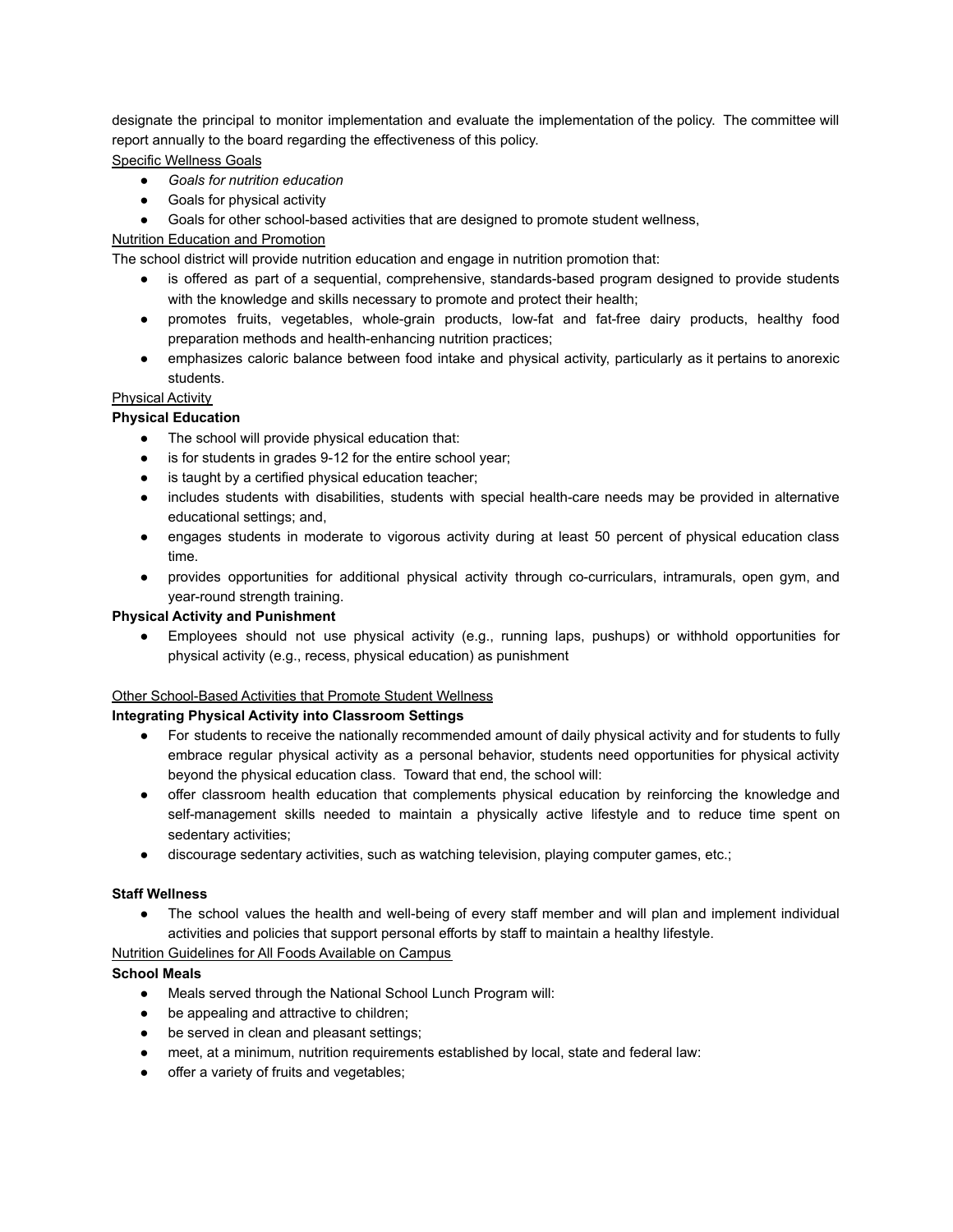● serve low-fat (1%) and fat-free milk and nutritionally equivalent non-dairy alternatives (as defined by the USDA).

The school will:

- engage students and parents, through taste-tests of new entrees and surveys, in selecting foods offered through the meal programs in order to identify new, healthful and appealing food choices; and
- share information about the nutritional content of meals with parents and students. (The information could be made available on menus, a web site, on cafeteria menu boards, placards, or other point-of-purchase materials.)

# **Free and Reduced-Priced Meals**

- The school will make every effort to eliminate any social stigma attached to, and prevent the overt identification of, students who are eligible for free and reduced-price meals. Toward this end, the school will:
- utilize electronic identification and payment systems;
- promote the availability of meals to all students.

# **Meal Times and Scheduling**

The school:

- will provide students with at least 10 minutes to eat after sitting down;
- will schedule meal periods at appropriate times, e.g., lunch should be scheduled between 11 a.m. and 1 p.m.; will not schedule tutoring, club or organizational meetings or activities during mealtimes, unless students may eat during such activities;
- will provide students access to hand washing or hand sanitizing before they eat meals or snacks; and,
- should take reasonable steps to accommodate the tooth-brushing regimens of students with special oral health needs (e.g., orthodontia or high tooth decay risk).
- will install a timer on the vending machines so that no product will be available for purchase during lunch time.

### **Qualification of Food Service Staff**

- Qualified nutrition professionals will administer the meal programs. As part of the school's responsibility to operate a food service program, the school district will:
- provide continuing professional development for all nutrition professionals; and,
- provide staff development programs that include appropriate certification and/or training programs for child nutrition directors, nutrition managers and cafeteria workers, according to their levels of responsibility.

# **Sharing of Foods**

• The school discourages students from sharing their foods or beverages with one another during meal or snack times, given concerns about allergies and other restrictions on some children's diets.

#### **Snacks**

• Snacks served during the school day or in after-school care or enrichment programs will make a positive contribution to children's diets and health, with an emphasis on serving fruits and vegetables as the primary snack.

#### **Rewards**

• The school will not use foods or beverages, especially those that do not meet the nutrition standards for foods and beverages sold individually, as rewards for academic performance or good behavior, and will not withhold food or beverages (including food served through meals) as a punishment

#### **Food Safety**

- All foods made available on campus adhere to food safety and security guidelines. All foods made available on campus comply with the state and local food safety and sanitation regulations. Hazard Analysis and Critical Control Points (HACCP) plans and guidelines are implemented to prevent food illness the school.
- For the safety and security of the food and facility, access to the food service operations are limited to child nutrition staff and authorized personnel.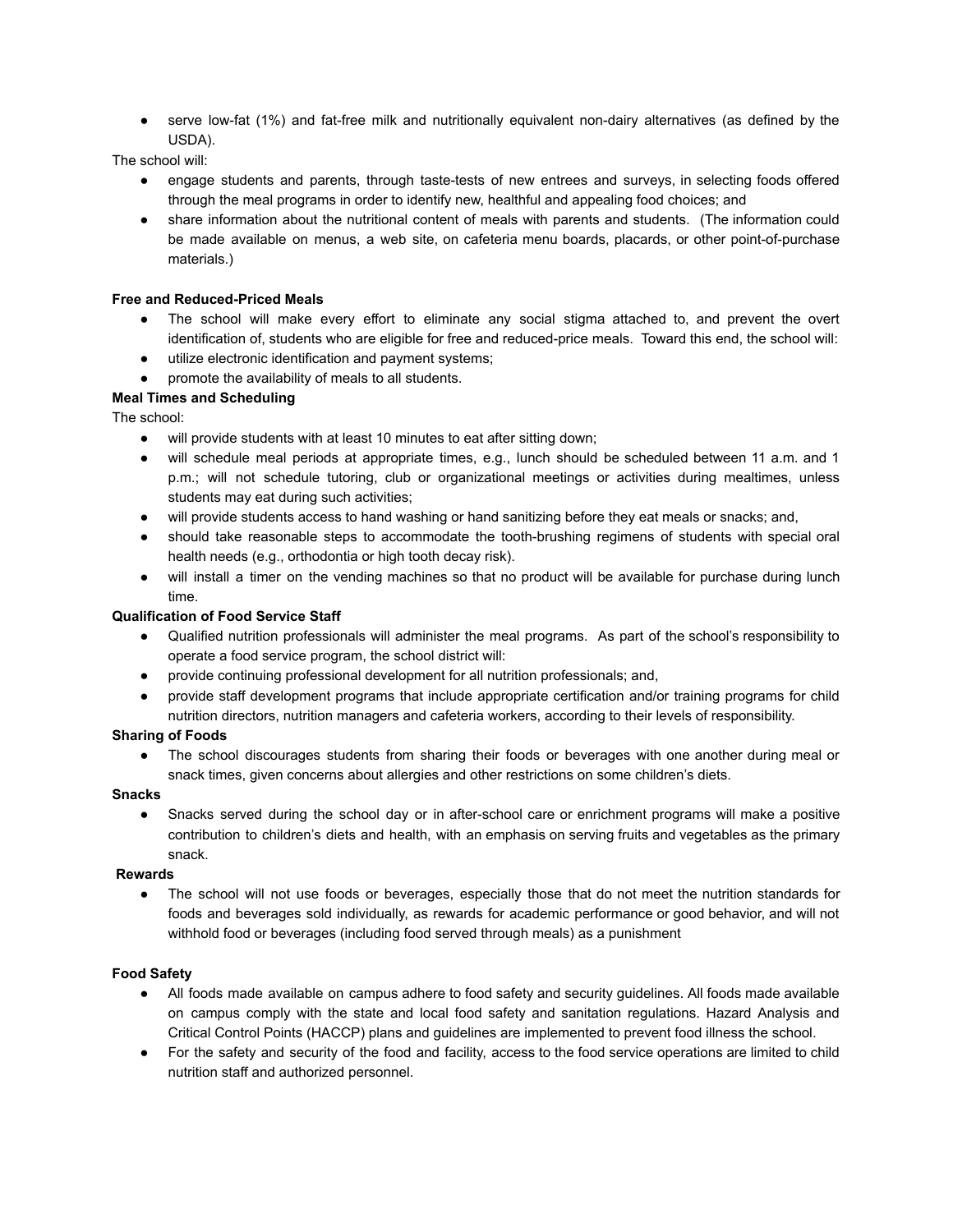● Students are not allowed to order food to be delivered to the school by a dining establishment during the school day. If a student has food delivered to the school by a dining establishment the food will be taken from them.

#### Plan for Measuring Implementation

#### **Monitoring**

The principal will ensure compliance with established school-wide nutrition and physical activity wellness policies.

In the school:

- the principal will ensure compliance with those policies in the school and will report on the school's compliance to the Board; and,
- food service staff will ensure compliance with nutrition policies within food service areas and will report on this matter to the principal.
- the school will report on the most recent USDA School Meals Initiative (SMI) review findings and any resulting changes. If the school has not received a SMI review from the state agency within the past five years, the school will request from the state agency that a SMI review be scheduled as soon as possible;
- the principal will develop a summary report every three years on school-wide compliance with the school's established nutrition and physical activity wellness policies;
- the report will be provided to the school board.

#### **Policy Review**

To help with the initial development of the school's wellness policies, the school will conduct a baseline assessment of the school's existing nutrition and physical activity environments and practices. The results of those school assessments will be compiled to identify and prioritize needs.

Assessments will be repeated every three years to help review policy compliance, assess progress and determine areas in need of improvement. As part of that review, the school will review the nutrition and physical activity policies and practices and the provision of an environment that supports healthy eating and physical activity. The school will revise the wellness policies and develop work plans to facilitate their implementation.

#### **5514 Meal Charges**

In accordance with state and federal law, Unity Christian High School adopts the following policy to ensure school employees, families, and students have a shared understanding of expectations regarding meal charges. The policy seeks to allow students to receive the nutrition they need to stay focused during the school day, prevent the overt identification of students with insufficient funds to pay for school meals, and maintain the financial integrity of the nonprofit school nutrition program.

#### **Payment of Meals**

Students have use of a meal account. When the balance reaches \$-50 a student may charge no more than \$25 to this account. When an account reaches this limit, a student shall not be allowed to charge further meals or a la carte items until the negative account balance is paid. Families are notified of a negative balance daily through JMC.

Students who qualify for free meals shall never be denied a reimbursable meal, even if they have accrued a negative balance from previous purchases. Students with outstanding meal charge debt shall be allowed to purchase a meal if the student pays for the meal when it is received.

Employees may use a charge account for meals, but may charge no more than \$-75 to this account. When an account reaches this limit, an employee shall not be allowed to charge further meals or a la carte items until the negative account balance is paid.

#### **Negative Account Balances**

Unity Christian High School will make reasonable efforts to notify families when meal account balances are low. Additionally, the school will make reasonable efforts to collect unpaid meal charges classified as delinquent debt.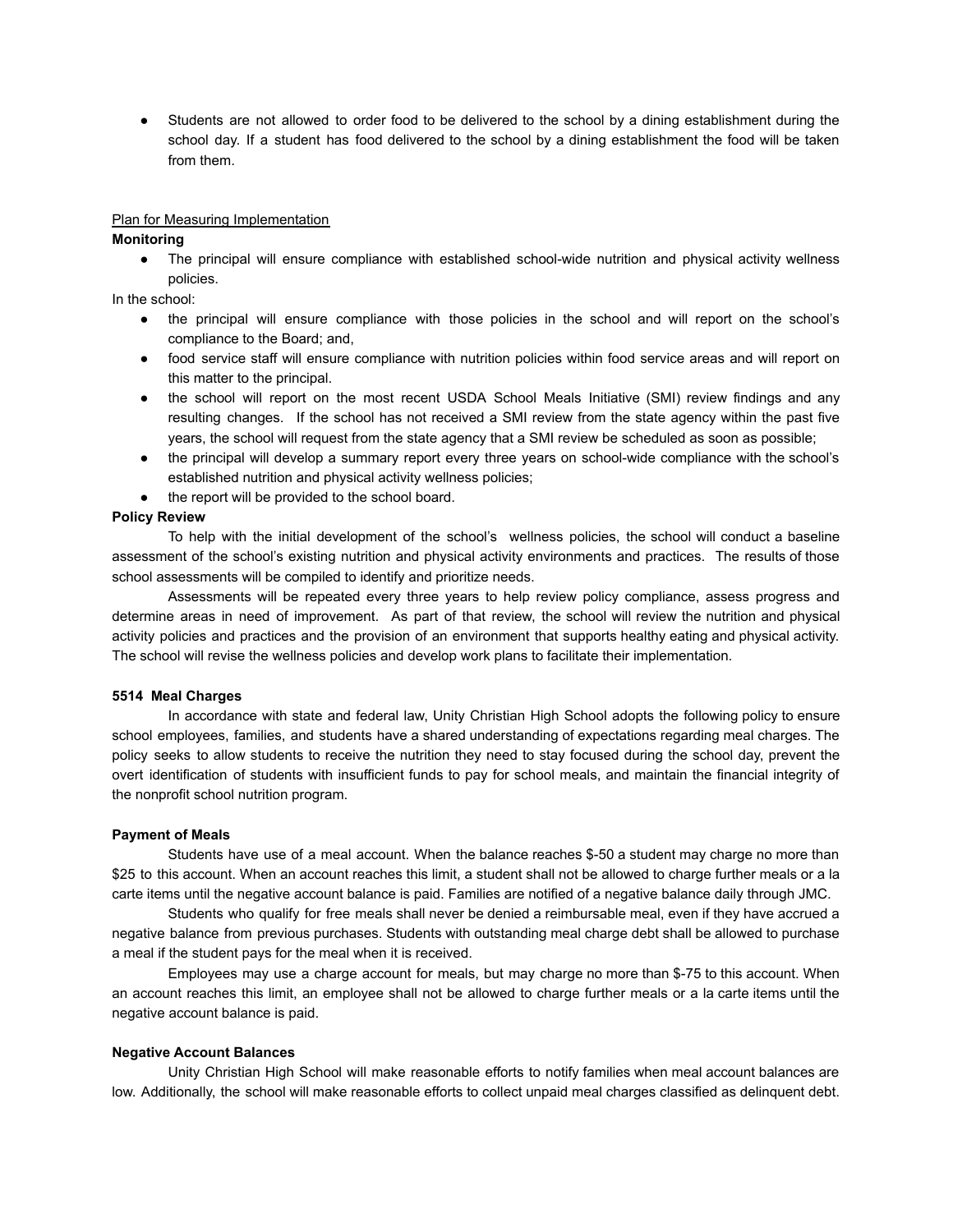The school will coordinate communications with families to resolve the matter of unpaid charges. Families will be notified of an outstanding negative balance once the negative balance reaches \$*6.00.* Families will be notified by email. Negative balances of more than \$*-75*,not paid prior to *the start of the new semester,* will be turned over to the Head of School or his/her designee for collection. Options may include: collection agencies, small claims court, or any other legal method permitted by law.

# **5600 Parent / Student**

# **5601 Family Educational Rights and Privacy Act (FERPA)**

The *Family Educational Rights and Privacy Act (FERPA)*, a Federal law, requires that Unity Christian, with certain exceptions, obtain your written consent prior to the disclosure of personally identifiable information from your child's education records. However, Unity Christian may disclose appropriately designated "directory information" without written consent, unless you have advised the District to the contrary in accordance with District procedures. The primary purpose of directory information is to allow Unity Christian to include this type of information from your child's education records in certain school publications. Examples include:

\*A playbill, showing your student's role in a drama production;

- \*The annual yearbook;
- \*Honor roll or other recognition lists;
- \*Graduation programs; and

\*Sports activity sheets, such as for wrestling, showing weight and height of team members.

Directory information, which is information that is generally not considered harmful or an invasion of privacy if released, can also be disclosed to outside organizations without a parent's prior written consent. Outside organizations include, but are not limited to, companies that manufacture class rings or publish yearbooks. In addition, two federal laws require local educational agencies (LEAs) receiving assistance under the *Elementary and Secondary Education Act of 1965 (ESEA)* to provide military recruiters, upon request, with three directory information categories – names, addresses and telephone listings – unless parents have advised the LEA that they do not want their student's information disclosed without their prior written consent.

If you do not want Unity Christian to disclose directory information from your child's education records without your prior written consent, you must notify **Unity Christian in writing by September 1.** Unity Christian has designated the following information as directory information. (Note: an LEA may, but does not have to, include all the information listed below.)

- -Student's name
- -Address
- -Telephone listing
- -Grade level
- -Home church
- -School district

#### 5602 **Delinquent Tuition Policy ( Reviewed 5-29-19)**

The financial operation of Unity Christian High School is heavily dependent upon the prompt payment of tuition. Tuition payments are due each month unless other arrangements are made at registration. Tuition payments which are delinquent adversely affect the administration of the school in that outstanding tuition accounts make it difficult for the school to meet its financial obligations.

Parents with outstanding tuition are expected to contact their deaconate and request assistance. If assistance is not available through the deaconate, a member of the finance committee should be contacted immediately. The Unity Christian Board reserves the right to contact the deaconate of any family who has 3 or more months of outstanding tuition to discuss possible avenues for assistance.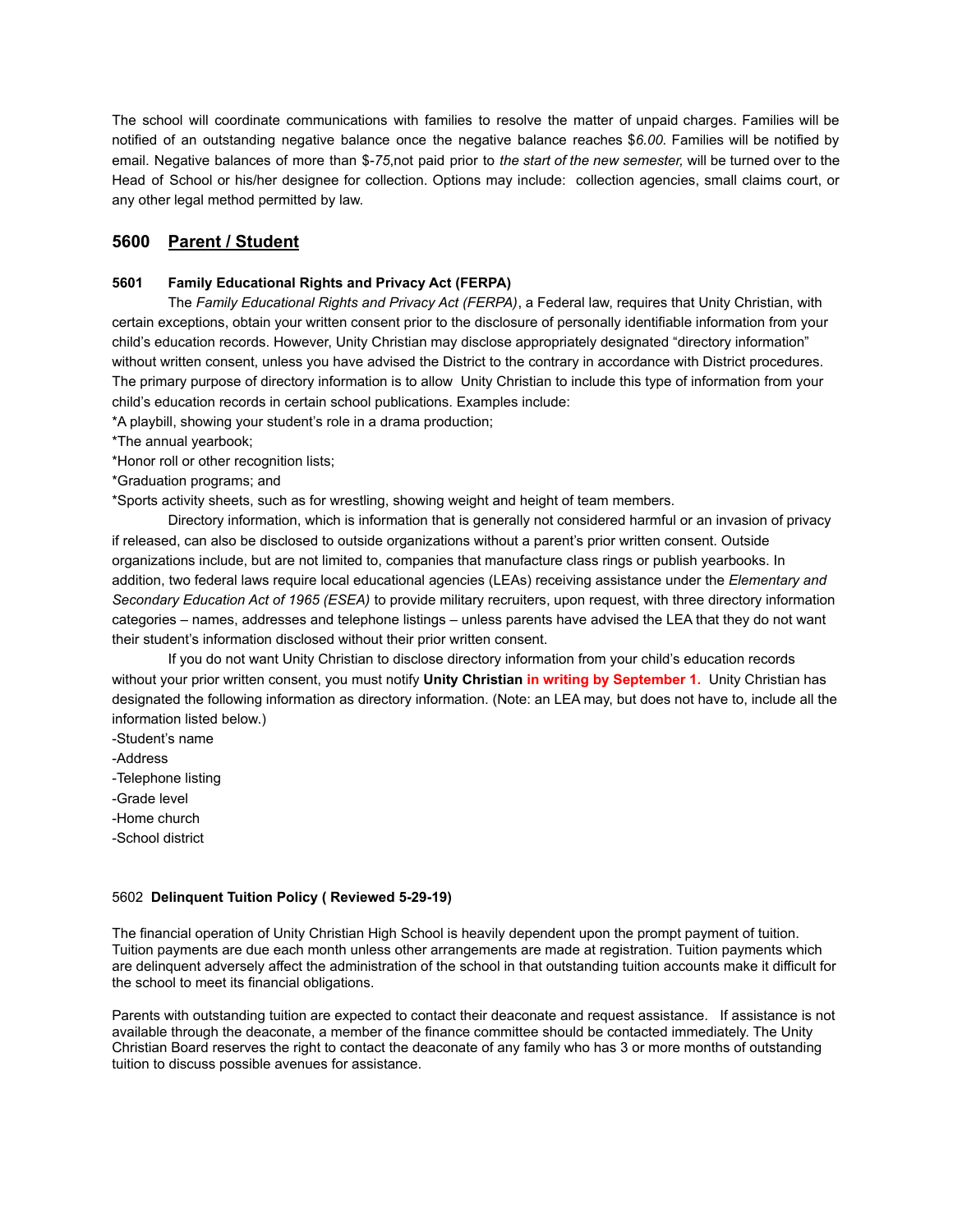The Board is committed to helping parents provide their children with a Christian education. The Board has established the following policy in an effort to provide help in a manner which also enables the Board to operate the school responsibly:

- 1. No student shall be allowed to begin classes until such time as all outstanding tuition from the previous year is paid in full and the new school year registration fee, computer fee, and food service deposit is made or a written and signed payment plan is in place.
- 2. Parents with outstanding tuition of four or more months will receive written communication and their student will be ineligible for co-curricular activities until payment is made or a written and signed payment plan is in place.
- 3. At semester break, the Board reserves the right to deny the following semester enrollment of the children whose parents have outstanding tuition and have not made acceptable payment arrangements or are not completing their responsibilities of arrangements that have been made.
- 4. Parents with a tuition balance remaining at the end of the school year must make contact with a Finance Committee member by June 1 if their balance cannot be paid in full by the end of July. The diploma of a graduating senior will be withheld until the account is paid in full or a written and signed payment plan is in place.
- 5. Transcripts and credit transfers will not be released to another school until the delinquent account is paid in full.

This policy is based on the belief that:

- 1. The primary responsibility for the payment of tuition lies with the parents.
- 2. Parents experiencing financial difficulties are encouraged to communicate with those who could help (family, church, friends) and with the Finance Committee of the Board to make them aware of their family's needs.
- 3. The Christian community, often through church and family, will provide financial assistance to those families who demonstrate a commitment to Christian education but are unable to meet the financial obligations that accompany enrolling their children in the Christian school.
- 4. Financial stewardship should be the goal of all Christians. This includes both encouragement to fulfill financial obligations and mercy on behalf of all involved.

# **5603 Unity Christian Auxiliary**

Purpose: The object of this organization shall be to create a greater interest in the Christian training of our youth and to promote the prayerful, moral, and financial support of the school.

Membership: will include: (1) all parents who have children attending UCHS; and (2) all other interested constituents who desire to be directly involved in serving Unity and have indicated this to the secretary of the Auxiliary. Membership will continue until the secretary is notified of resignation. Spring and fall general meetings are held. Officers: Call the school office to get the names of the officers of this group.

#### Activities:

Freshmen Orientation – August 22 Teacher Appreciation Week - First Week in May Various Fundraising Dinners - in consultation with the Board

#### **5604 Booster Club**

Purpose: The purpose of this organization is to encourage and support interscholastic activities at UCHS. Morally - to assist the school in any way to promote a sound, organized c0-curricular program. Financially - to finance any special need which is not normally covered under the annual budget, and to subsidize any warranted shortage or need for the annual budget of any co-curricular activity.

Membership: Supporters of Unity are eligible for membership in this club. Membership is \$35 to be paid each fall. Officers: Call the school office to get the names of the officers of this group.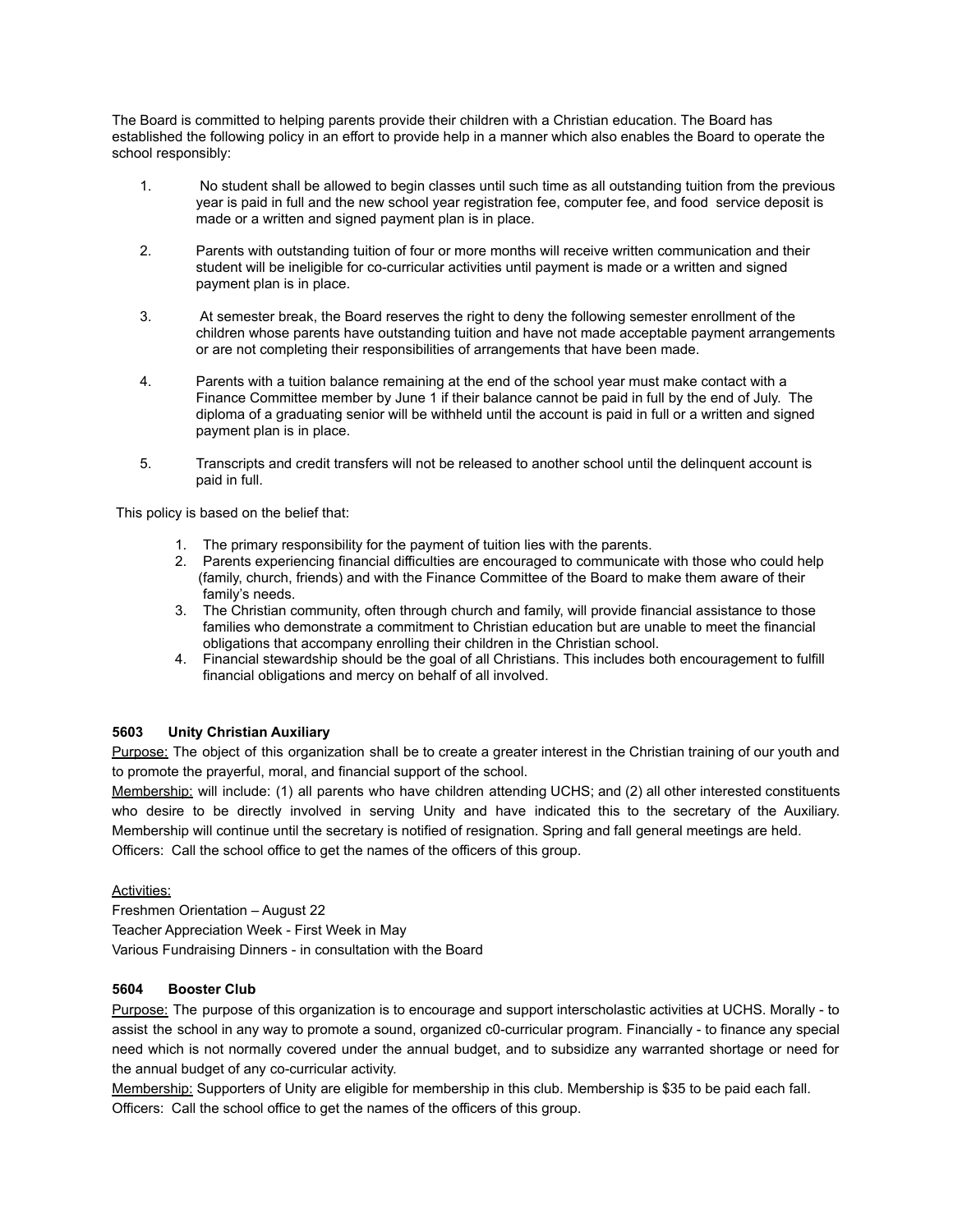### **5605 UCHS Moms in Prayer International**

"Pour out your heart like water before the face of the Lord...Lift up your hands toward Him for the lives of your children." ... Lamentations 2:19

PURPOSE: We gather once a week for one hour to:

\*Bring before God the needs of their children, all UCHS staff, students, board members and families.

\*During this time we also:

\*Praise God for who He is

\*Take time for silent confession

\*Thank God for his rich blessings and answers to prayer.

YOU ARE INVITED: All mothers, grandmothers and anyone willing to pray specifically for our children, their teachers, Unity staff, and the school community are very welcome to join us to pray. You can be sure that confidentiality is strictly upheld. Contact the school office for time and location and to get connected with the Mom's In Prayer Coordinator.

# **5700 Transportation**

# **5701 Transportation**

1. Park your vehicle in the school lot as soon as you get on campus; make sure it's not in one of the driveway areas or in a parking area designated for staff.

2. The parking lot is off limits during the day.

3. The school maintains the right to respond to reckless driving on school property as well as the streets that surround the school. Reckless driving observed to or from school or school activities may result in loss of driving privileges.

4. Riding the bus is a privilege. Respect your driver, all other passengers, and their property. The bus driver is held responsible for the orderly conduct of the pupils transported. Disorderly conduct or refusal to submit to the authority of the driver will result in the student being referred to the Transportation Director and /or Dean of Students for disciplinary action. Repeated offenses will result in the student being suspended from riding the bus.

5. Students applying for a school license must fill out a form to the office stating the purpose, expectations and guidelines for a school permit. Included are parent and student signatures.

#### **5702 Parking**

Parents of students with cars must register their child's car make / model and license plate number in JMC at Parent Registration.

Driving a car and parking at Unity is a privilege for those who have a valid driver's license. Our parking guidelines provide the necessary parking spaces for those who are handicapped and those who are eligible for reserved parking spaces. There is also a concern for the safety of the general public in that when cars are parked in an orderly manner during school hours and evening activities, the traffic pattern will be enhanced and emergency vehicles will not be deterred. The consequences for breaking these guidelines will result in suspension of driving privileges or a fine or both and the parents will be notified. Any fine levied is due to be paid within two school days.

1. Park your vehicle due north and south in the designated pattern in the south parking lot as soon as you arrive on campus; make sure it's not in one of the driveway areas. Fire code requires that all driveways must be left open at all times. Parking on Michigan Avenue is not allowed. Do not park in reserved Visitor spaces and be sure to leave sufficient room for truck and bus traffic on both ends of the parking lot. No vehicle may extend to the west beyond the parking lot pole. Do not triple park at any time.

2. Students are reminded that they are not to park in the driveways at any time during school hours, early morning, or evening practices or activities.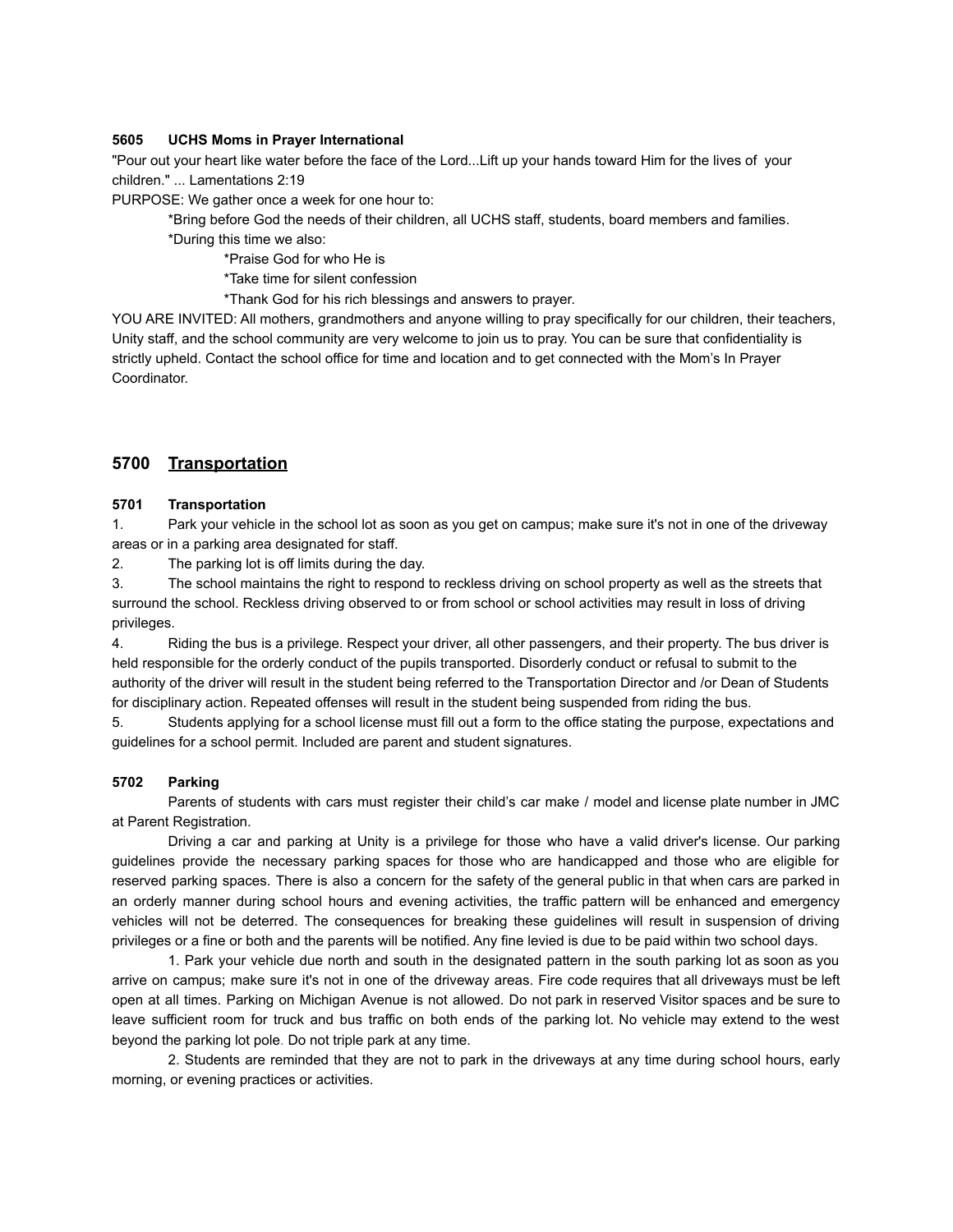3. Motorcycles and mopeds park at the west end of the visitor parking lot up against the curb and bicycles park at the east end.

4. The parking lot is off limits during the school day.

5. The school maintains the right to respond to reckless driving on school property as well as the streets that surround the school. No spinning of tires or 360's are allowed. Reckless driving observed to or from school or school activities could result in loss of driving privileges or fines.

7. Students applying for a school license must secure the necessary form and bring it to the Unity office for our principal's signature.

8. Riding the bus is a privilege. Respect your driver, all other passengers, and their property. The bus driver is held responsible for the orderly conduct of the pupils transported. Disorderly conduct or refusal to submit to the authority of the driver will result in the student being referred to the principal for disciplinary action. Repeated offenses will result in the student being suspended from riding the bus.

# **5703 Field Trip Policies for Day and Overnight Trips**

#### **Definition of a School Field Trip:**

School field trips are an essential part of the learning experience at Unity Christian High School. A school field trip is an educational or co-curricular activity conducted away from the school site that is an extension of classroom instruction. It may last 20 minutes; it may be over several days. Any school field trip that is endorsed by the school through funding or the use of the school name constitutes a school trip. All school field trips must comply with all school policies, regulations, and procedures.

#### **School Trip Approval**

All school trips must have an educational purpose, must be closely related to the instructional program. Trips must have a specific educational purpose. Trips for recreational purposes, behavioral incentives, or rewards must be scheduled during non-instructional time. Trips planned during the summer, spring, or winter breaks or other intercessions will not be approved unless they are directly related to Unity Christian High School's program of studies.

#### **Transportation**

Transportation for school field trips may be provided by a Unity Christian High School bus, private automobile(s), or a common carrier, or students may walk to and from the field trip destination. *Common carrier* is defined as any method of transportation other than a Unity Christian High School bus or private automobile. Examples of common carriers include school buses owned by other vendors, motor coaches, limousines, trains, boats, and airlines. If private vehicles are used to transport students, the owner of the vehicle must submit an Employee Auto Insurance Affidavit.

No vehicle designed to carry more than nine passengers in addition to the driver shall be used for transporting students to or from school for school-related events unless that vehicle meets Iowa Minimum Specifications for school buses. The aisle of the bus shall be kept clear of all items, such as luggage and coolers.

Only approved chaperones and students who attend the participating school can ride the school bus.

# **Student Participation**

Students who are participating in co-curricular instructional activities that have been authorized by the Education Committee and / or administration, and are a definite part of the school's instructional program can be counted present while participating in such activity.

All students enrolled at Unity Christian High School should have the opportunity to participate in school field trips. Students may be excluded from field trips only as a last resort. The reasons that may result in exclusion from a school trip must be communicated to students and their parents/guardians when the field trip is announced. The Head of School must approve the exclusion of any student in advance of the school trip.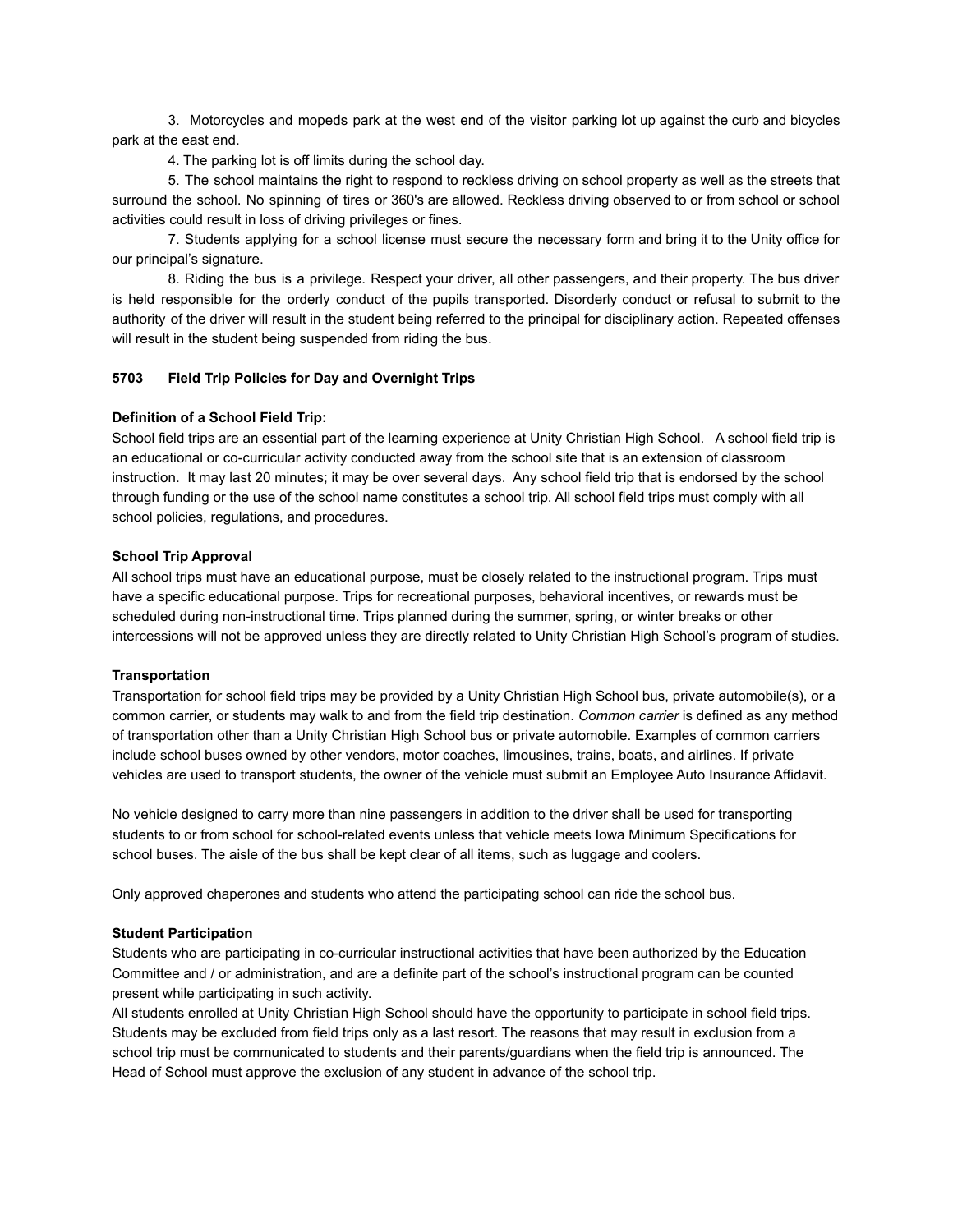Students on probation, or in violation of major school offenses will be denied participation in a school field trip.

No student may be excluded from participation in a field trip due to his or her inability to pay, a need for health services, or a documented disability. Provisions must be made to provide funding for students who are eligible for fee waiver and to provide staff trained annually to administer health services, including medication administration.

When a field trip ends after school hours *two adult chaperones* must remain at school till all the students have left school.

#### **Day Field Trips**

These should be trips that will benefit your class and meet the educational objectives you have set. The field trip must be approved by the Head of School. The following guidelines need to be approved when planning a field trip:

- 1. Clear the date and the trip with the Head of School.
- 2. Schedule the trip with the industry, factory, museum, etc.
- 3. Arrange for transportation.
- 4. Each student has on file in the office a form that includes: Permission to Travel Form, a Medical Condition and Release Form and a Liability Release Form. There are multiple binders in the office that include the forms of all students. It is the responsibility of the instructor to have a binder with him / her for all day field trips.
- 5. Arrange adequate chaperones.
- 6. Notify faculty and the head cook of date and names of students going on the trip.
- 7. No field trips (outside of class time) are allowed in the last 10 school days of each semester.

#### **Overnight Field Trips**

#### **Authorization of School Overnight Field Trips:**

School overnight field trips shall be relevant to the curriculum and shall be properly planned and conducted according to procedures approved by the head administrator. School field trips that involve overnight stay(s) need to be approved by the Education Committee, one month in advance. School field trips that involve student air travel require an advance 6 month presentation to the Education Committee. The plan must address key aspects like: parental approval, educational goals, total budget, chaperone questions, liabilty issues, proper insurance, fundraising plans including student involvement in fundraising and logistics for housing and travel.

#### **Supervision on an Overnight School Field Trip**

A certified or classified staff member who is at least twenty-one (21) years of age shall accompany students on overnight trips. Specific procedures for planning and evaluating overnight trips shall be approved by the head administrator.

The supervising teacher/sponsor must establish a supervision plan based on the specific destination. The plan must include an evaluation of any unique risks posed by that destination and must provide for the supervision of students at all times. One adult chaperone, 21 years of age or older, for every ( fifteen) students is required. The goal would be to have chaperones of both genders represented if the student group represents both genders. Chaperones must remain with students at all times. All parents or volunteers serving as chaperones must successfully complete a School Volunteer Records Check. It may be necessary to contract with a nursing agency to provide health services to students on out-of-state school field trips.

#### **Student Accident Insurance**

For international travel, the school recommends families to consider purchasing student accident insurance, that provides secondary medical coverage for all students during the school day and while they are participating in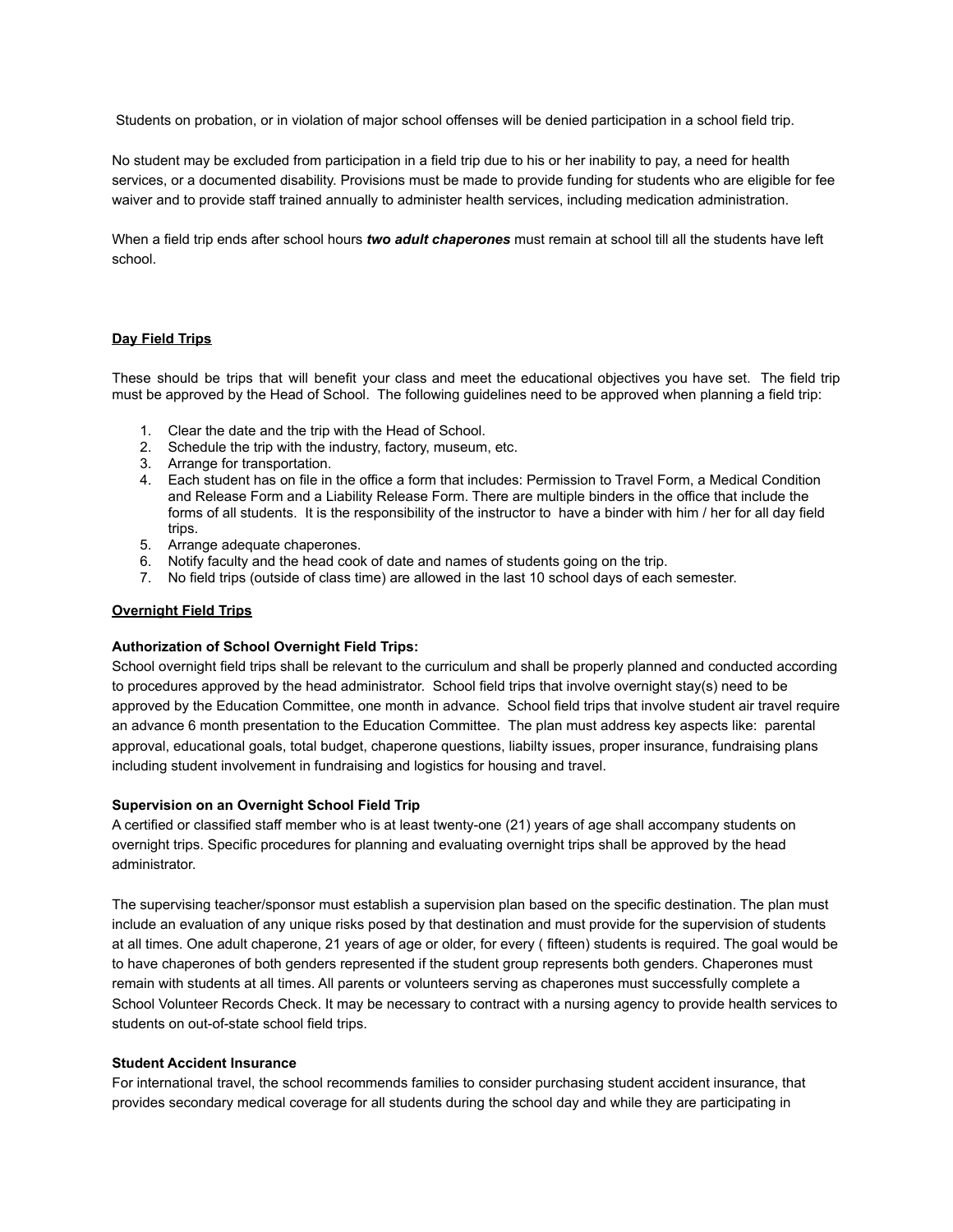school-sponsored activities, including field trips. This coverage is secondary to the students' primary health insurance.

If a student is injured while on a field trip, the supervising teacher should notify the principal and parent as soon as possible.

### **Health Services for Out-of-State and/or Overnight Trips**

Compile a list of all students who may need medication administered or health services provided while on the school field trip. Include the following information for each student:

- Daily medications
- Medications given on an as-needed basis (including asthma inhalers)
- Emergency medications (Diastat,EpiPen,Glucagon)
- Other health services the student will need
- Whether or not the student is authorized to self-administer medications (asthma inhalers/EpiPens);
- Medications the student receives at home that must be administered on the trip (nighttime medications,
- \_\_ once-a-day medications, etc

Hold a meeting with the parent(s)/guardian(s) of the students who require health services, and determine whether or not the parent/guardian will attend the school field trip with his or her child. (The parent/guardian cannot be required to attend the trip unless the parent(s)/guardian(s) of all students are required to attend.)

During the parent meeting, ensure that all student Health Services documentation has been completed, including the Authorization to Give Prescription or Over the Counter Medication and/or the appropriate Primary Care Provider Authorization Form.

If the parent/guardian is attending the school field trip with the student requiring medication or health services, no further action is needed.

If the parent/guardian is not attending the school field trip with the student requiring medication or health services, the school staff must make arrangements in collaboration appropriate Health Services agencies to meet the student's health needs. Such arrangements may include trained unlicensed school staff accompanying the students on the trip and/or contracting with a nursing agency licensed in the applicable state.

# **5800 Communications**

#### **5801 Prayer Line**

Unity's activity/prayer line - 737-3865 (DUNK) - can be called at any time and is updated each morning throughout the school year and most days in the summer.

# **5802 Web Page**

Unity's web page is located at www.unity.pvt.k12.ia.us or www.unitychristian.net (Teachers can be e-mailed with first initial last name@either address. Course expectations and outlines are available on line.

# **5803 Inclement Weather**

During inclement weather school closing announcements are made on the following locations: School website, the Unity parent email, the KTIV Text Alert system, radio stations KDCR and KSOU, Unity Twitter and Facebook and television station KTIV Channel 4.